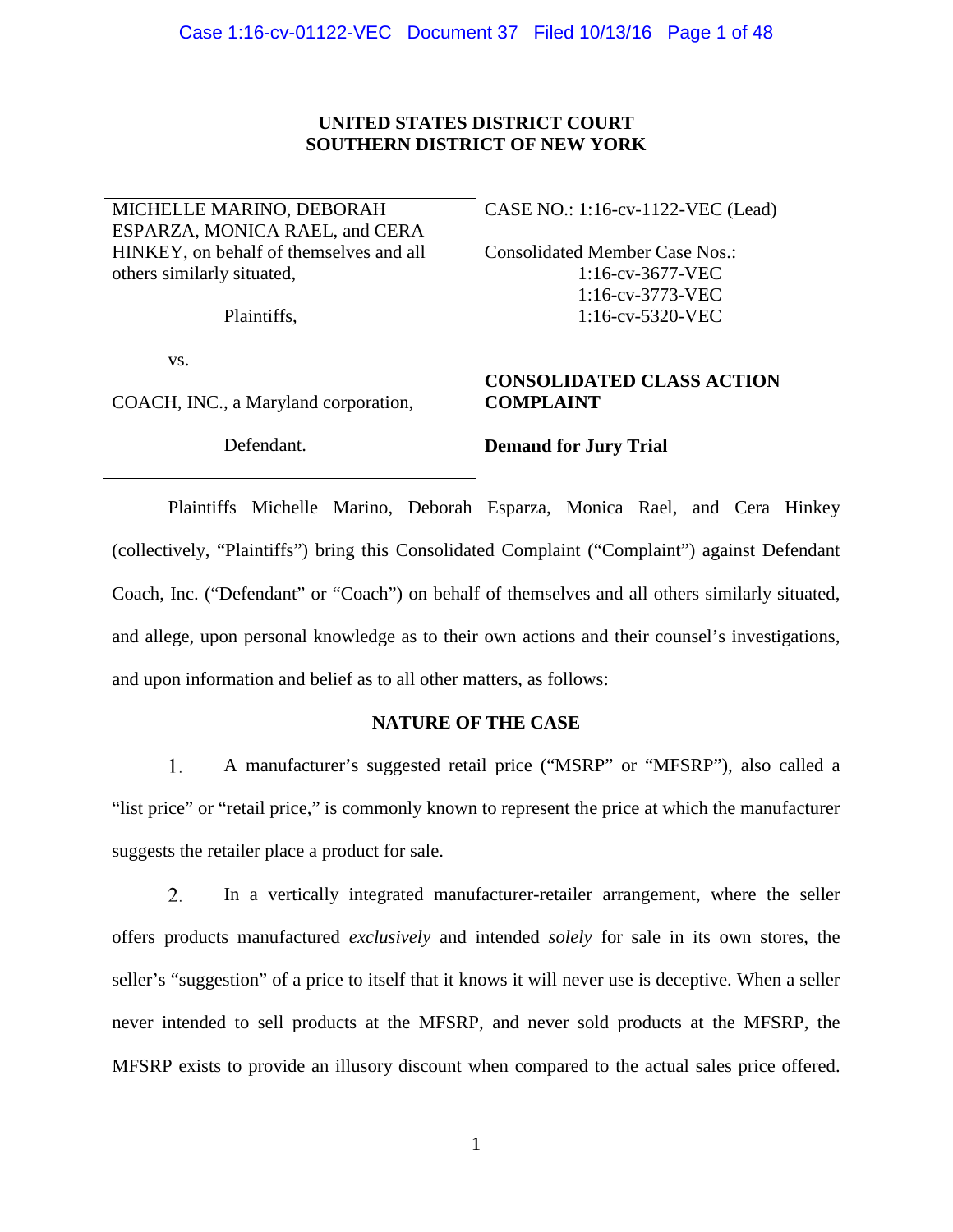### Case 1:16-cv-01122-VEC Document 37 Filed 10/13/16 Page 2 of 48

This is a deceptive pricing scheme used to make consumers believe they are receiving a discount off a retail price.

3. Plaintiffs, as well as many other consumers nationwide, were subjected to this deceptive pricing scheme when purchasing products from Coach.

4. Coach owns and operates outlet stores called Coach Factory stores ("Coach outlet stores" or "Coach outlets") nationwide. At Coach outlets, Coach offers for sale products manufactured exclusively for the Coach outlets ("Coach Outlet Product(s)"). Coach Outlet Products can be identified by the letter "F" at the beginning of the product's Style Number, as shown below.





**Hangtag in Coach outlet Hangtag in Coach mainline store**

5. Coach does not offer its Coach Outlet Products for sale to any other retailer or reseller. Nor does Coach offer the Coach Outlet Products for sale at its own mainline stores. Despite Coach's position as a vertically integrated operation with respect to its outlet stores, Coach includes a "suggested" retail price, or MFSRP, on Coach Outlet Products that far exceeds the price at which it sells them.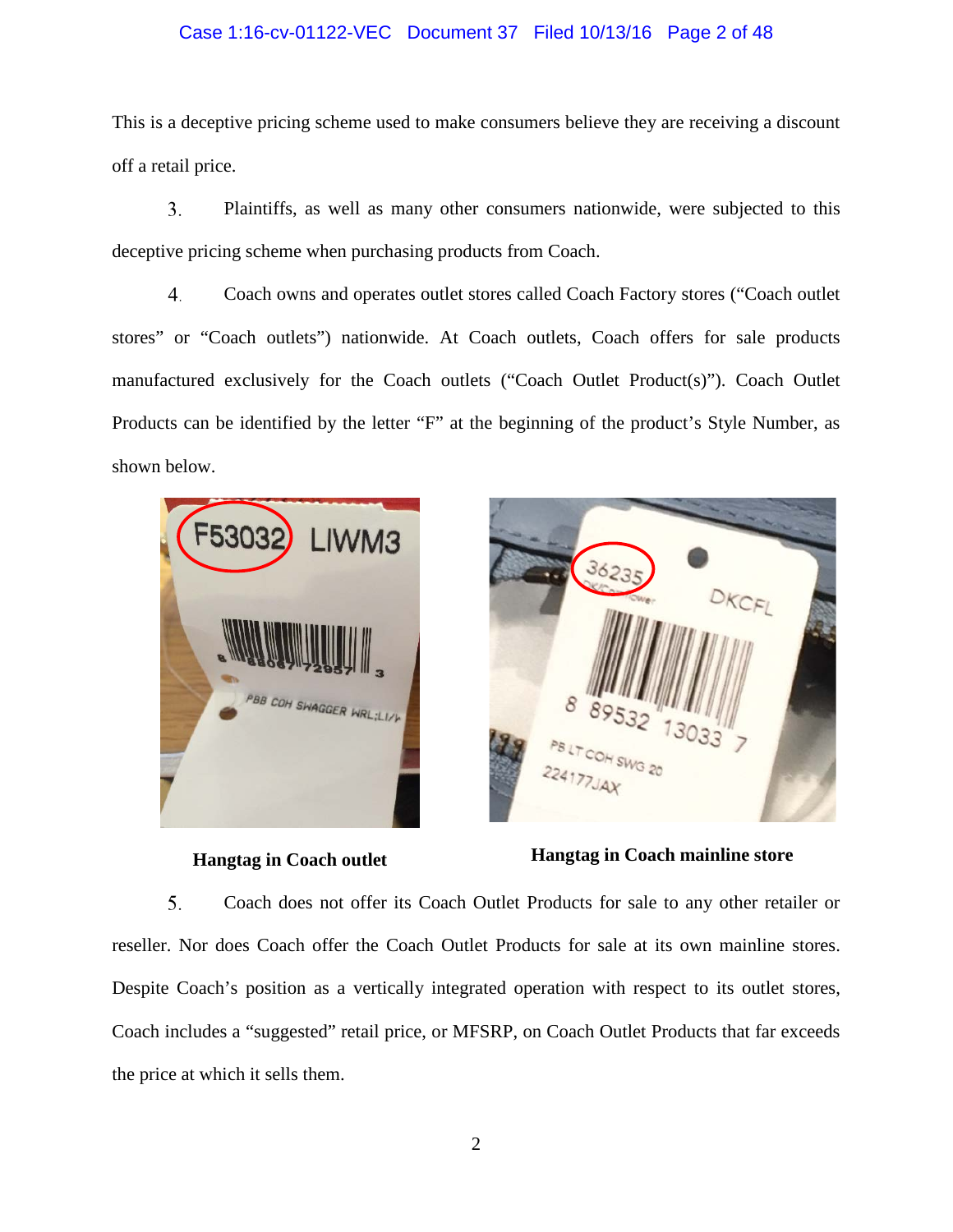#### Case 1:16-cv-01122-VEC Document 37 Filed 10/13/16 Page 3 of 48

6. Defendant never offers Coach Outlet Products for sale at the MFSRP advertised on the products' hangtags. Instead, it offers the Coach Outlet Products for sale at significantly lower prices marked on the shelving or area surrounding the products. This tactic is called "reference pricing," which is designed to signal to consumers that the lower price they are being asked to pay represents a discount off the market value of the goods in question.

7. Further exacerbating Plaintiffs' and other reasonable consumers' perception of deep discounts is the fact that Coach sells higher quality products, similar in style to the Coach Outlet Products, at its mainline retail stores. Mainline retail products are better quality (e.g., made of better leather and with more detailed stitching, sometimes with fewer seams). Yet the mainline retail products are often sold at prices *lower* than the MFSRPs advertised on the similarly-styled, made-for-outlet products.

8. The superior yet lower-priced goods at Coach mainline stores demonstrate that the MFSRP reference pricing claims Coach makes in its outlet stores are wholly illusory.

9. Because Coach is the vertically integrated, manufacturer-retailer of its Coach Outlet Products, the "manufacturer's suggested retail price" advertised on all of its Coach Outlet Products, for sale only in its own outlet stores, is illusory.

10. In addition to believing they are receiving a significant discount, Plaintiffs and other consumers believed that the MFSRPs represented former prices of the products. On the basis of this belief, Plaintiffs were led to believe that the sales price, lower than the MFSRP, was a significant discount off of the former price at which the products were sold. Products sold at Coach outlet stores, including even those not exclusively made-for-outlet, do not have a prevailing market price anywhere close to the former MFSRP advertised by Coach.

11. Thousands of consumers were victims of Coach's deceptive, misleading, and unlawful false pricing scheme and thousands more will be deceived if the practice continues.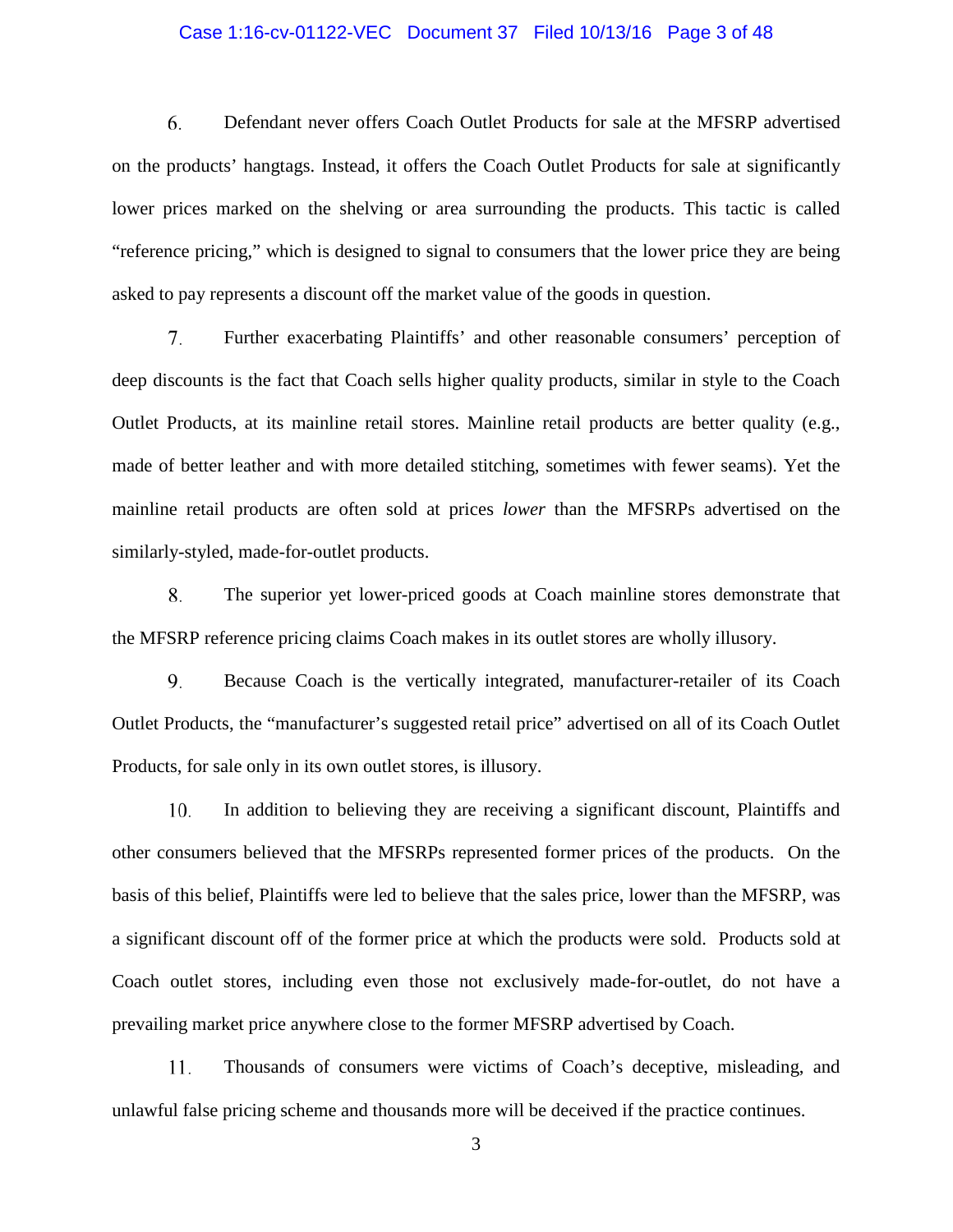#### Case 1:16-cv-01122-VEC Document 37 Filed 10/13/16 Page 4 of 48

12. Coach fraudulently concealed from, and intentionally failed to disclose to, Plaintiffs, and others similarly situated, the true facts about the Coach Outlet Products' prices and advertised prices, and purported savings and bargains.

13. Both the MFSRP and actual sales price are objectively material terms of the bargain to reasonable consumers, including Plaintiffs.

14. Plaintiffs relied on Coach's representations that the shelf price was a discount when purchasing Coach Outlet Products from Coach outlet stores. Plaintiffs would not have made such purchases, or would have paid less than they did, but for Coach's representations and fraudulent omissions.

15. Plaintiffs reasonably believed the truth of the price tags attached to the products they purchased at Coach outlet stores. Those tags suggested that they were getting a significant percentage discount off a price actually suggested by the manufacturer and offered to the public. Plaintiffs reasonably understood the MFSRP to be a valid representation of the retail price. However, because Coach never adopted its own suggested price, its "suggestion" merely constituted a ploy to conjure the illusion of a non-existent "discount" on goods that were never offered anywhere for the higher price Coach claimed.

16. Plaintiffs reasonably believed that the price tags attached to the products purchased at Coach outlet stores signified a former price at which the products were sold in the marketplace. Those tags suggested that they were getting a significant percentage discount off a price at which the products were formerly sold. Plaintiffs reasonably understood the MFSRP to be a valid representation of a former retail price. However, the MFSRPs did not represent a former price or the prevailing market prices for the products.

17. Through their false and deceptive advertising and pricing scheme, Coach violated, and continues to violate state and federal law prohibiting advertising goods for sale as discounted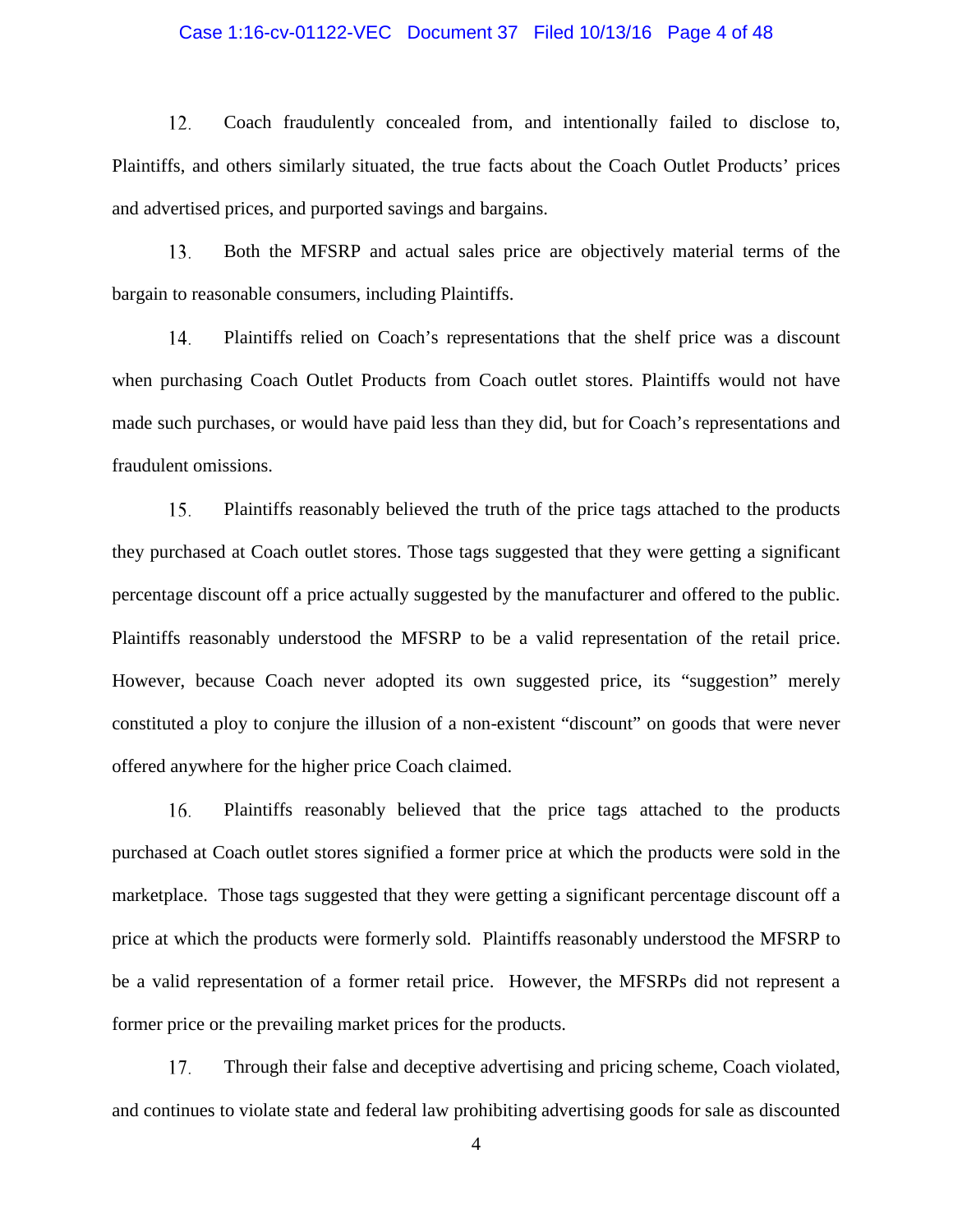#### Case 1:16-cv-01122-VEC Document 37 Filed 10/13/16 Page 5 of 48

from prices that are false, and prohibiting misleading statements about the existence and amount of price reductions.

18. Plaintiffs, individually and on behalf of all others similarly situated, seek damages, restitution, and all other remedies to which they are entitled under the statutes and common law identified herein, even if it is not demanded in the pleadings.

#### **PARTIES**

19. Plaintiff Deborah Esparza, an individual, is a citizen and resident of Los Angeles County, California. During the summer of 2014, in reliance on Coach's false and deceptive advertising, marketing, and pricing schemes, Plaintiff Esparza purchased at least one black wristlet handbag in signature fabric, Style No. F64375, from the Coach outlet store at the Cabazon Outlets in Cabazon, California, with a hangtag stating a MFSRP of \$65.00 during the Class Period (defined below). Plaintiff Esparza's recollection is that she paid approximately \$35 to \$40 for the wristlet. Plaintiff Esparza believed her purchase, based on this discount, was a good deal; relied on the truth of Coach's MFSRP in deciding to make this purchase; and would not have purchased the wristlet, or would not have paid as much as she did for the wristlet, but for Coach's false and deceptive advertising, marketing, and pricing schemes, detailed herein.

20. Plaintiff Monica Rael is a citizen of California residing in San Diego County, California. On December 5, 2015, in reliance on Coach's false and deceptive advertising, marketing, and pricing schemes, Plaintiff Rael purchased a handbag, Style No. F34614, from the Coach outlet store in Carlsbad, California with a hangtag stating a MFSRP of \$395.00 during the Class Period (defined below). Plaintiff Rael paid \$119.20 for the handbag. Plaintiff Rael believed her purchase, based on this discount, was a good deal; relied on the truth of Coach's MFSRP in deciding to make this purchase; and would not have purchased the handbag, or would not have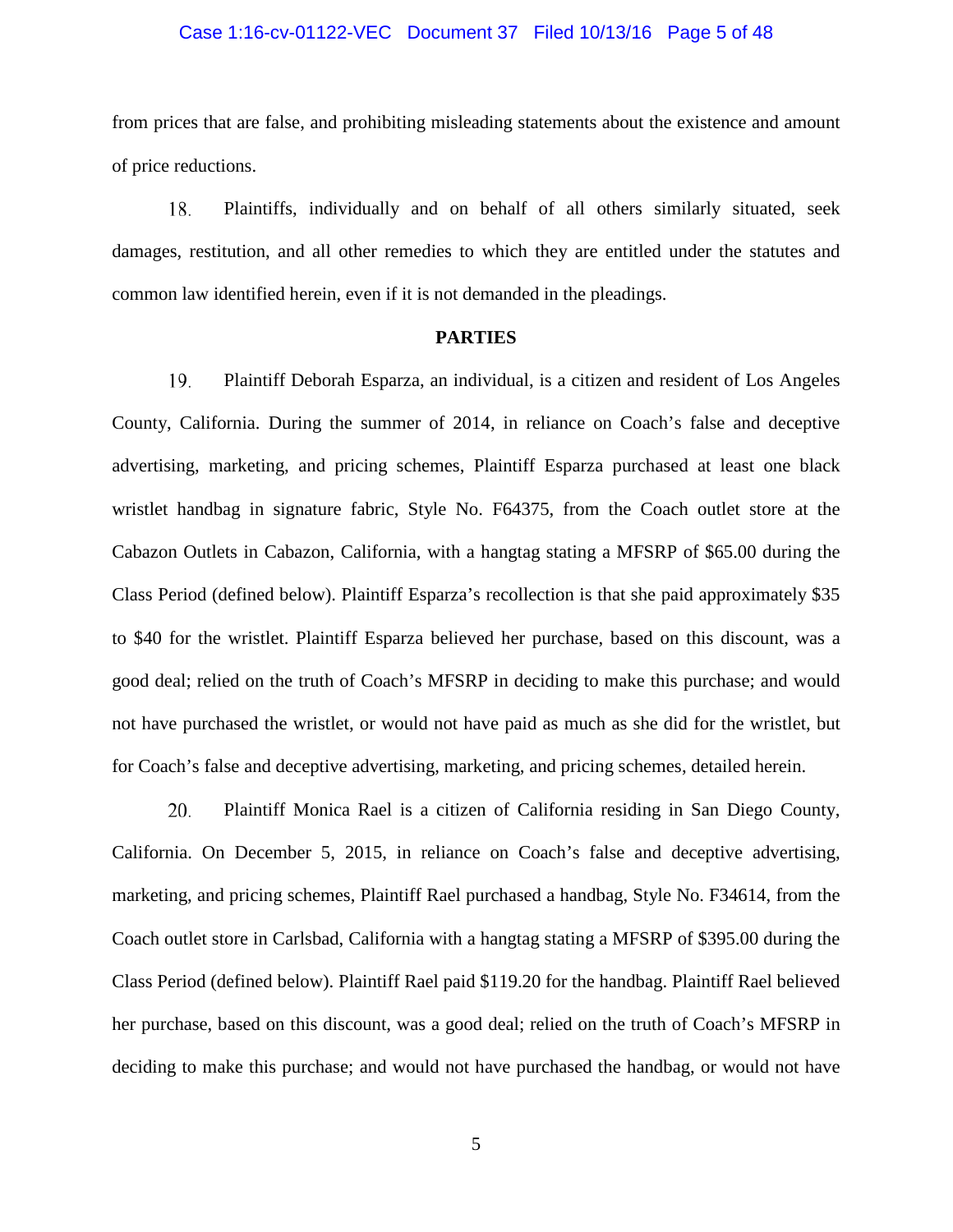#### Case 1:16-cv-01122-VEC Document 37 Filed 10/13/16 Page 6 of 48

paid as much as she did for the handbag, but for Coach's false and deceptive advertising, marketing, and pricing schemes, detailed herein.

21. Plaintiff Cera Hinkey is a citizen of California residing in Placer County, California. In or about August 2014, in reliance on Coach's false and deceptive advertising, marketing, and pricing schemes, Plaintiff Hinkey purchased a pair of sunglasses marked as "IRMA (Coach L993)" from the Coach outlet store in Folsom, California with a hangtag stating a MFSRP of \$158.00 during the Class Period (defined below). Plaintiff Hinkey paid approximately \$65.00 for the sunglasses. Plaintiff Hinkey believed her purchase, based on this discount, was a good deal; relied on the truth of Coach's MFSRP in deciding to make this purchase; and would not have purchased the sunglasses, or would not have paid as much as she did for the sunglasses, but for Coach's false and deceptive advertising, marketing, and pricing schemes, detailed herein.

22. Plaintiff Esparza, Plaintiff Rael, and Plaintiff Hinkey are collectively referred to herein as the "California Plaintiffs."

23. Plaintiff Michelle Marino is a citizen of Massachusetts residing in Middlesex County, Massachusetts. On or around November 29, 2014, in reliance on Coach's false and deceptive advertising, marketing, and pricing schemes, Plaintiff Marino purchased a wristlet, Style No. F51763, from the Coach outlet store at the Merrimack Premium Outlets in Merrimack, New Hampshire, with a hangtag stating a MFSRP of \$78.00 during the Class Period (defined below). Plaintiff Marino paid approximately \$40.00 for the wristlet. Plaintiff Marino believed her purchase, based on this discount, was a good deal; relied on the truth of Coach's MFSRP in deciding to make this purchase; and would not have purchased the wristlet, or would not have paid as much as she did for the wristlet, but for Coach's false and deceptive advertising, marketing, and pricing schemes, detailed herein.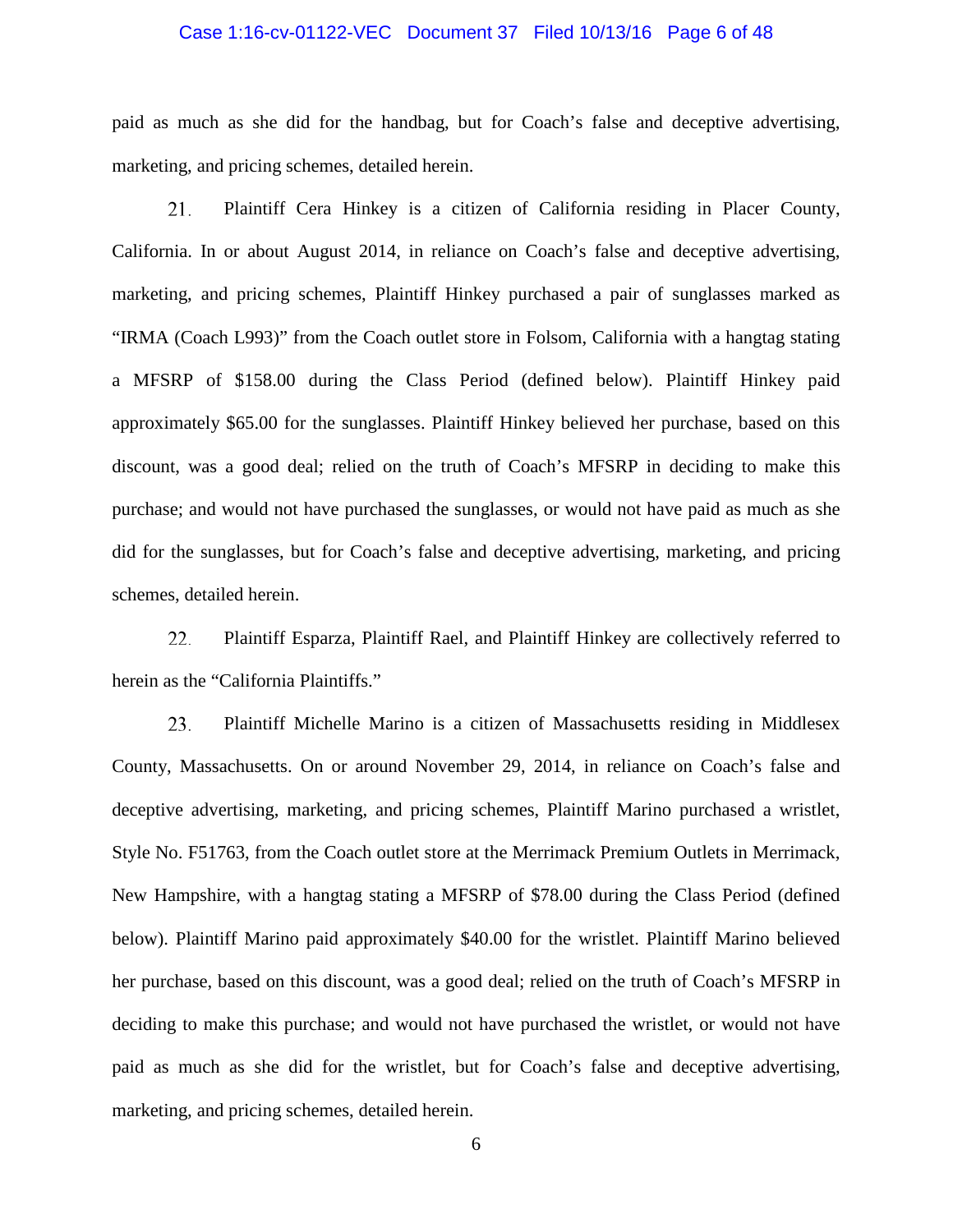#### Case 1:16-cv-01122-VEC Document 37 Filed 10/13/16 Page 7 of 48

24. Defendant Coach, Inc., is a publicly traded Maryland corporation (NASDAQ COH) with a principal place of business located at 516 West 34th Street, New York, New York 10001. Coach's agent for service of process in its state of incorporation is The Corporation Trust Incorporated, located at 351 West Camden Street, Baltimore, Maryland 21201. Coach owns and operates over 1,000 Coach store locations worldwide.[1](#page-6-0)

25. Coach's corporate headquarters are in New York City, New York. The employees who were, and are, involved with the pricing decisions placed at issue in this Complaint work at Coach's headquarters in New York. Most of the documentary evidence relevant to this Complaint is located at Coach's headquarters in New York, including the relevant policies and communications

As of the date of filing this Complaint, Coach operates approximately 27 outlet 26. stores in California, 3 outlet stores in New Hampshire, and 10 outlet stores in New York.[2](#page-6-1) Nationwide, Coach's 204 outlet stores account for roughly 40% of its sales. The pricing decisions and directives to these stores emanated from New York.

#### **JURISDICTION AND VENUE**

27. This Court has subject matter jurisdiction over this action pursuant to the Class Action Fairness Act ("CAFA"), 28 U.S.C. § 1332(d), because at least one member of the Class is of diverse citizenship from Defendant, there are more than 100 Class members, and the aggregate amount in controversy exceeds \$5,000,000.<sup>[3](#page-6-2)</sup>

<span id="page-6-0"></span><sup>&</sup>lt;sup>1</sup> http://www.coach.com/careers-about-coach.html (last visited September 26, 2016).

<span id="page-6-1"></span><sup>&</sup>lt;sup>2</sup> http://www.coach.com/stores (follow "Find By State" dropdown menu to each respective state and click "Search State").

<span id="page-6-2"></span> $3$  The amount in controversy is satisfied, in part, by an examination of Coach's Form 10-K filings. *See, e.g.*, Coach, Inc., Annual Report (Form 10-K) at 91 (Aug. 14, 2015), *available at*  http://www.coach.com/financial-reports.html.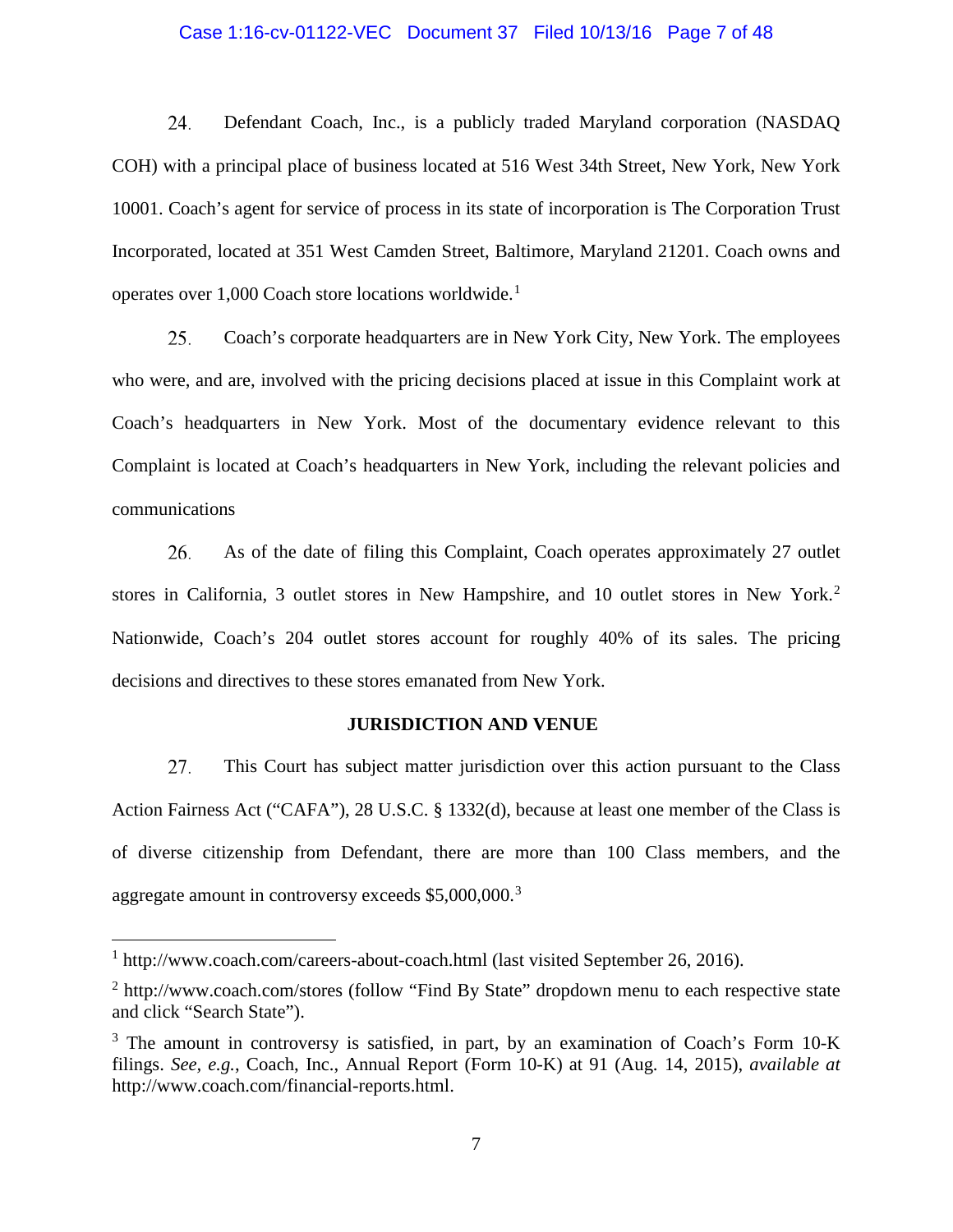#### Case 1:16-cv-01122-VEC Document 37 Filed 10/13/16 Page 8 of 48

28. This Court has personal jurisdiction over Defendant because Defendant's principal place of business is located in New York, Defendant conducts business in New York, a substantial portion of the wrongdoing alleged by Plaintiffs occurred in New York and this District, and Defendant has sufficient minimum contacts with or otherwise have purposefully availed itself of the markets of New York and this District such that it is fair and just for Defendant to adjudicate this dispute in this District.

29. Venue is proper in this District pursuant to 28 U.S.C. § 1391 because Coach's principal place of business is found within this District, and a substantial part of the conduct, events, and omissions giving rise to the claims occurred in this District and, as a corporation subject to personal jurisdiction in this District, Defendant conducts business in this District.

#### **FACTUAL ALLEGATIONS**

30. Coach markets itself as a "leading New York design house of modern luxury accessories" and as a "global leader in premium handbags."[4](#page-7-0) Having the designation of a "luxury" brand is important to Coach because:

The Coach brand stands for authenticity, innovation and relevance. …

Now, we're building on our brand strengths with a vision:

"TO BECOME THE COMPANY THAT DEFINES GLOBAL MODERN LUXURY."

It's an ambitious plan for our future—one that we are uniquely suited to—and an extraordinary opportunity to make luxury more meaningful, liberating, inviting, and approachable for those who desire more than status.<sup>[5](#page-7-1)</sup>

<span id="page-7-0"></span> <sup>4</sup> Coach, http://www.coach.com/careers-about-coach.html (last visited September 26, 2016).

<span id="page-7-1"></span><sup>5</sup> *Id.*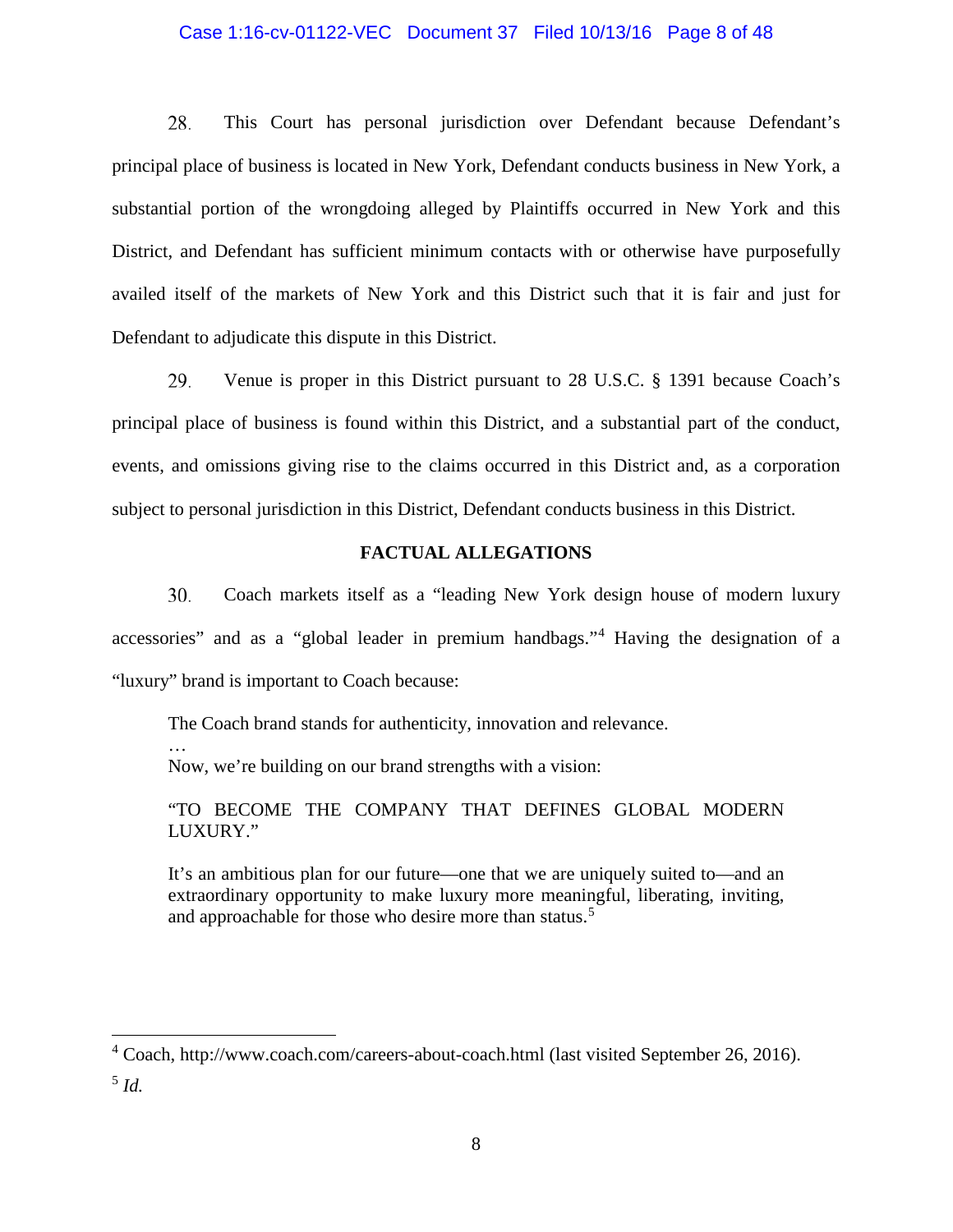#### Case 1:16-cv-01122-VEC Document 37 Filed 10/13/16 Page 9 of 48

31. For consumers, luxury brands such as Coach offer a sense of status, wealth, and exclusivity.<sup>[6](#page-8-0)</sup> In consumers' minds, this desire for luxury brands has translated into an 8.2% growth in the sales of luxury goods year-over-year.[7](#page-8-1)

Taking advantage of cost-conscious consumers' desire for luxury brands, Coach 32. operates Coach outlet stores in a way that simultaneously markets luxury and "target[s] valueoriented customers"[8](#page-8-2) through its advertising strategy.

In fact, Coach has publicly recognized that, during a time period when 33. comparable sales through its other channels have been flat, trends at its "discount," outlet stores accelerated, and that the success of the outlet stores is critical to Defendants' overall, long-term success. As a result, Coach's 204 outlet stores account for roughly 40% of its sales.

34. For consumers of luxury goods, such as Coach's, the price of a product plays an important role in creating their perception of the good's higher quality.<sup>[9](#page-8-3)</sup> "Often used as evidence for judging quality, status-conscious consumers tend to use a price cue also as a surrogate

<span id="page-8-0"></span> <sup>6</sup> Brent McFerran, *Why Do We Buy Luxury Brands—and How Do they Make Us Feel?*, PSYCHOLOGY TODAY (May 22, 2014), *available at* https://www.psychologytoday.com/blog/illhave-what-shes-having/201405/why-do-we-buy-luxury-brands-and-how-do-they-make-us-feel.

<span id="page-8-1"></span><sup>7</sup> *Global Powers of Luxury Goods 2015*, Deloitte (2015), *available at* http://www2.deloitte. com/gu/en/pages/consumer-business/articles/global-powers-of-luxury-goods-2015.html.

<span id="page-8-2"></span> $8$  Coach, Inc., Form 10-K (Annual Report) at 4 (Aug. 19, 2016).

<span id="page-8-3"></span><sup>9</sup> Kalus=Peter Weidmann, Nadine Hennigs, Astrid Siebels, *Measuring Consumers' Luxury Value Perception: A Cross-Cultural Framework*, ACADEMY OF MARKING SCIENCE (2007) at 6, *available at* 

https://www.researchgate.net/profile/KlausPeter\_Wiedmann/publication/228344191\_Measuring consumers'\_luxury\_value\_perception\_A\_cross-

cultural\_framework/links/0c960524146a1d3e28000000.pdf.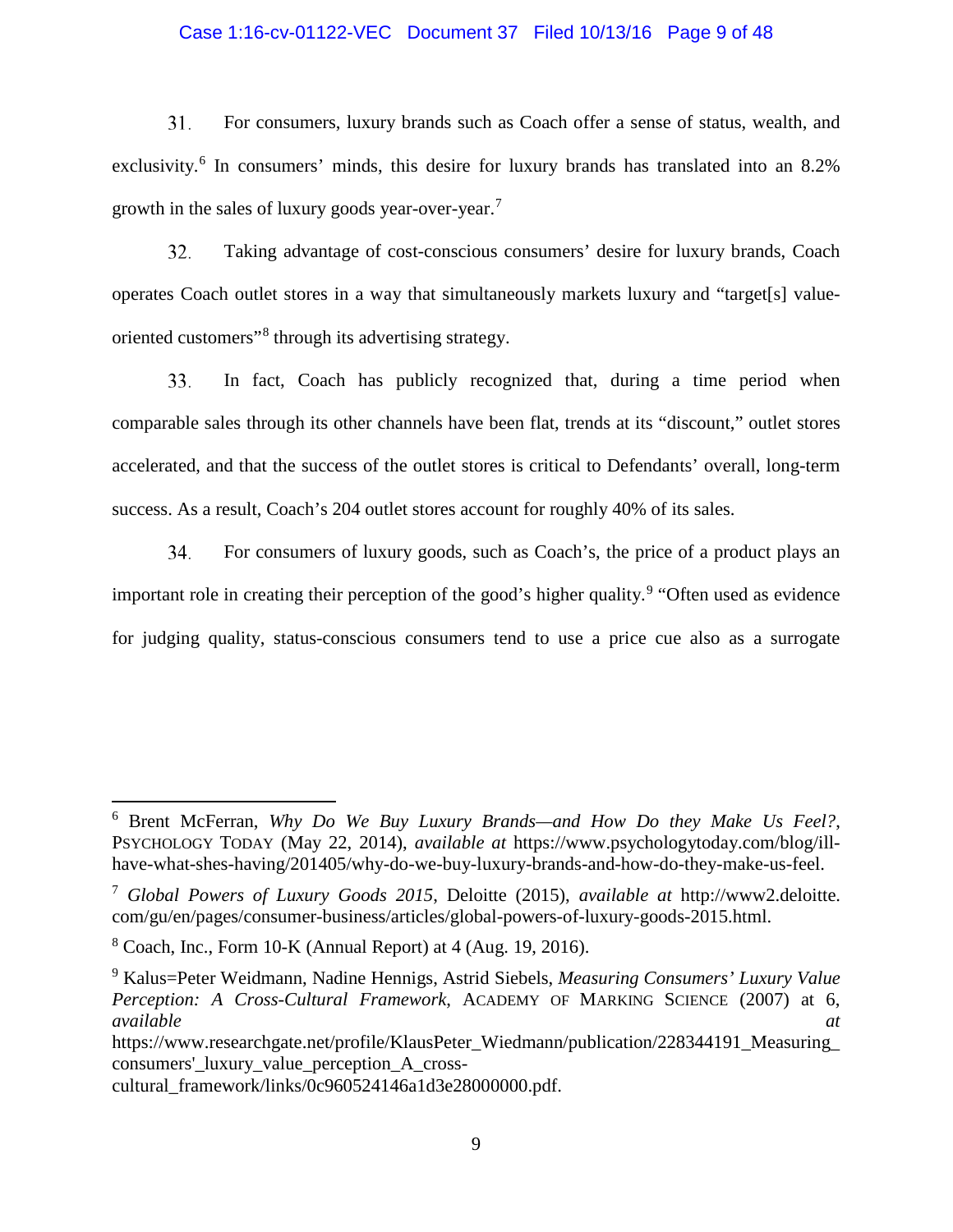### Case 1:16-cv-01122-VEC Document 37 Filed 10/13/16 Page 10 of 48

indicator of prestige."<sup>[10](#page-9-0)</sup> "Thus, prestige pricing—setting a rather high price to suggest high quality and/or high status—may even make certain products or services more desirable."<sup>[11](#page-9-1)</sup>

 $35.$ At the same time, perceptions of savings also impact consumers' willingness to purchase an item. For consumers, both the dollar and percentage amount of the deal positively influence their perception of their savings.<sup>[12](#page-9-2)</sup> Likewise, the presence of a "regular price" as an external reference price increases perceptions of objective value, thereby raising the consumer's desire to purchase the product. $^{13}$  $^{13}$  $^{13}$ 

 $36.$ Empirical marketing studies demonstrate that reference pricing actually creates an impression of higher value:

Comparative price advertising offers consumers a basis for comparing the relative value of the product offering by suggesting a monetary worth of the product and any potential savings… [A] comparative price advertisement can be construed as deceptive if it makes any representation, … or involves any practice that may materially mislead a reasonable consumer.

*Comparative Price Advertising: Informative or Deceptive?*, Dhruv Grewal and Larry D.

Compeau, Journal of Public Policy & Marketing, Vol. 11, No. 1, at 52 (Spring 1992).

Furthermore,

[b]y creating an impression of savings, the presence of a higher reference price enhances subjects' perceived value and willingness to buy the product… Thus, the reference price is not truthful, a consumer may be encouraged to purchase as a result of a false sense of value.

*Id.* at 55–56.

<span id="page-9-1"></span> $11 \, Id.$ 

<span id="page-9-3"></span><sup>13</sup> *Id.*

<span id="page-9-0"></span> $10 \, Id.$ 

<span id="page-9-2"></span><sup>12</sup> Joseph W. Alba (editor), Aradhana Krishna (contributor), *Perceptions of Price Deals*, Consumer Insights: Finding from Behavioral Research (2011) at 2, *available at*  http://www.msi.org/uploads/files/ConsumerInsights-Chap7.pdf.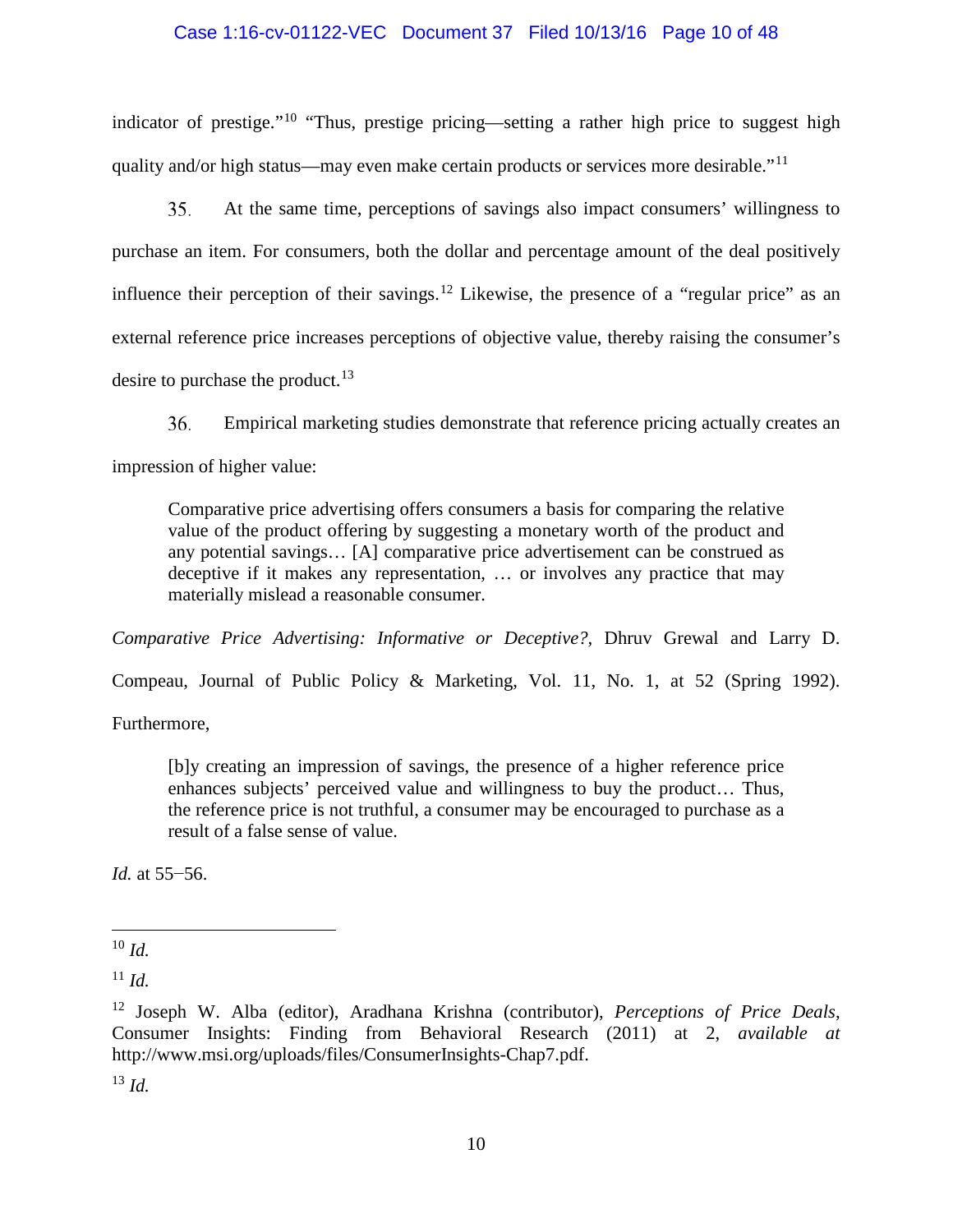#### Case 1:16-cv-01122-VEC Document 37 Filed 10/13/16 Page 11 of 48

37. Taken together, in the luxury product market, setting a high MFSRP gives the consumer the perception that the luxury item is more valuable, thereby making it more desirable. Simultaneously, if the high MFSRP is juxtaposed against a lower sales price, consumers are given a perception of savings, thus making the item more desirable. As such, the consumer is hit with the double whammy of a perception of quality along with a perception of savings.

38. Normally, a manufacturer's suggested retail price suggests the amount (greater than wholesale cost) at which third party retailers should consider charging patrons. When the retailer is distinct from the manufacturer, the MFSRP informs resellers and consumers of the manufacturer's ideal price for that product. For a retailer, it identifies the amount at which that same product is likely sold by other retailers. For example, if the MFSRP is \$50.00 and the manufacturer sells the product to the retailer at a wholesale price of \$25, the retailer then has the potential to make a \$25.00 profit by selling it at the MFSRP. Theoretically, if it is willing to sell it for less than the MFSRP, the retailer can potentially undercut competition.

39. This traditional practice has no meaning when the manufacturer and retailer are vertically integrated, like Coach: the use of MFSRP in such circumstances is merely a ruse.

40. Coach's strategy and practice is to advertise prices that do not—and never did exist. At base, it is meaningless to suggest to oneself to charge a certain price one never intends to charge. In reality, the MFSRP on Coach Outlet Products exists only as a misleading reference price, signaling a non-existent discount to patrons.<sup>[14](#page-10-0)</sup> This creates a false impression of quality

<span id="page-10-0"></span> $14$  The FTC has specifically identified pre-ticketing of a suggested retail or list price by the manufacturer, the practice used by Coach, as advertising: "There are many methods by which manufacturers' suggested retail or list prices are advertised: Large scale (often nationwide) mass-media advertising by the manufacturer himself; preticketing by the manufacturer; direct mail advertising; distribution of promotional material or price lists designed for display to the public. The mechanics used are not of the essence. This part is concerned with any means employed for placing such prices before the consuming public." 16 C.F.R. § 233.3(b).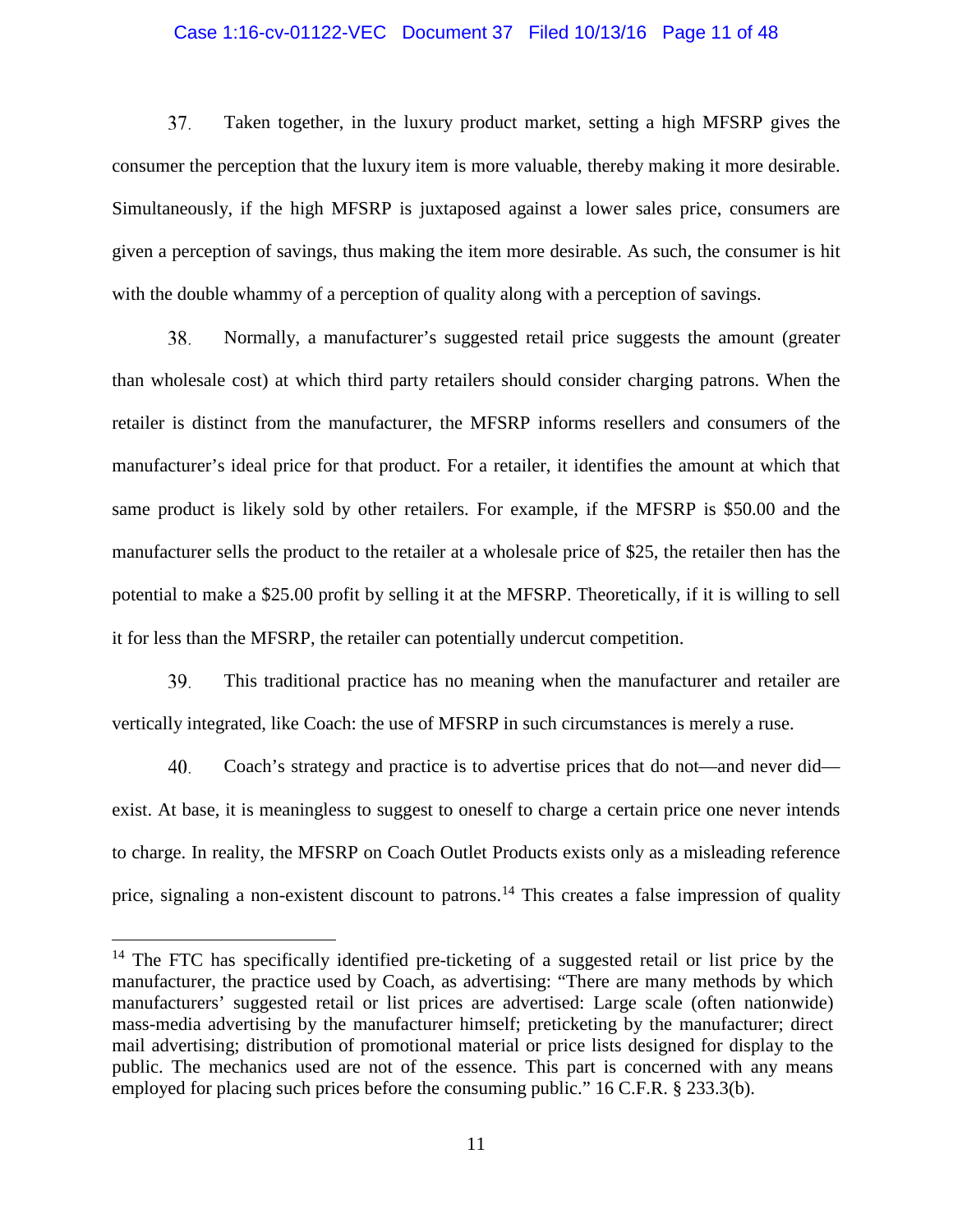## Case 1:16-cv-01122-VEC Document 37 Filed 10/13/16 Page 12 of 48

and value, as the reference price is not based on sales data. This is particularly true given that the higher end versions of outlet items sell at Coach's mainline stores for a list price *less* than the MFSRP on display at the outlet.

41. Coach's pricing practice is unmistakably intentional. The Coach outlet MFSRP pricing scheme is prominently displayed on all Coach Outlet Products available for sale at Coach outlets. To illustrate, a \$395.00 MFSRP tag for an item sold at a Coach outlet is pictured below:



42. The Coach Outlet Product above, as indicated by its Style No. F35723, was placed on a shelf prominently labeled with the price "\$349" as illustrated below: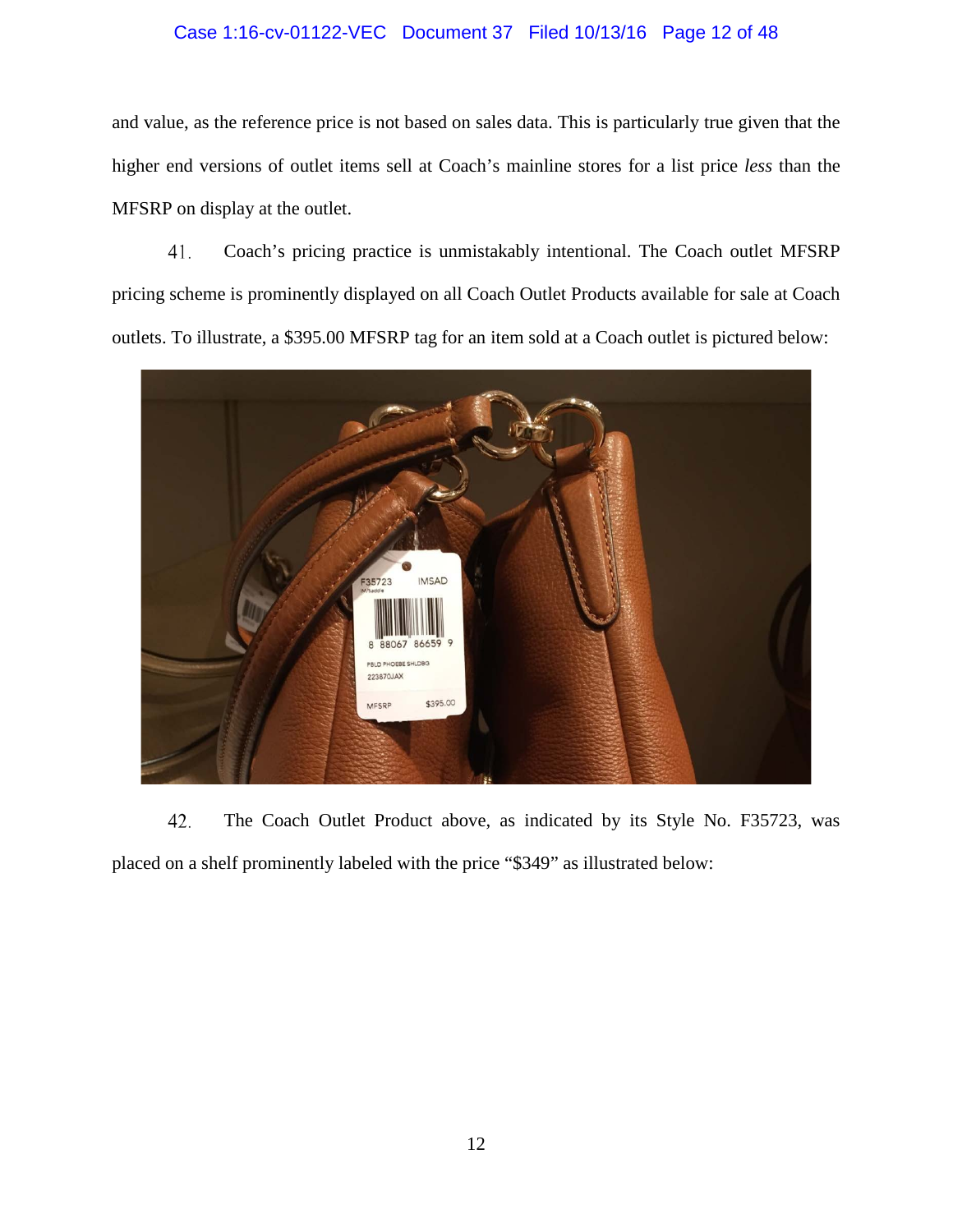

43. In other words, the bag (called the "Phoebe" bag) on the shelf in the above image bears a hangtag label that states the "MFSRP" is "\$395.00." This signifies to a reasonable consumer that the retail price of the Phoebe bag—a price that the manufacturer (Coach) signified—is \$395.00. When a reasonable consumer sees the clearly marked outlet sales price of "\$349," the consumer reasonably believes he or she is receiving a \$46.00 discount (11.65% off the MFSRP). The MFSRP provides a reference price from which a consumer calculates the discount, which he or she then uses to decide to make a purchase.

44. Coach further conveys this deceptive pricing scheme on its sales receipts. The sales receipts subtracts the posted "sales" price from the MFSRP price, and then uses that difference to show the amount the customer purportedly saved. Thus, a consumer buying the Phoebe bag for \$349 would receive a sales receipt stating prominently (in capitalized letters): "YOU SAVED \$46.00."

45. Yet \$349.00 was the actual price at which the Phoebe bag was offered for sale at the Coach outlet store, subject to any other additional percentage discounts occurring in the store that day. The bag was never sold at the \$395.00 MFSRP stated on the product's hangtag, nor was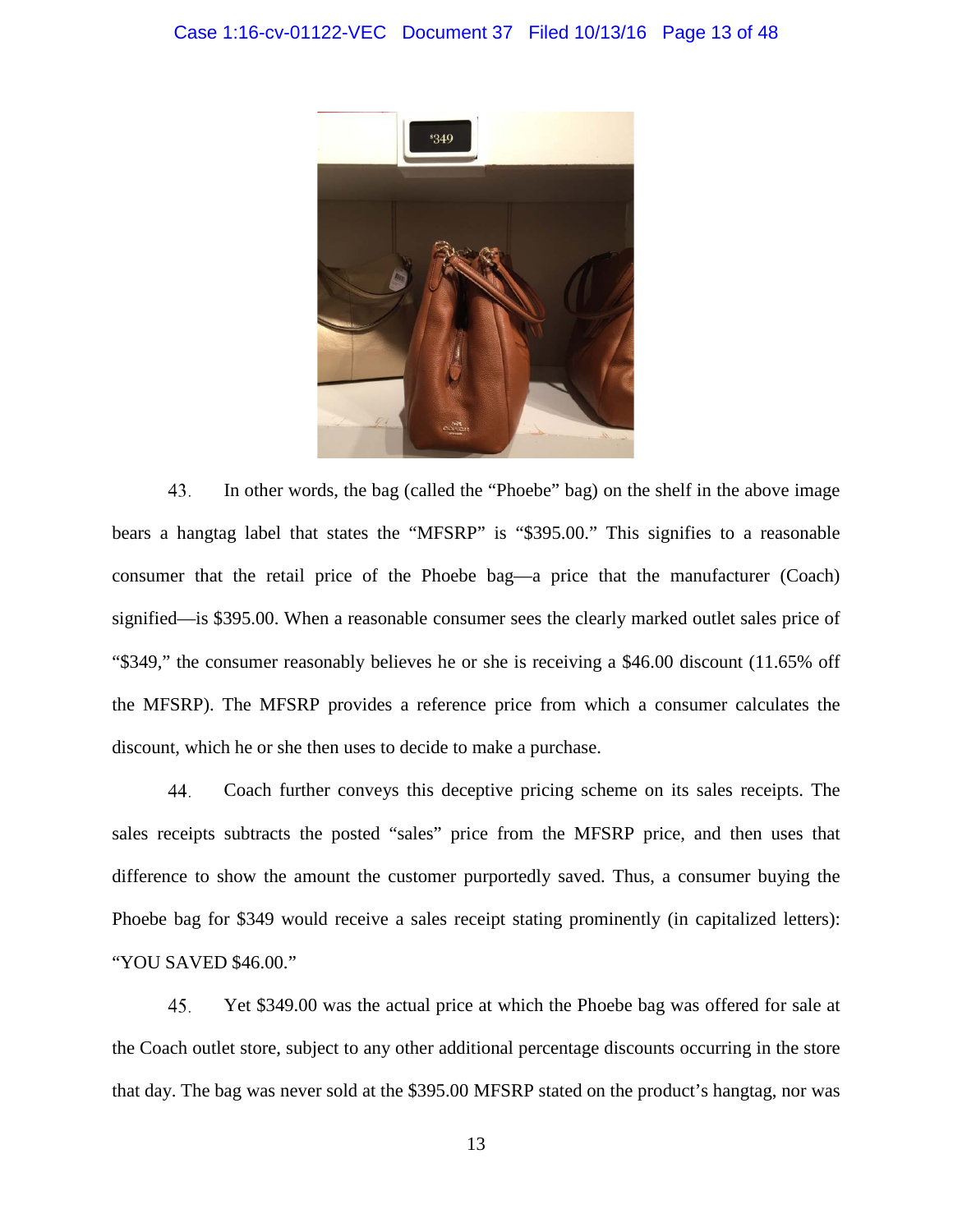#### Case 1:16-cv-01122-VEC Document 37 Filed 10/13/16 Page 14 of 48

it intended to be. Instead, the \$395.00 MFSRP was entirely fabricated by Coach to mislead consumers to purchase the product and pay more for the product believing the \$349.00 sales price was a good deal. The MFSRP exists solely to establish the false impression of a discount.

46. Further illustrating that the pricing claims Coach makes in its outlet stores are illusory, Coach mainline retail stores sell a bag very similar in style and design to the Phoebe bag sold at Coach outlets. The image on the left below is a front-facing view of the "Edie" bag that is sold as a mainline retail, non-outlet product, available on www.coach.com and mainline Coach and other retail stores. It retails for \$325—which is *less* than the MFSRP price on the tag of the Phoebe bag sold at Coach outlets.



#### **Edie bag sold in Coach mainline stores Phoebe bag sold in Coach outlets**



47. A comparison of the same bags from the front is also telling of their similarities: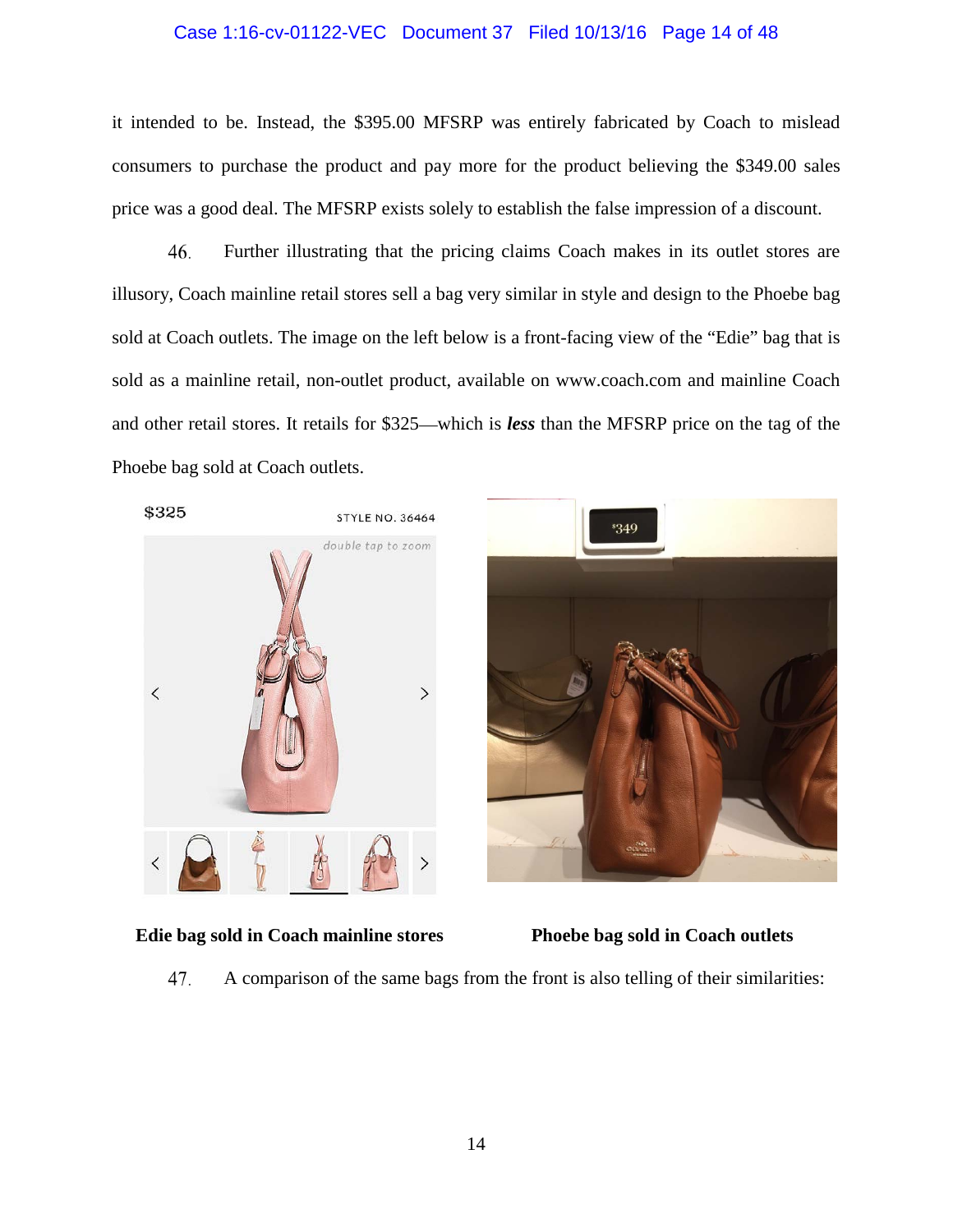#### Case 1:16-cv-01122-VEC Document 37 Filed 10/13/16 Page 15 of 48







48. In other words, the Phoebe bag, sold exclusively in Coach outlets, has a \$395 reference price tag, even though the similar and presumably higher quality Edie bag retails for \$325 in Coach mainline and other retail stores. The Phoebe bag was created solely for Coach outlet stores (as indicated by Style No. F35723), was not sold in Coach mainline stores, and was *not* sold for \$395.00. Because Coach is both the manufacturer and the retailer, its "suggested retail price" of \$395.00 for sale of the Phoebe bag in its own stores is illusory.

49. The Phoebe bag is of poorer quality than the bag sold in Coach mainline and other retail stores. It is made of fabric remnants instead of larger single pieces of fabric, evidenced by the additional seams. *See* image in ¶ 47. Such use of fabric remnants left over from other products is cost-efficient for Defendant and results in a bag of poorer quality than one with fewer seams, like the Edie bag. The inclusion of additional seams and additional pieces of fabric, among other differences, reduces the value of the bags, a reduction that a reasonable consumer should be made aware of in deciding to purchase a bag. Stating an MFSRP that is greater than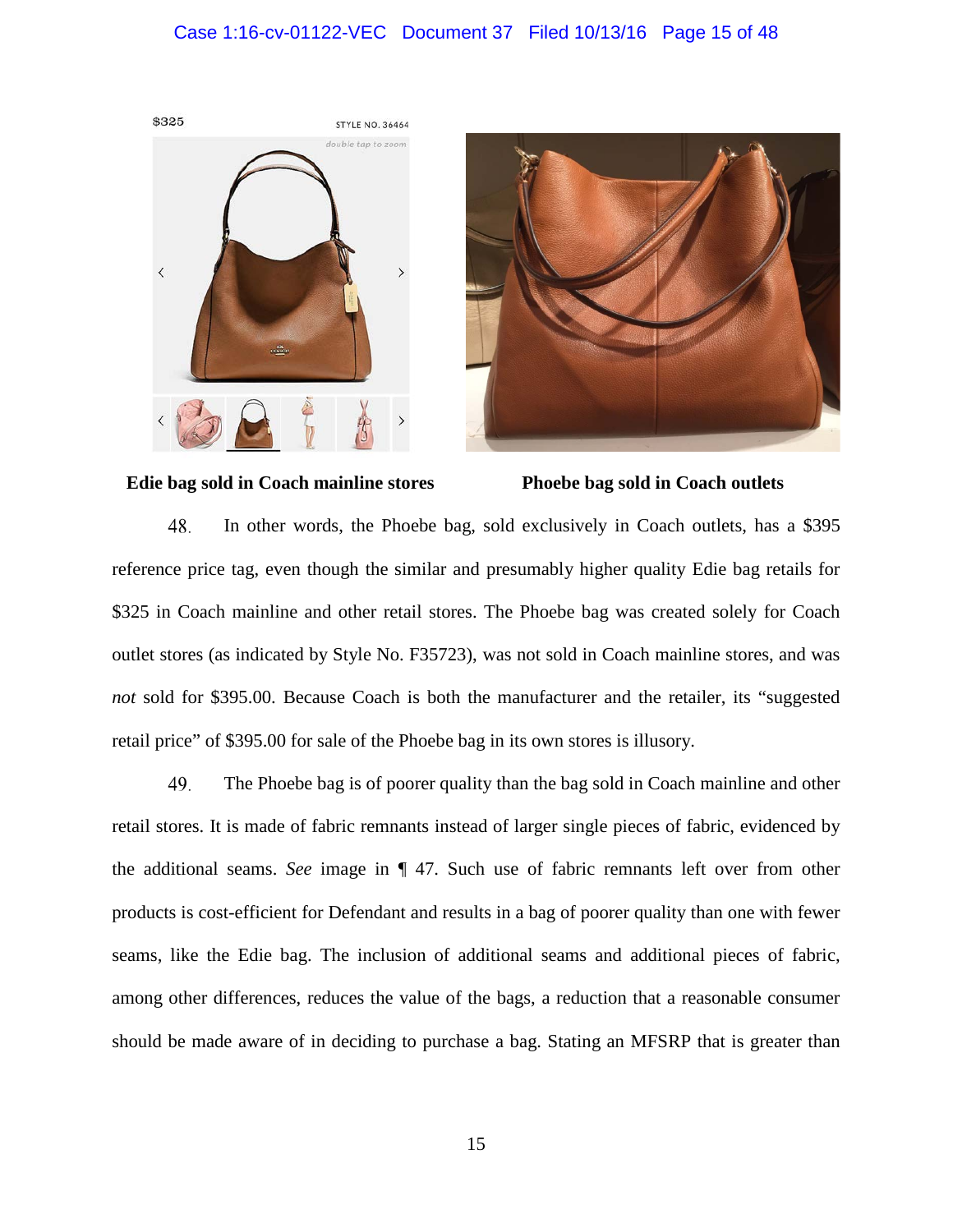## Case 1:16-cv-01122-VEC Document 37 Filed 10/13/16 Page 16 of 48

the mainline retail price of products presumed to be of superior quality is deceptive and misleading to Plaintiffs and other reasonable consumers.

50. As further evidence of the illusory MFSRP of the Phoebe bag and other Coach Outlet Products' MFSRPs, even the "sale" prices for these made-for-outlet products are *higher* than similar non-outlet products of higher quality (*i.e.* \$349 for the "sale" price of the Phoebe bag versus \$325 for the Edie bag).

51. The following images provide another instance of Coach's deceptive pricing scheme. Image A represents the sale price (\$199) for a Coach Outlet Product—as indicated by Style No. F34607—and Image B is the hangtag attached to one of the Coach Outlet Products placed on the shelf in Image A, which bears an "MFSRP" of \$395—a represented discount of 49.62%.





**Image A Image B**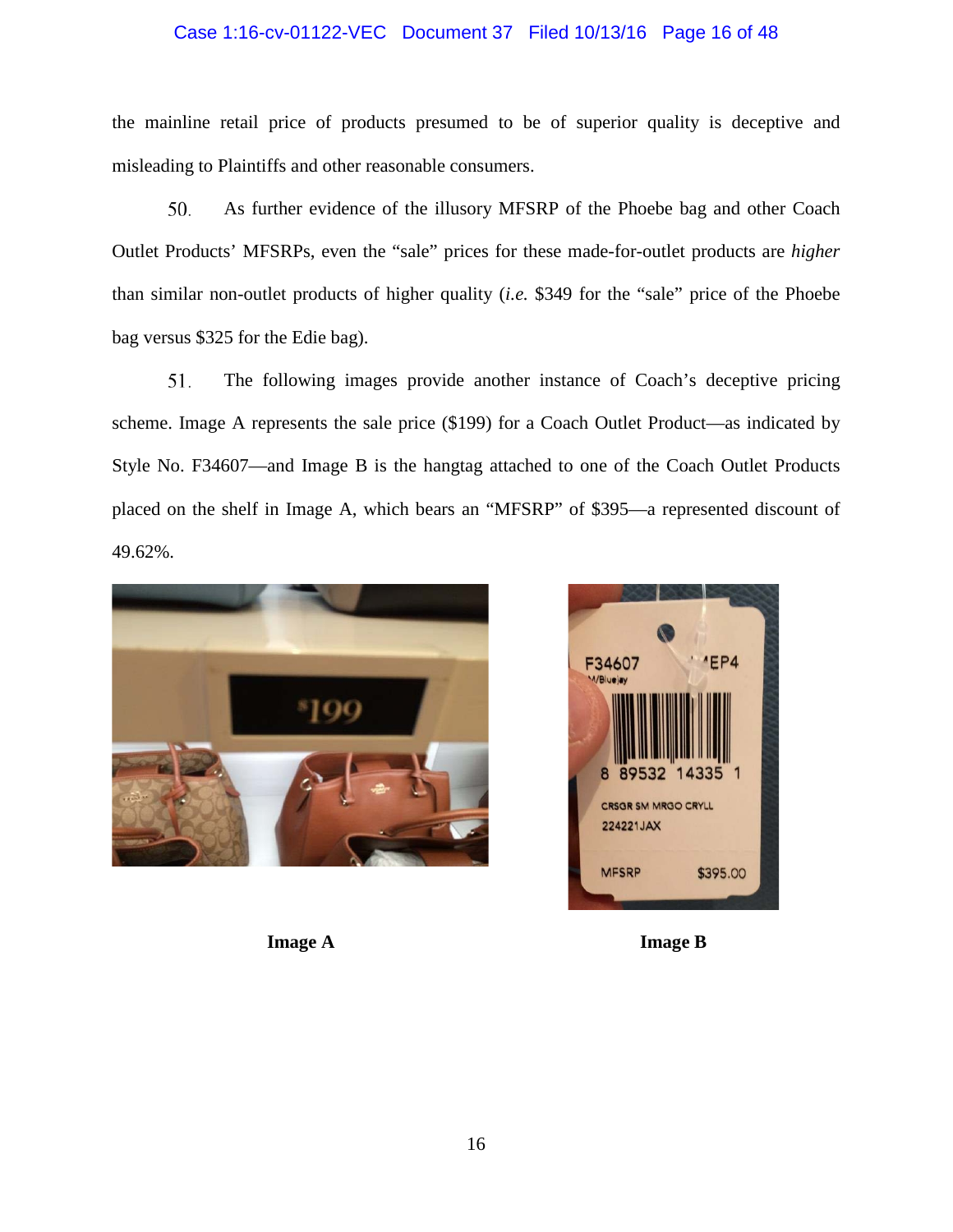#### Case 1:16-cv-01122-VEC Document 37 Filed 10/13/16 Page 17 of 48

52. As a further example, wristlets, similar to one purchased by Plaintiff Esparza, are advertised with an MFSRP of \$65.00 at Coach outlet stores, yet are sold on Coach's retail website for \$49.00.<sup>[15](#page-16-0)</sup> This leads to customers paying \$16.00 more for an inferior-quality product.

53. Coach's reference pricing scheme is designed solely to signal to consumers that the lower price they are actually being asked to pay represents a discount off the market value of the Coach Outlet Products. The problem is that the reference price is wholly illusory as it is not backed up by any sales data whatsoever. In fact, the MFSRP reference prices are higher than the actual prices for higher quality, similarly-styled items sold in Defendants' mainline stores, where Coach does not use reference pricing.

54. Thus, Coach's MFSRP creates a false impression of a discount while at the same time representing that its goods have a higher quality and value than they do. Patrons believe that MFSRP is a representation of what these goods generally sell for in the marketplace, and Coach is taking advantage of that belief.

55. The Federal Trade Commission ("FTC") describes the dangers and deceptiveness of false suggested retail prices or list prices in its "Guides Against Deceptive Pricing":

(a) Many members of the purchasing public believe that a manufacturer's list price, or suggested retail price, is the price at which an article is generally sold. Therefore, if a reduction from this price is advertised, many people will believe that they are being offered a genuine bargain. **To the extent that list or suggested retail prices do not in fact correspond to prices at which a substantial number of sales of the article in question are made, the advertisement of a reduction may mislead the consumer**.

\* \* \*

(d) Typically, a list price is a price at which articles are sold, if not everywhere, then at least in the principal retail outlets which do not conduct their business on a

<span id="page-16-0"></span> <sup>15</sup> *See* http://www.coach.com/coach-designer-wristlets-corner-zip-wristlet-in-signaturefabric/64283.html?cgid= gifts-women&dwvar\_color=LIDQC (last visited February 22, 2016).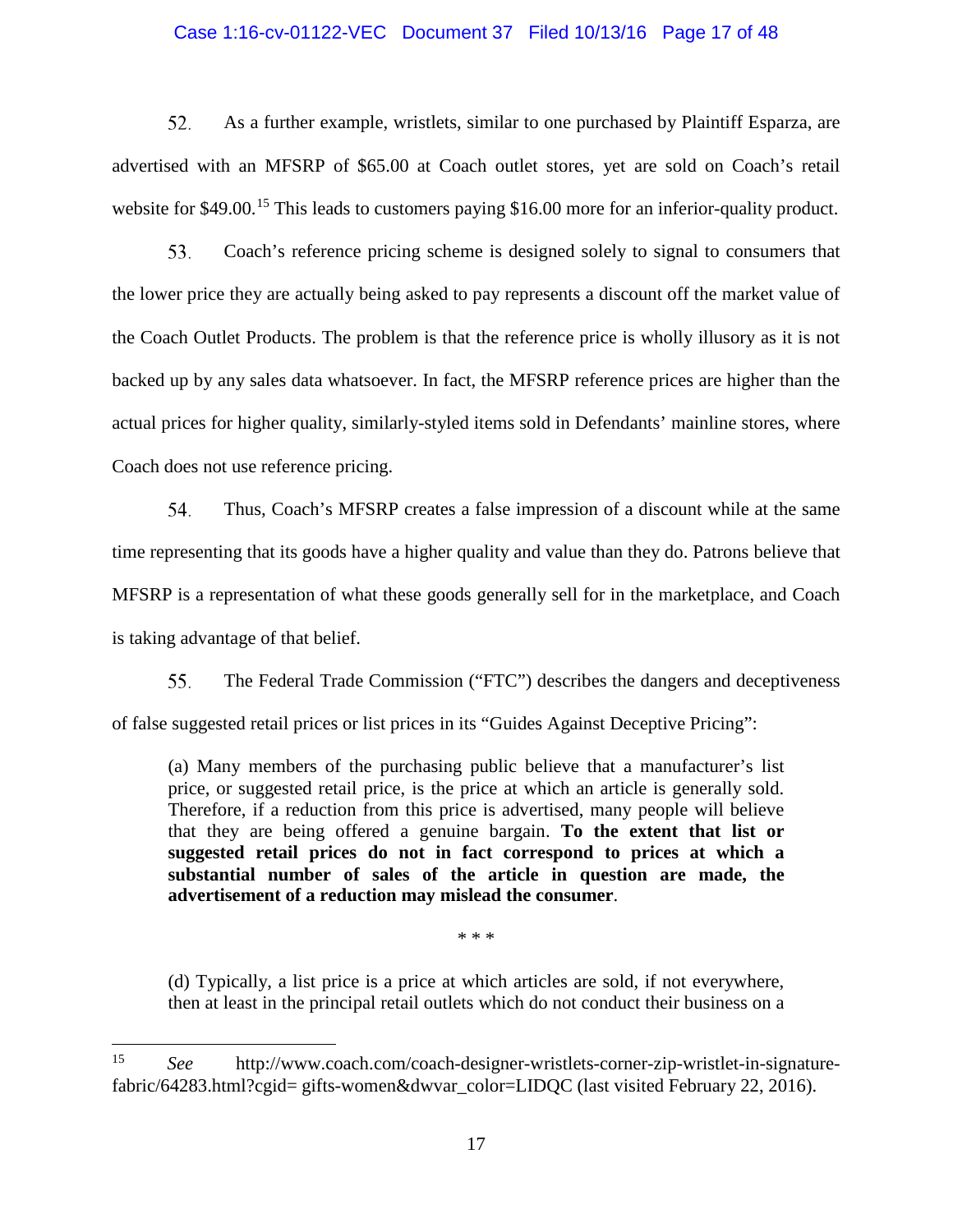discount basis. It will not be deemed fictitious if it is the price at which substantial (that is, not isolated or insignificant) sales are made in the advertiser's trade area (the area in which he does business). Conversely, if the list price is significantly in excess of the highest price at which substantial sales in the trade area are made, there is a clear and serious danger of the consumer being misled by an advertised reduction from this price.

\* \* \*

(i) It bears repeating that the manufacturer, distributor or retailer must in every case act honestly and in good faith in advertising a list price, and not with the intention of establishing a basis, or creating an instrumentality, for a deceptive comparison in any local or other trade area. For instance, a manufacturer may not affix price tickets containing inflated prices as an accommodation to particular retailers who intend to use such prices as the basis for advertising fictitious price reductions. [Guide III]

16 C.F.R. § 233.3 (emphasis added).

56. Coach's use of the term MFSRP in its advertisements does not conform to the FTC definition of the synonymous term "list price" or the common meaning of the terms. Indeed, Coach did not set the MFSRP based on a price at which the products are sold elsewhere or in the principal retail outlets that do not conduct their business on a discount basis. Since Coach does not sell the products bearing the MFSRP anywhere other than at Coach outlets, the MFSRP is fabricated. There is no "discount" because there is no real price with which to make a comparison and from which to offer a discount.

57. In affixing price tickets with false prices, Coach has advertised a false price reduction. Coach's advertisement of its "MFSRP" was likely to mislead customers by purporting to offer a savings when compared to the price offered for that product at Coach outlets. This misuse of the term MFSRP and falsification of any actual MFSRP allowed Coach to represent that it was offering the consumer a large discount off the MFSRP—the "manufacturer's" suggested retail price. Patrons paying the "sale" price in fact received no discount.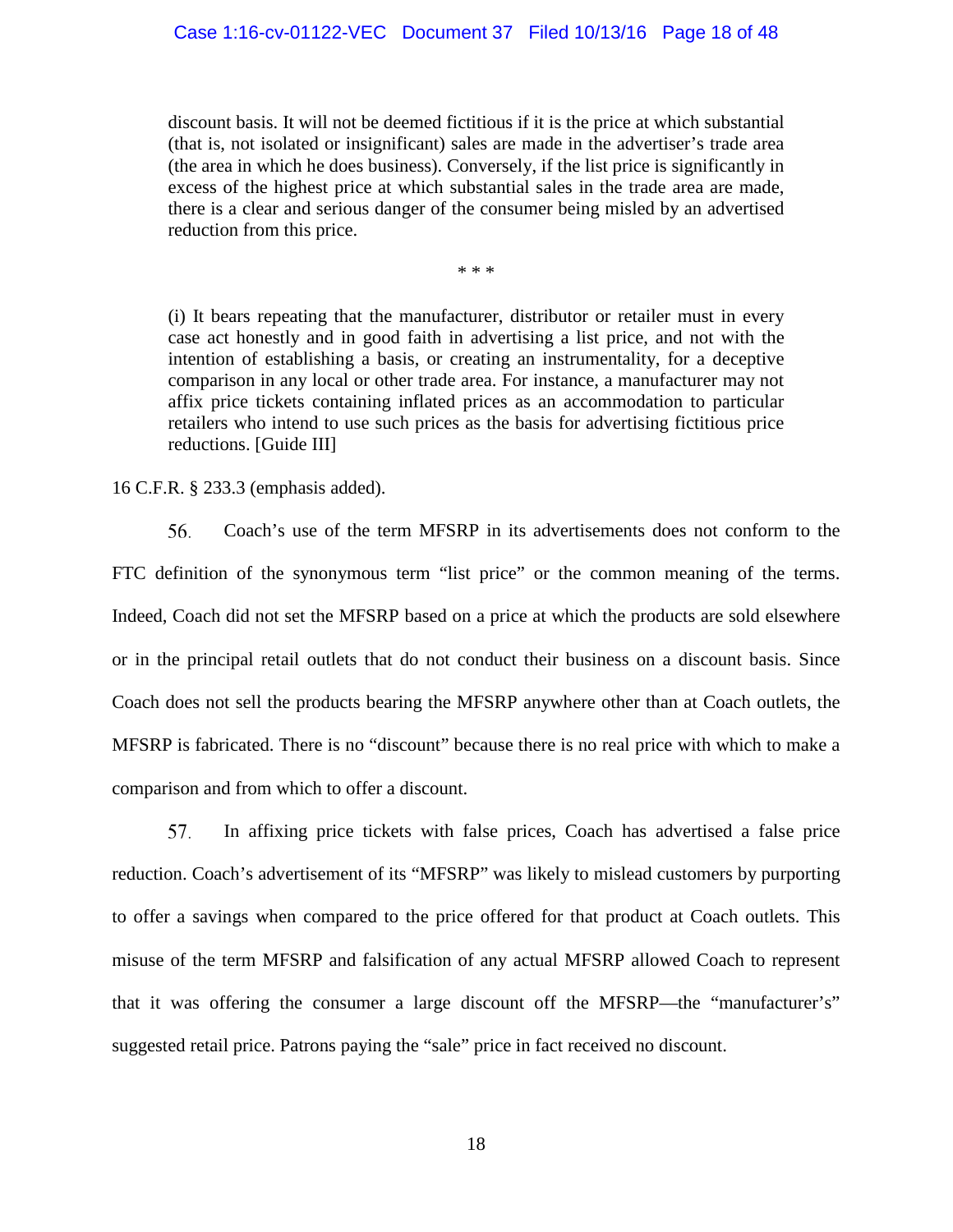#### Case 1:16-cv-01122-VEC Document 37 Filed 10/13/16 Page 19 of 48

58. Moreover, Coach, as the manufacturer, marketer, advertiser, and seller of its products, has total control over the MFSRP of products sold at Coach outlets. Because the Coach Outlet Products include a tag that clearly identifies an MFSRP, reasonable consumers believe the products sold at a manufacturer's own stores would reflect a true MFSRP—the *manufacturer's* suggested retail price. Particularly when products are intended to be sold exclusively at the manufacturer's outlet stores, inclusion by a manufacturer of a suggested price that it does not itself follow is deceptive to reasonable consumers like Plaintiffs. The MFSRPs did not represent the store's true retail prices for its private branded products, nor were they the prevailing retail market prices.

59. Because there is no comparable price or intention to sell a product anywhere other than a Coach outlet store, Coach could have refrained from advertising a MFSRP at all and left consumers to do their own comparative shopping to decide for themselves whether the Coach Outlet Product offered sufficient value at the stated price. However, rather than exclude an MFSRP altogether for a product, Coach made up a MFSRP for that product, never intending to adopt it, for the sole purpose of making the actual price appear to be a discount on a product of ostensibly higher value.

60. Coach's decision to advertise a price that did not exist was likely to deceive, and did deceive, reasonable consumers.

Coach's representation of that price as an actual price or actual suggested price 61. was unlawful, unfair, and fraudulent. Likewise, Coach's inherent representation that the sale price was a discount or price reduction was misleading and deceptive.

62. In addition to the reference pricing scheme discussed above, Coach engaged in a false former pricing scheme, expressly prohibited under California law. Coach misrepresented the existence of price discounts on products sold in its Coach outlet stores by purporting to offer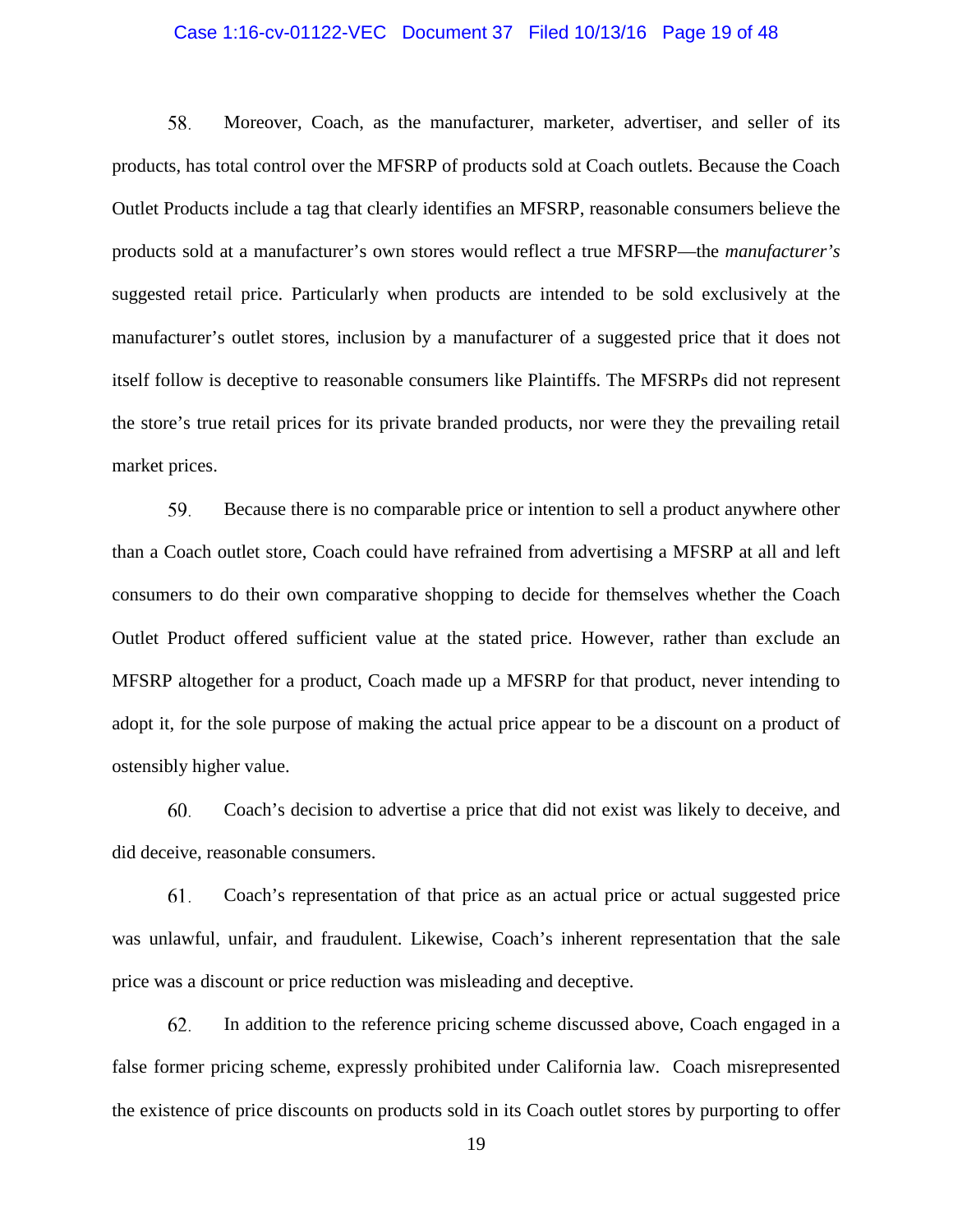## Case 1:16-cv-01122-VEC Document 37 Filed 10/13/16 Page 20 of 48

specific dollar discounts from expressly referenced former retail prices, misrepresented as the "MFSRP." These purported discounts were false, however, because the referenced, former retail prices were fabricated and did not represent former prevailing market retail prices within three months next immediately preceding the publication of the advertised former prices, as required by California law.

63. The FTC describes false former pricing schemes, similar to Coach's, as deceptive:

One of the most commonly used forms of bargain advertising is to offer a reduction from the advertiser's own former price for an article. If the former price is the actual, bona fide price at which the article was offered to the public on a regular basis for a reasonably substantial period of time, it provides a legitimate basis for the advertising of a price comparison. Where the former price is genuine, the bargain being advertised is a true one. If, on the other hand, the former price being advertised is not bona fide but fictitious − for example, where an artificial, inflated price was established for the purpose of enabling the subsequent offer of a large reduction − the "bargain" being advertised is a false one; the purchaser is not receiving the unusual value he expects.

16 C.F.R. § 233.1(a).

64. California statutory and regulatory law expressly prohibits false former pricing schemes. California Business & Professions Code Section 17501, entitled "Value determinations; Former price advertisements," states:

For the purpose of this article the worth or value of any thing advertised is the prevailing market price, wholesale if the offer is at wholesale, retail if the offer is at retail, at the time of publication of such advertisement in the locality wherein the advertisement is published.

**No price shall be advertised as a former price of any advertised thing, unless the alleged former price was the prevailing market price as above defined within three months next immediately preceding the publication of the advertisement** or unless the date when the alleged former price did prevail is clearly, exactly and conspicuously stated in the advertisement. (Emphasis added.)

65. Plaintiffs reasonably believed that the MFSRPs signified prices at which Coach

products were formerly sold.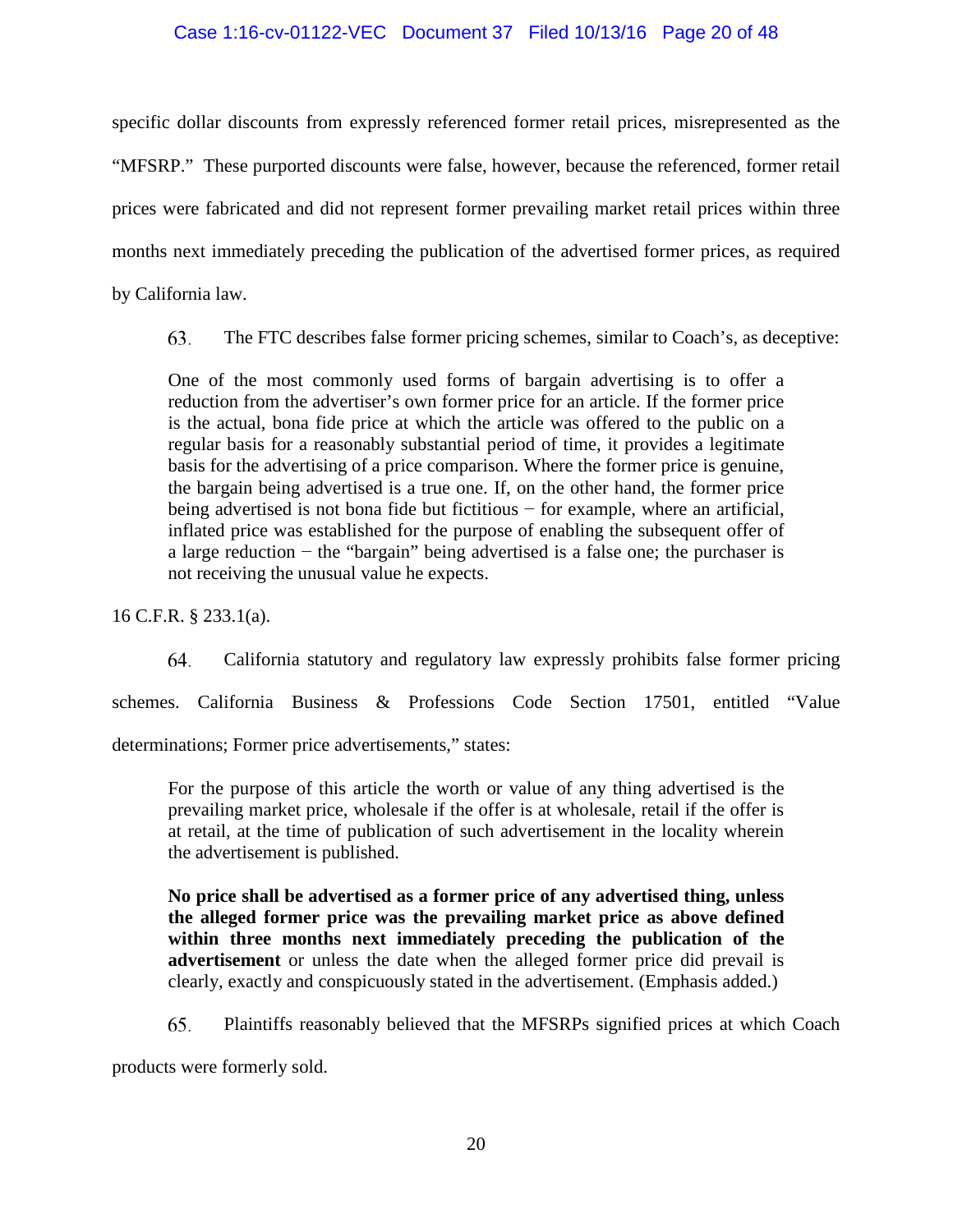#### Case 1:16-cv-01122-VEC Document 37 Filed 10/13/16 Page 21 of 48

66. Relying on Coach's misrepresentations and false and deceptive advertising, Plaintiffs purchased products they reasonably believed were formerly sold at the MFSRP listed on the hangtags and had a higher value than they actually did. Plaintiffs believed they were obtaining discounts and purchasing products that regularly sold in the retail marketplace for a materially higher price. This purported price reduction and savings was false and deceptive, as the prevailing retail price for Coach products purchased by Plaintiffs and other consumers during the three months immediately prior to their purchases of the respective items were materially lower than the former MFSRP prices represented by Coach. Plaintiffs and consumers of all Coach products sold at outlet stores therefore reasonably expected the goods had a significantly higher value than they had.

Coach knew or should have known that creating false MFSRPs to create false 67. discounts was unlawful and unfair. Furthermore, Coach's use of this scheme shows that it understands that reference pricing drives sales.

#### **CLASS ALLEGATIONS**

68. Pursuant to Rules  $23(a)$ ,  $23(b)(2)$ , and  $23(b)(3)$  of the Federal Rules of Civil Procedure, Plaintiffs bring this action on behalf of themselves and the following classes of similarly situated individuals initially defined as:

All persons who purchased a Coach Outlet Product with a price tag bearing a Manufacturer's Suggested Retail Price in the United States at any time during the Class Period (the "Class" or "Nationwide Class");

All persons who purchased a Coach Outlet Product with a price tag bearing a Manufacturer's Suggested Retail Price in a state identified in Count VII at any time during the Class Period (the "Multi-State Class").

69. The California Plaintiffs also seek to represent the subclasses initially defined as: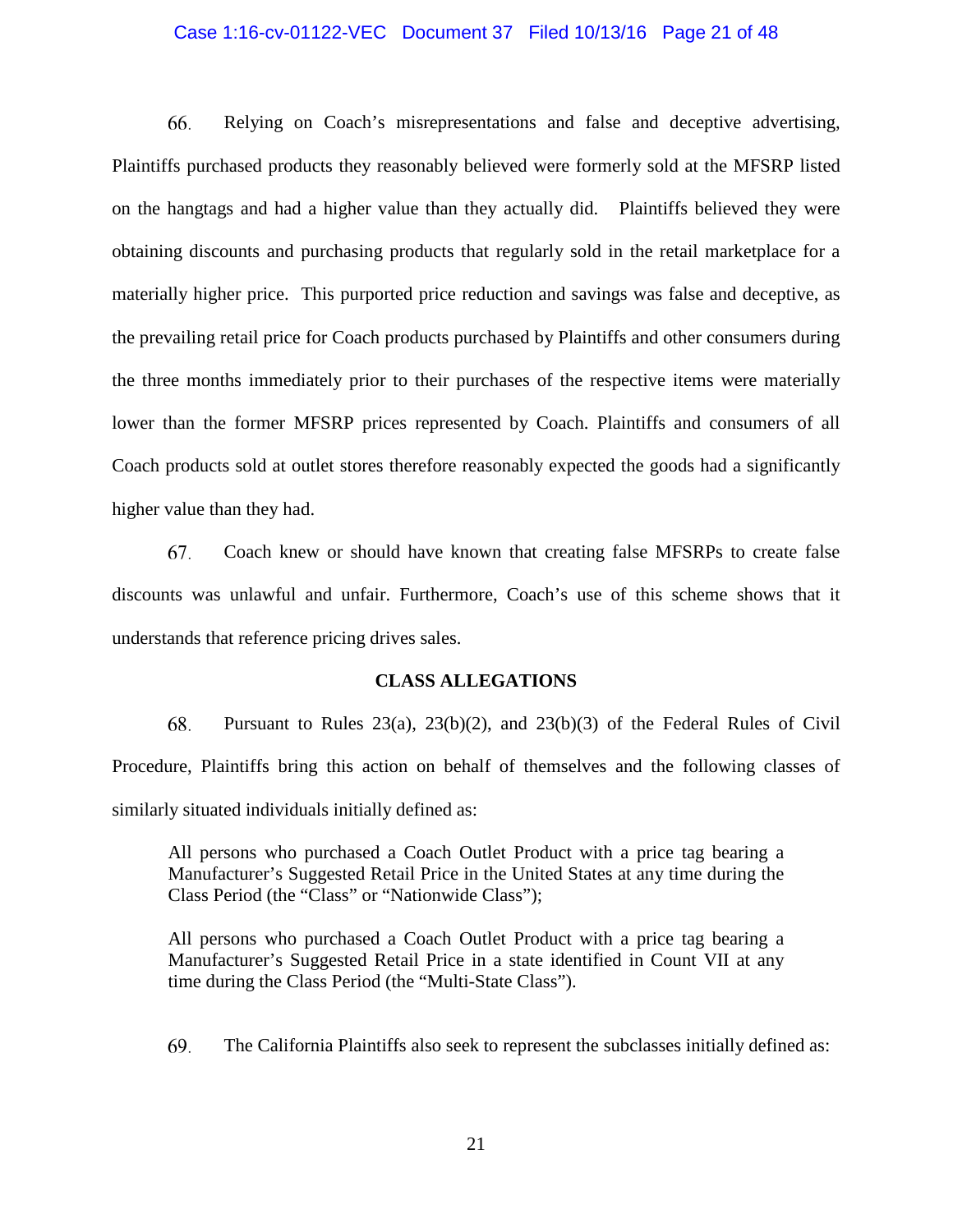All persons who purchased a Coach Outlet Product with a price tag bearing a Manufacturer's Suggested Retail Price in California at any time during the Class Period (the "California Subclass"); and

All persons who purchased a Coach product from a Coach outlet store with a price tag bearing a Manufacturer's Suggested Retail Price in California at any time during the Class Period (the "California Former Price Subclass").<sup>[16](#page-21-0)</sup>

70. Plaintiff Marino also seeks to represent a subclass initially defined as:

All persons who purchased a Coach Outlet Product with a price tag bearing a Manufacturer's Suggested Retail Price in New Hampshire at any time during the Class Period (the "New Hampshire Subclass").

71. The "Class Period" for the Class and all subclasses dates back four years (or the longest applicable statute of limitations for any claim asserted) from the date this action was commenced and continues through the present and the date of judgment. Specifically excluded from the Class and subclasses are: (a) any officers, directors, or employees of Defendant; (b) any judge assigned to hear this case (or spouse or immediate family member of any assigned judge); (c) any employee of the Court; (d) any juror selected to hear this case; and (e) any attorneys of record and their employees.

72. Plaintiffs reserve the right to modify, expand, or amend the above class and subclass definitions or seek certification of a class or subclasses defined differently than above before any court determines whether certification is appropriate following discovery.

73. **Numerosity.** Members of the Class are so numerous that joinder of all members is impracticable. While the number of Class members is unknown to Plaintiffs at this time, Plaintiffs are informed and believe that the Class numbers at least in the thousands or tens of thousands.

<span id="page-21-0"></span><sup>&</sup>lt;sup>16</sup> The California Former Price Subclass is broader than the California Subclass, as it potentially includes products not exclusively made for Coach outlet stores. It encompasses members of the California Subclass.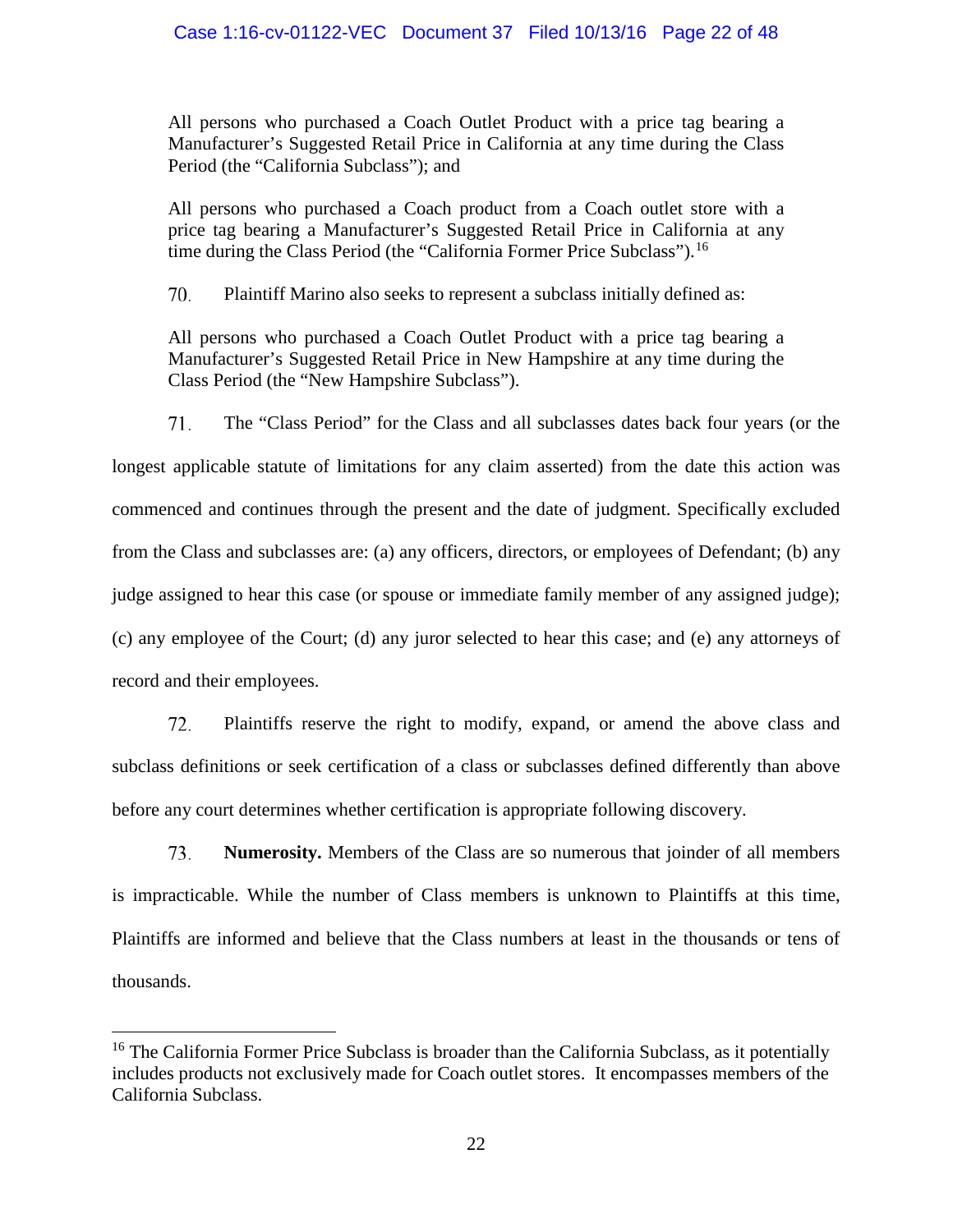#### Case 1:16-cv-01122-VEC Document 37 Filed 10/13/16 Page 23 of 48

74. **Commonality and Predominance.** There is a well-defined community of interest in the questions of law and fact affecting the parties to be represented in this action. Common questions of law and fact that exist as to all members of the Class and predominate over any questions affecting only individual members, include, but are not limited to:

(a) Whether Coach's creation of MFSRP labels for use on Coach Outlet Products, when it never sold items with those MFSRPs in any of its stores, is deceptive;

(b) Whether Coach's MFSRP is synonymous with an item's expected price, suggested sales price, or retail price;

(c) Whether the MFSRPs advertised by Coach represent actual retail prices;

(d) Whether the MFSRPs advertised by Coach are backed up by actual sales data for those items;

(e) Whether Coach Outlet Products with an advertised MFSRP are sold at non-Coach outlet stores;

(f) Whether Coach sold the Coach Outlet Products outside the Coach outlet stores for the stated MFSRPs;

(g) Whether Coach engaged in unfair, unlawful, or fraudulent business practices in violation of the Unfair Competition Law (Cal. Bus. & Prof. Code § 17200 *et seq*.);

(h) Whether Coach violated the Unfair Competition Law (Cal. Bus. & Prof. Code § 17200 *et seq.*) by violating the Consumer Legal Remedies Act (Cal. Civ. Code § 1750 *et seq*.);

(i) Whether Coach violated the Unfair Competition Law (Cal. Bus. & Prof. Code § 17200 *et seq*.) by violating the Federal Trade Commission Act (15 U.S.C. §§ 45(a)(1), 52(a));

(j) Whether Coach's use of false or deceptive price advertising constituted false advertising under California law;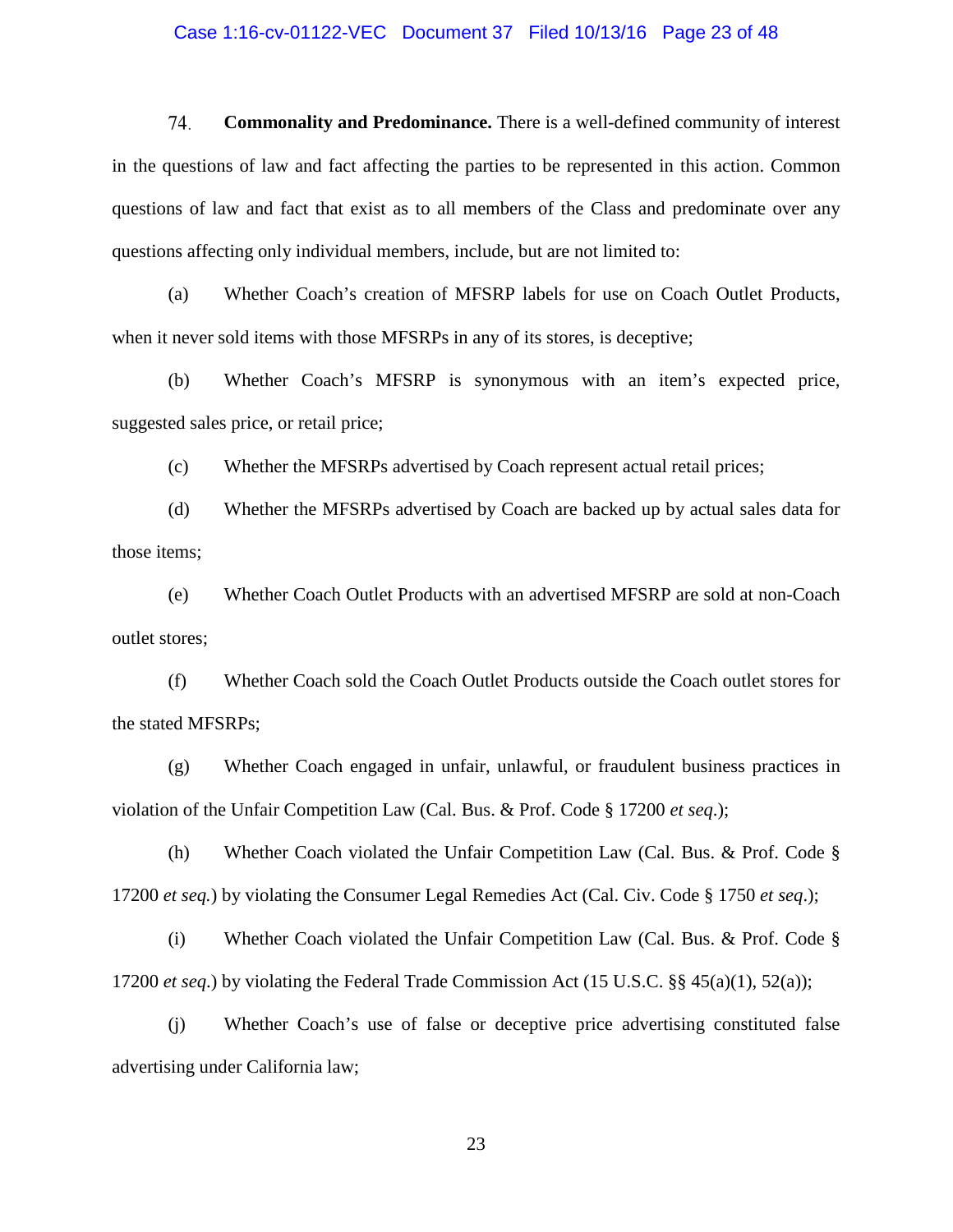#### Case 1:16-cv-01122-VEC Document 37 Filed 10/13/16 Page 24 of 48

(k) Whether the stated MFSRPs were the prevailing market prices for the respective products sold by Coach during the three month periods preceding the dissemination or publication of the advertised former prices;

(l) Whether Coach's conduct, as alleged herein, violated the Consumers Legal Remedies Act (Cal. Civ. Code § 1750 *et seq.*);

(m) Whether Coach's conduct, as alleged herein, violated the New Hampshire Consumer Protection Act (N.H. Rev. Stat. Ann § 358-A:1 *et seq.*);

(n) Whether Coach misrepresented or failed to disclose material facts about its product pricing and discounts, including that the products were never sold for the MFSRP;

(o) Whether Coach made false or misleading statements of fact concerning the reasons for, existence of, or amounts of price reductions;

(p) Whether Coach's conduct, as alleged herein, amounts to fraud under New York common law;

(q) Whether Coach has been unjustly enriched as a result of its representations that the sales prices constituted price reductions;

(r) Whether Coach's conduct, as alleged herein, was intentional and knowing;

(s) Whether Coach is likely to continue to use false, misleading, or illegal price comparisons such that an injunction is necessary;

(t) Whether Plaintiffs and Class members are entitled to damages or consumer restitution and the proper measure of that loss; and

(u) The appropriate Class-wide measure of damages.

75. **Typicality.** Plaintiffs are members of the Class and their claims are typical of the claims of members of the Class. Typical of members of the Class, Plaintiffs purchased at least one Coach Outlet Product during the Class Period with an MFSRP label. Plaintiffs and Class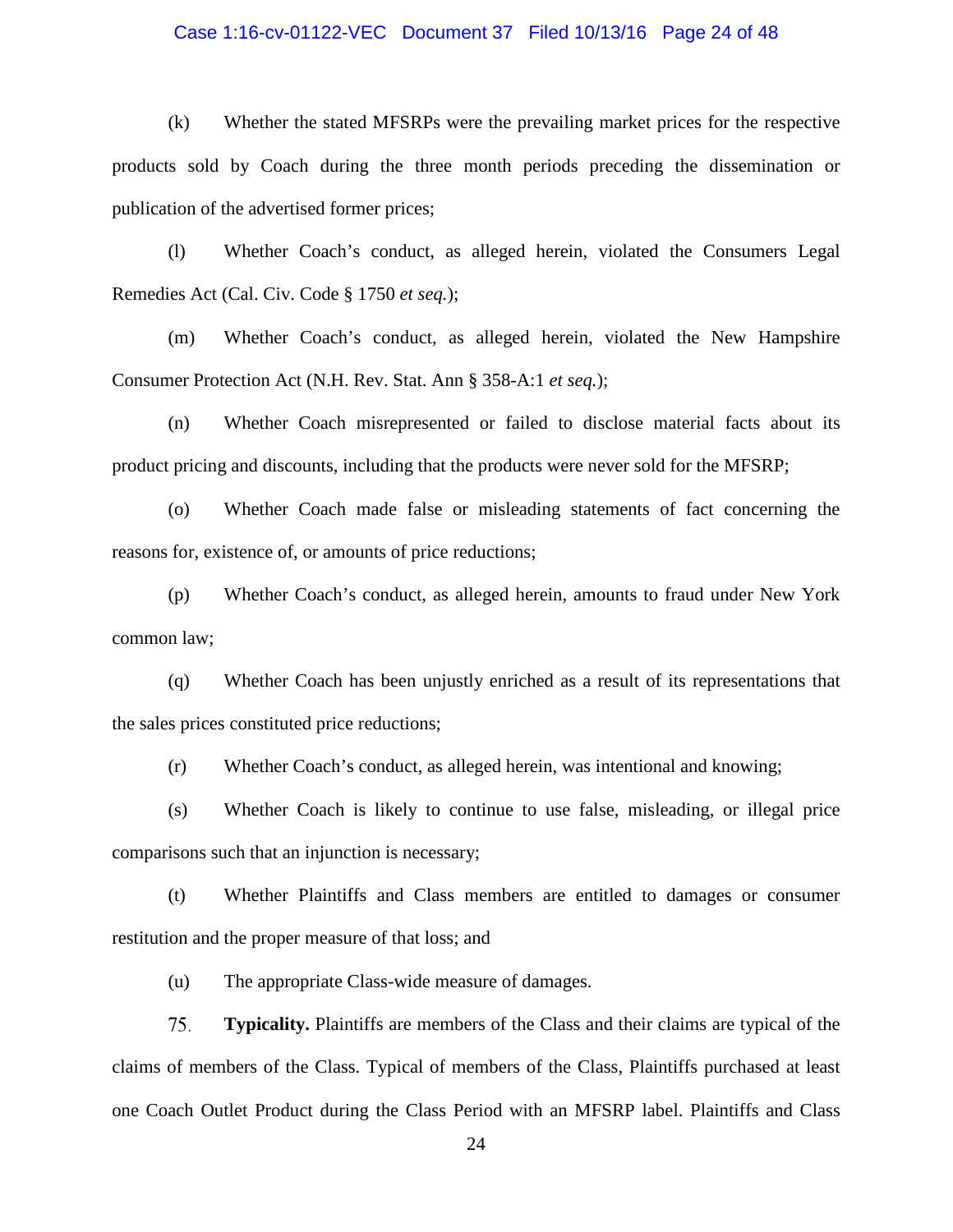#### Case 1:16-cv-01122-VEC Document 37 Filed 10/13/16 Page 25 of 48

members each sustained, and will continue to sustain, damages arising from Defendant's wrongful conduct, as alleged more fully herein. Plaintiffs' claims are founded on the same legal theories as those of the Class.

76. **Adequacy of Representation.** Plaintiffs are adequate representatives of the Class because their interests do not conflict with the interests of the other Class members and because Plaintiffs have retained counsel competent and experienced in complex class action and consumer litigation, including substantial experience in the types of claims alleged in this Complaint. Plaintiffs and their counsel will fairly and adequately protect the interests of the Class.

77. **Declaratory and Injunctive Relief.** Defendant has acted or refused to act on grounds generally applicable to Plaintiffs and other members of the Class, thereby making appropriate final injunctive relief and declaratory relief, as described below, with respect to the members of the Class.

78. **Superiority of Class Adjudication.** The certification of a class in this action is superior to the litigation of a multitude of cases by members of the Class. Class adjudication will conserve judicial resources and will avoid the possibility of inconsistent rulings. Moreover, there are Class members who are unlikely to join or bring an action due to, among other reasons, their reluctance to sue Defendant or their inability to afford a separate action. Equity dictates that all persons who stand to benefit from the relief sought herein should be subject to the lawsuit and hence subject to an order spreading the costs of the litigation among the Class members in relation to the benefits received. The damages, restitution, and other potential recovery for each individual member of the Class are modest, relative to the substantial burden and expense of individual prosecution of these claims. Given the amount of the individual class members' claims, few, if any, Class members could afford to seek legal redress individually for the wrongs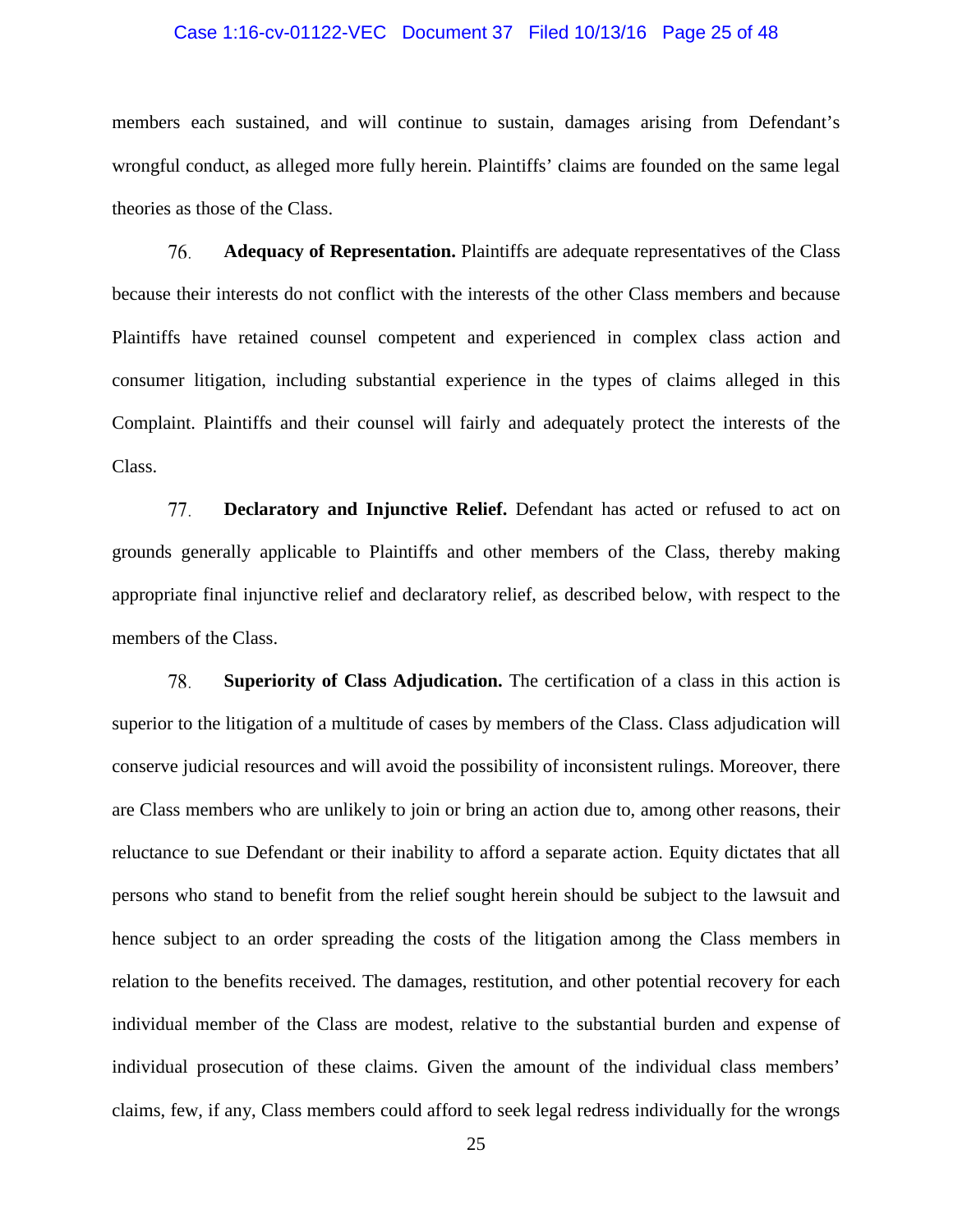#### Case 1:16-cv-01122-VEC Document 37 Filed 10/13/16 Page 26 of 48

complained of herein. Individualized litigation presents a potential for inconsistent or contradictory judgments. Individualized litigation increases the delay and expense to all parties and the court system presented by the complex legal and factual issues of the case. By contrast, the class action device presents far fewer management difficulties, and provides the benefits of single adjudication, economy of scale, and comprehensive supervision by a single court.

79. In the alternative, the above-referenced class may be certified because:

(a) The prosecution of separate actions by the individual members of the Class would create a risk of inconsistent or varying adjudication with respect to individual Class members' claims which would establish incompatible standards of conduct for Defendant;

(b) The prosecution of separate actions by individual members of the Class would create a risk of adjudications which would as a practical matter be dispositive of the interests of other members of the Class who are not parties to the adjudications, or which would substantially impair or impede the ability of other Class members to protect their interests; and

(c) Defendant has acted or refused to act on grounds generally applicable to the Class, thereby making appropriate final and injunctive relief with respect to the Class.

## **COUNT I Violation of Unfair Competition Law, Cal. Bus. & Prof. Code § 17200** *et seq.* **– "Unfair" Prong (By the California Plaintiffs on Behalf of the California Subclass)**

80. Plaintiffs incorporate all preceding and succeeding allegations by reference as if fully set forth herein.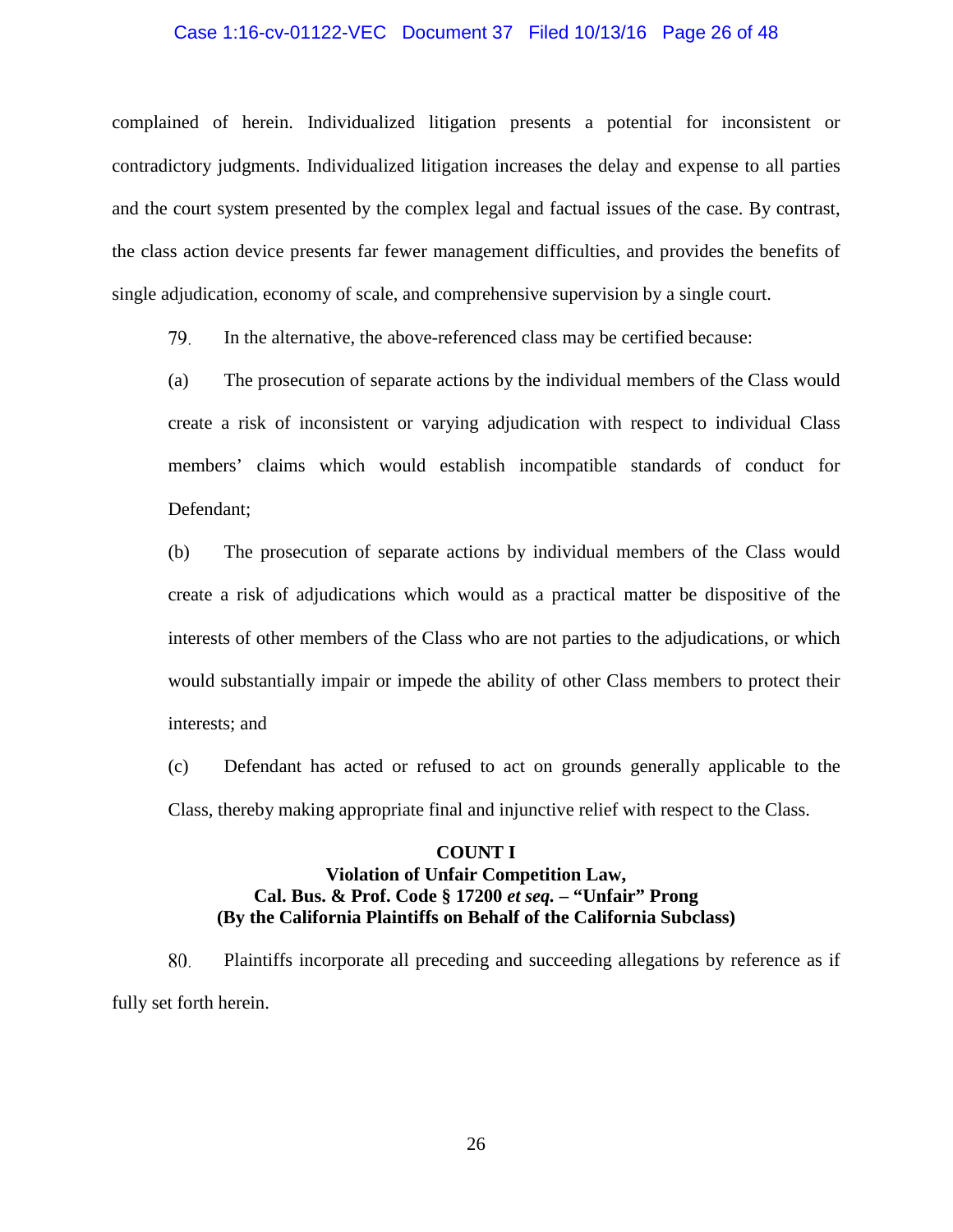#### Case 1:16-cv-01122-VEC Document 37 Filed 10/13/16 Page 27 of 48

81. The California Plaintiffs bring this action on behalf of themselves, on behalf of the California Subclass, and on behalf of the general public pursuant to Section 17200 *et seq*. of the Business & Professions Code, the Unfair Competition Law ("UCL").

82. The UCL prohibits unfair competition, which includes an "unlawful, unfair or fraudulent" act or practice, as well as any "unfair, deceptive, untrue or misleading" advertising. Cal. Bus. & Prof. Code § 17200 *et seq*.

83. A business act or practice is "unfair" under the UCL if the reasons, justifications, and motives of the alleged wrongdoer are outweighed by the gravity of the harm to the alleged victims.

84. Coach committed, and continues to commit, "unfair" business acts or practices by, among other things:

(a) engaging in conduct for which the utility of the conduct, if any, is outweighed by the gravity of the consequences to the California Plaintiffs and the members of the California Subclass;

(b) engaging in conduct that is immoral, unethical, oppressive, unscrupulous, or substantially injurious to the California Plaintiffs and the members of the California Subclass; and

(c) engaging in conduct that undermines or violates the spirit or intent of the consumer protection laws that this Class Action Complaint invokes.

85. Specifically, Coach engaged in unfair business acts or practices in violation of the UCL by representing false "MFSRPs" at which prices it never intended or expected to sell products. Coach's corresponding posting of lower sales prices for Coach Outlet Products, and further price reductions, resulted in false, misleading, and deceptive illusions of discounts.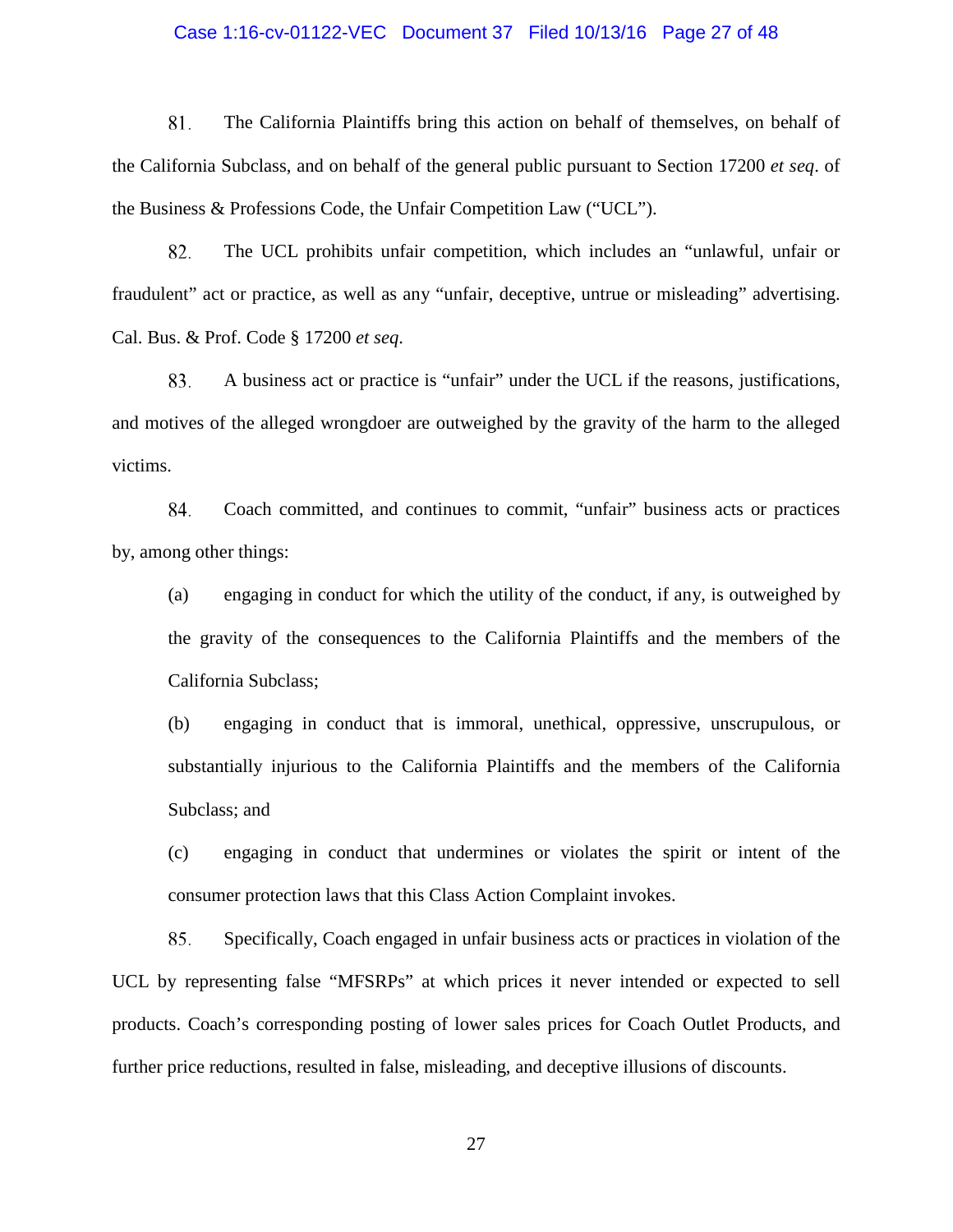#### Case 1:16-cv-01122-VEC Document 37 Filed 10/13/16 Page 28 of 48

86. These acts and practices are unfair because they caused the California Plaintiffs and other reasonable consumers to falsely believe that Coach is offering value, discounts, or bargains from an actual retail price or a price at which the manufacturer expected the retailer to sell the products. The MFSRP, did not, in fact, exist. For Coach, the MFSRP is a false and deceptive marker of value. As a result, purchasers, including the California Plaintiffs, reasonably perceived that the products were worth more and valued at more than what they received. This perception has induced reasonable purchasers, including the California Plaintiffs, to buy Coach Outlet Products, which they otherwise would not have purchased, would not have paid as much for, or would not have paid a premium price for a luxury item.

87. The gravity of harm to members of the California Subclass resulting from these unfair acts and practices outweighed any business justifications for Coach's deceptive acts and practices. By committing the acts and practices alleged herein, Coach engaged in unfair business practices within the meaning of the UCL. Such acts and violations have not abated and will continue to occur unless enjoined.

88. As a result of Coach's unfair acts and practices, the California Plaintiffs, the California Subclass, and the general public have suffered injury in fact and have lost money or property. These violations have unjustly enriched Coach at the expense of the California Plaintiffs and the California Subclass.

89. Under Section 17203 of the Business & Professions Code, the California Plaintiffs and the other members of the California Subclass are entitled to (a) an injunction ordering Defendant to cease engaging in any acts of unfair competition and to engage in a corrective advertising campaign in compliance with all applicable laws; (b) restitution and disgorgement of all unjustly retained profits paid to Defendant; (c) equitable relief; (d) pre- and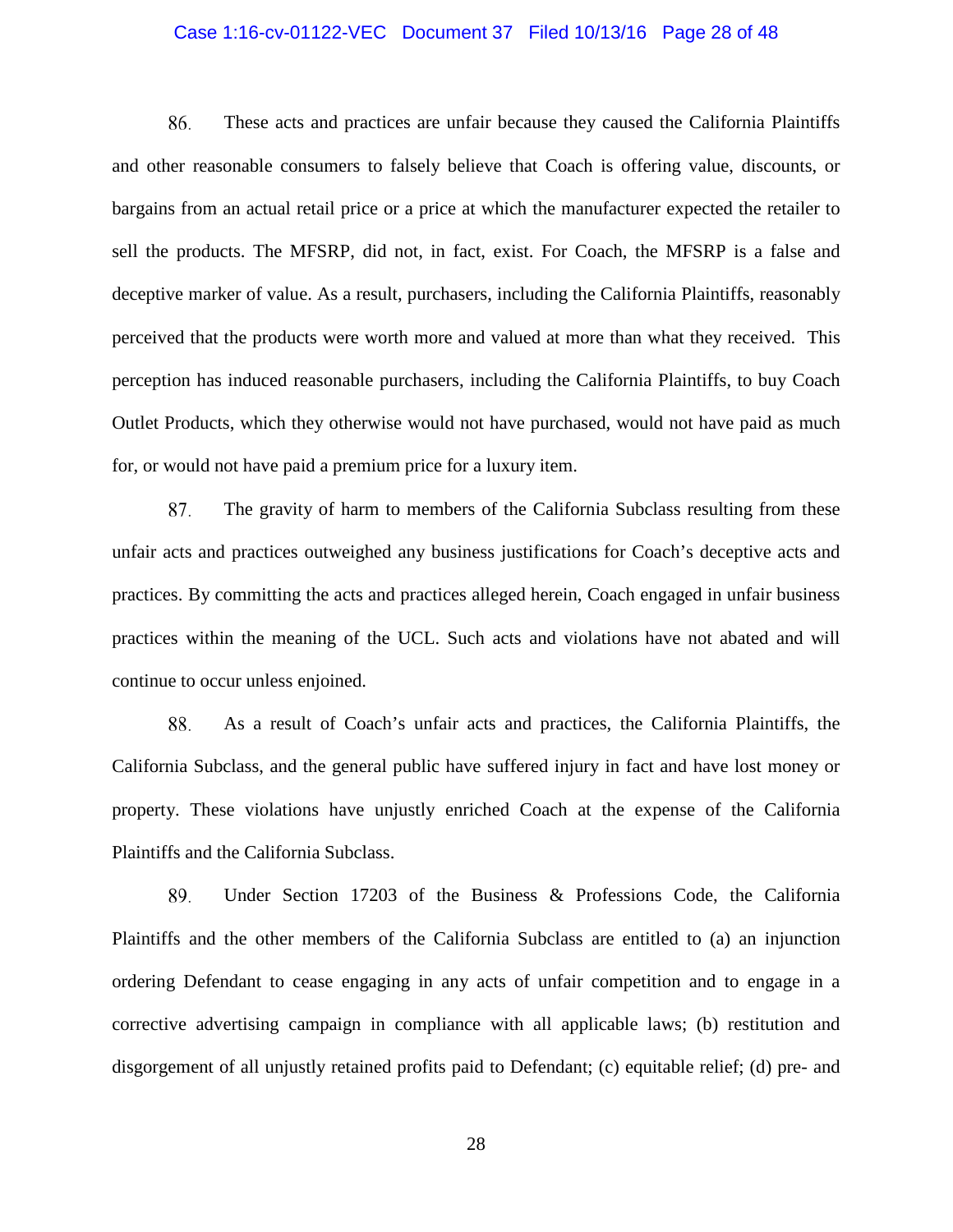#### Case 1:16-cv-01122-VEC Document 37 Filed 10/13/16 Page 29 of 48

post-judgment interest at the highest rate allowable by law; and (e) payment of attorneys' fees and costs pursuant to Section 1021.5 of the California Code of Civil Procedure.

90. THEREFORE, Plaintiffs pray for relief as set forth below.

## **COUNT II Violation of Unfair Competition Law, Cal. Bus. & Prof. Code § 17200** *et seq.* **– "Fraudulent" Prong (By the California Plaintiffs on Behalf of the California Subclass)**

91. Plaintiffs incorporate all preceding and succeeding allegations by reference as if fully set forth herein.

92. The California Plaintiffs bring this action on behalf of themselves, on behalf of the California Subclass, and on behalf of the general public pursuant to Section 17200 *et seq*. of the Business & Professions Code, the Unfair Competition Law ("UCL").

93. The UCL prohibits unfair competition, which includes an "unlawful, unfair or fraudulent" act or practice, as well as any "unfair, deceptive, untrue or misleading" advertising. Cal. Bus. & Prof. Code § 17200 *et seq*.

94. A business act or practice is "fraudulent" under the UCL if it is likely to deceive members of the consuming public.

95. The hangtags on Coach Outlet Products and advertising materials concerning false MFSRPs constitute "fraudulent" business acts or practices within the meaning of the UCL because they deceived the California Plaintiffs and were likely to deceive members of the California Subclass into believing that Coach was offering value, discounts, or bargains at Coach outlet stores from an actual retail price, intended retail price, or expected retail price of the products sold that did not, in fact, exist.

96. Additionally, Coach's use of the term MFSRP is literally false. Coach, as the manufacturer, never "suggested" to its vertically integrated retail stores to charge the higher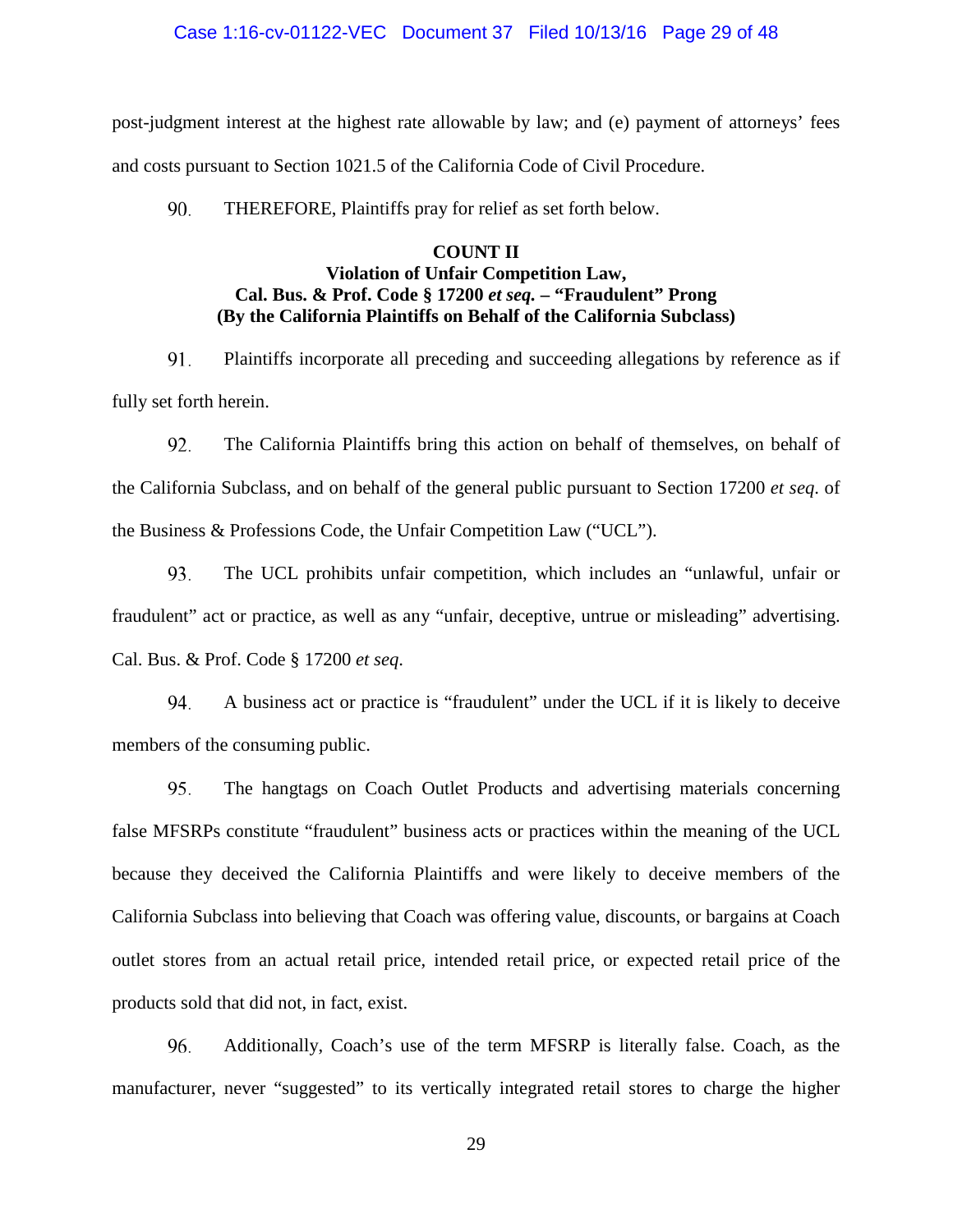#### Case 1:16-cv-01122-VEC Document 37 Filed 10/13/16 Page 30 of 48

retail price. To the contrary, it required actual sales prices to be lower than the "MFSRP." Coach's communication to its patrons that the "manufacturer" suggested that the "retailer" should charge a higher price is simply false. This false statement was material, was intended to drive sales, and resulted in Coach receiving income it otherwise would not have received.

97. As a result, purchasers, including the California Plaintiffs, reasonably perceived that that the products were worth more and valued at more than what they received. This perception induced reasonable purchasers, including the California Plaintiffs, to buy Coach Outlet Products, which they otherwise would not have purchased, would not have paid as much for, or would not have paid a premium price for a luxury item.

98. Coach's acts and practices as described herein have deceived the California Plaintiffs and were highly likely to deceive members of the consuming public. Specifically, in deciding to purchase Coach Outlet Products, the California Plaintiffs relied on Coach's false, misleading, and deceptive representations regarding its "MFSRP" and discounted prices. Each of these factors played a substantial role in the California Plaintiffs' decisions to purchase those products, and the California Plaintiffs would not have purchased those items or would not have paid as much for those items in the absence of Coach's misrepresentations. Accordingly, the California Plaintiffs suffered monetary loss as a direct result of Coach's pricing practices described herein.

99. As a result of Coach's unfair acts and practices, the California Plaintiffs, members of the California Subclass, and the general public have suffered injury in fact and have lost money or property. These violations have unjustly enriched Coach at the expense of the California Plaintiffs and the California Subclass.

Under Section 17203 of the Business & Professions Code, the California 100. Plaintiffs and the other members of the California Subclass are entitled to (a) an injunction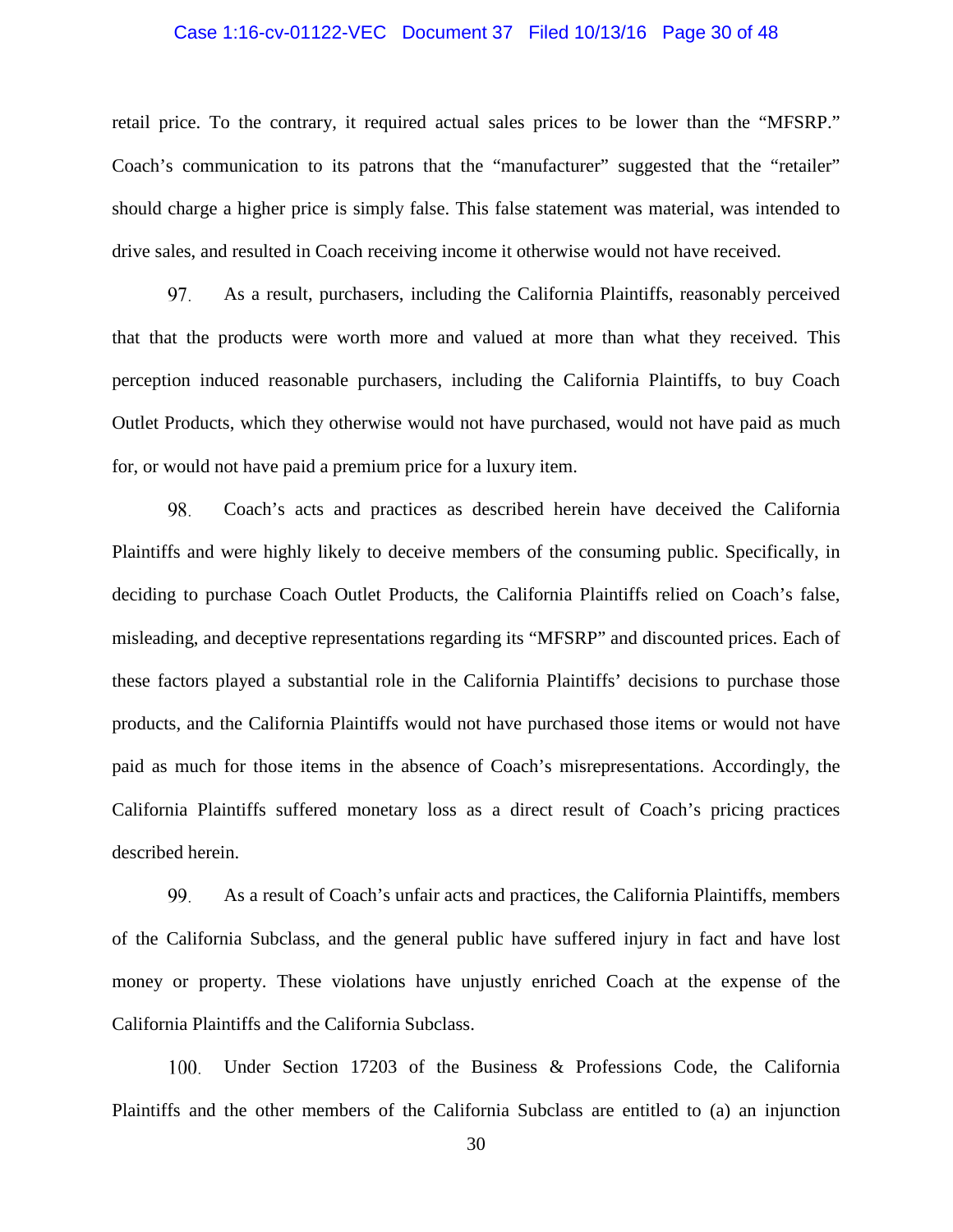#### Case 1:16-cv-01122-VEC Document 37 Filed 10/13/16 Page 31 of 48

ordering Defendant to cease engaging in any acts of unfair competition and to engage in a corrective advertising campaign in compliance with all applicable laws; (b) restitution and disgorgement of all unjustly retained profits paid to Defendant; (c) equitable relief; (d) pre- and post-judgment interest at the highest rate allowable by law; and (e) payment of attorneys' fees and costs pursuant to Section 1021.5 of the California Code of Civil Procedure.

101. THEREFORE, Plaintiffs pray for relief as set forth below.

## **COUNT III Violation of Unfair Competition Law, Cal. Bus. & Prof. Code § 17200** *et seq***. – "Unlawful" Prong (By the California Plaintiffs on Behalf of the California Subclass)**

Plaintiffs incorporate all preceding and succeeding allegations by reference as if 102. fully set forth herein.

103. The California Plaintiffs bring this action on behalf of themselves, on behalf of the California Subclass, and on behalf of the general public pursuant to Section 17200 *et seq*. of the Business & Professions Code, the Unfair Competition Law ("UCL").

104. California's UCL prohibits unfair competition, which includes an "unlawful, unfair or fraudulent" act or practice, as well as any "unfair, deceptive, untrue or misleading" advertising. Cal. Bus. & Prof. Code § 17200 *et seq*.

105. A business act or practice is "unlawful" under the UCL if it violates any other law or regulation.

106. Coach committed, and continues to commit, "unlawful" business acts or practices by, among other things, violating the California's Business & Professions Code Section 17200 *et seq.* (the "UCL"), California's Business and Professions Code Section 17500 *et seq.* (the "FAL"), the California Consumers' Legal Remedies Act, Civil Code Section 1750 *et seq.* (the "CLRA"), New Hampshire's Consumer Protection Act Section 358-A:1 *et seq.* (the "CPA"),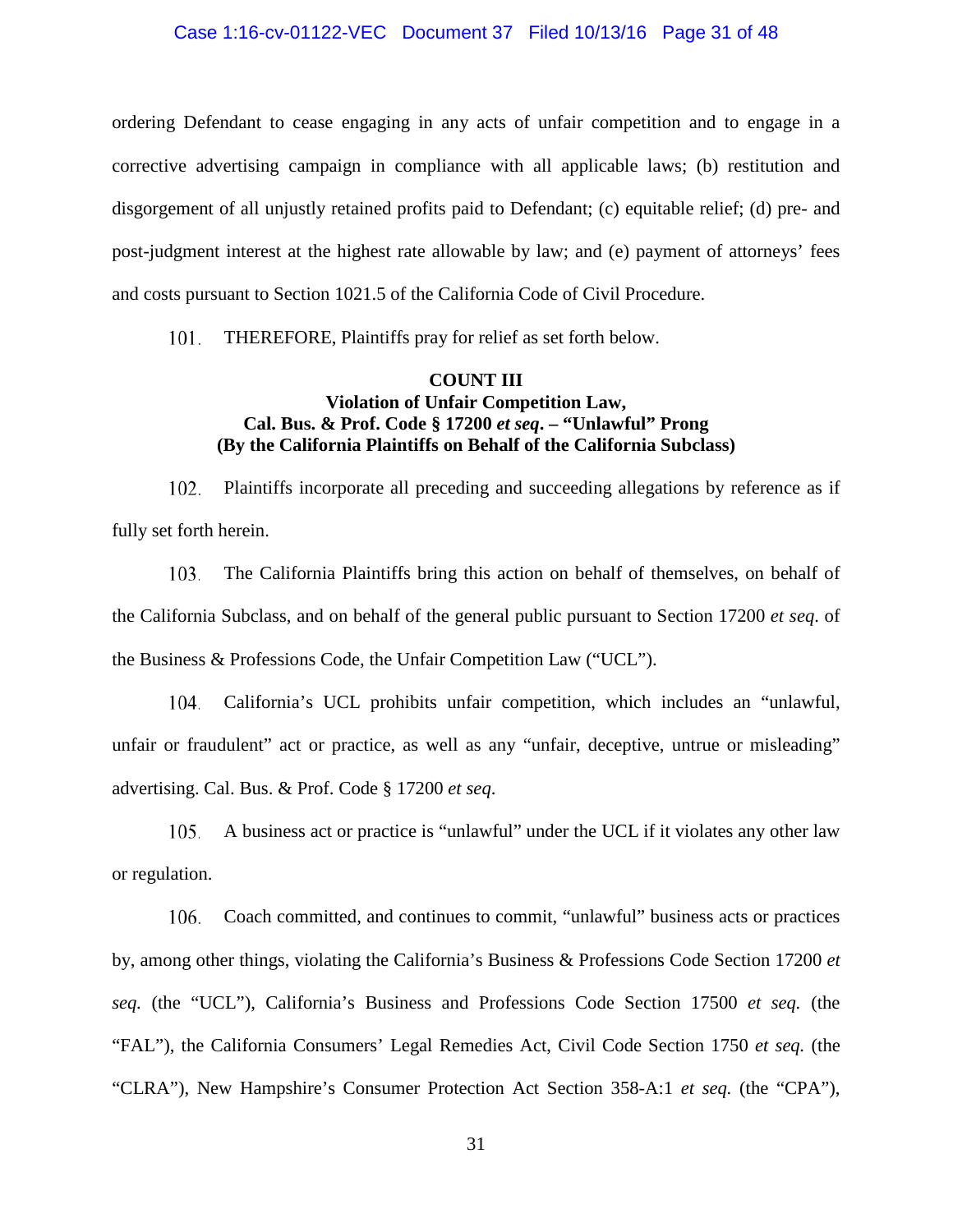#### Case 1:16-cv-01122-VEC Document 37 Filed 10/13/16 Page 32 of 48

New York common law prohibiting fraud, and the Federal Trade Commission Act ("FTCA"), as described herein.

107. By way of example, Coach's conduct is unlawful in that it violates the CLRA (Cal. Civ. Code § 1750 *et seq*.). Civil Code Section 1770, subsection (a)(7) prohibits a business from "representing that goods … are of a particular standard, quality, or grade … if they are of another," subsection (a)(9) prohibits a business from "[a]dvertising goods or services with intent not to sell them as advertised," and subsection (a)(13) prohibits a business from "[m]aking false or misleading statements of fact concerning reasons for, existence of, or amounts of price reductions."

108. Because prices are a representation of quality and value, in representing that its outlet products had a certain retail price, Coach represented that those products were of a higher standard, quality, or grade when they were of another. In representing that the actual sale price was less than the MFSRP, Coach advertised its goods were being sold at a discount, when in reality the discount was illusory and thus Coach intended not to sell them at a discount. In representing that the actual sale price was less than the MFSRP, Coach made false or misleading statements of fact concerning the existence of, or amounts of, price reductions.

As a further example, Coach's conduct is also unlawful because it violates the FTCA (15 U.S.C. § 45(a)(1) and 15 U.S.C. § 52(a)).

The FTCA prohibits "unfair or deceptive acts or practices in or affecting 110. commerce" and specifically prohibits false advertisements. 15 U.S.C. §§ 45(a)(1), 52(a). The FTC has established regulatory guidelines that prohibit false pricing schemes, similar to Coach's MFSRP scheme in material respects, as deceptive practices that would violate the FTCA. 16 C.F.R. § 233.1 *et seq.*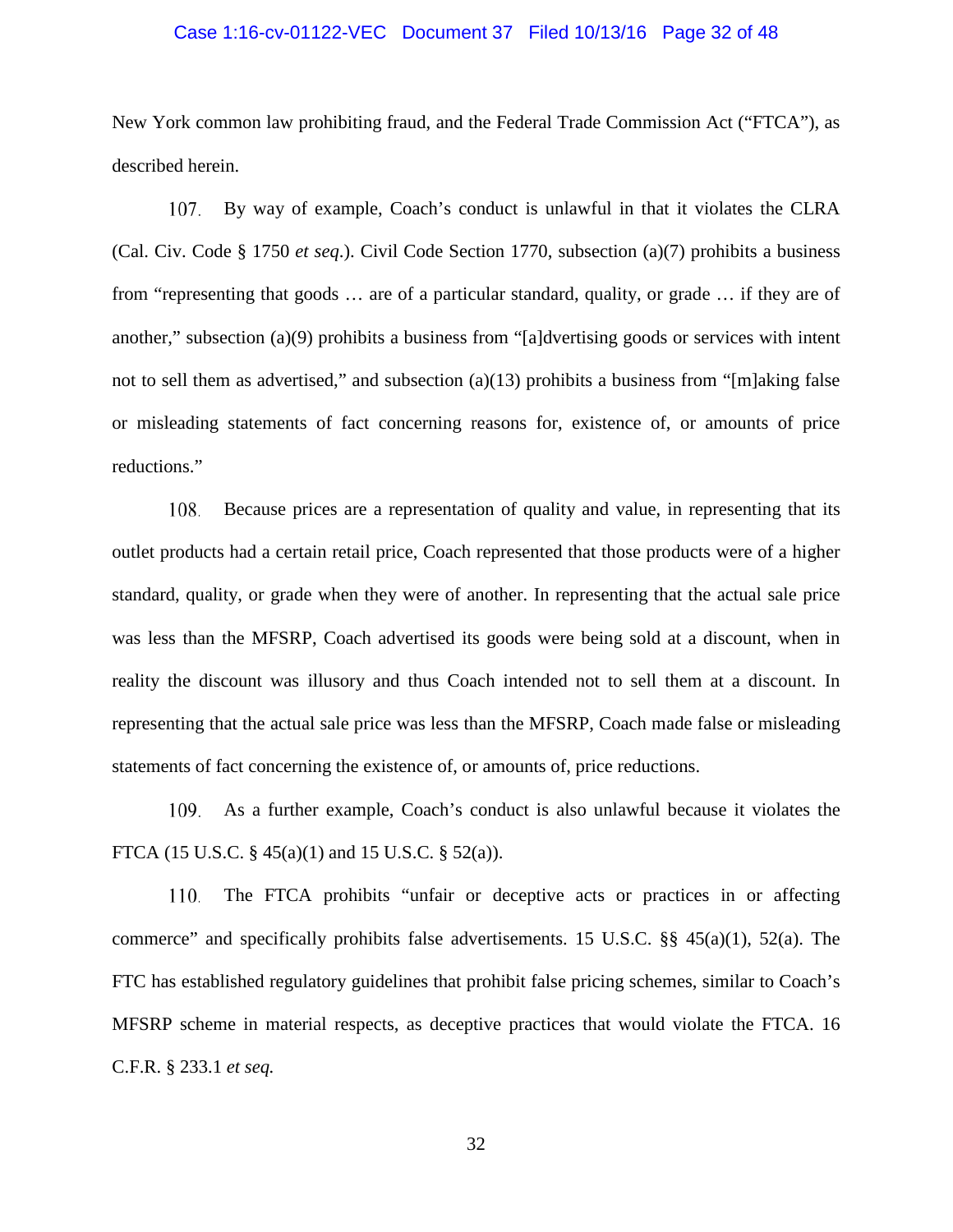#### Case 1:16-cv-01122-VEC Document 37 Filed 10/13/16 Page 33 of 48

Coach's use of and reference to a materially false "MFSRP" in connection with  $111.$ its marketing and advertisements concerning the Coach Outlet Products violated and continues to violate the FTCA, 15 U.S.C.  $\S$  45(a)(1) and 15 U.S.C.  $\S$  52(a), as well as FTC Guidelines published at 16 C.F.R. § 233, including but not limited to section 233.3, "Advertising retail prices which have been established or suggested by manufacturers (or other nonretail distributors)," which states in part,

Many members of the purchasing public believe that a manufacturer's list price, or suggested retail price, is the price at which an article is generally sold. Therefore, if a reduction from this price is advertised, many people will believe that they are being offered a genuine bargain. To the extent that list or suggested retail prices do not in fact correspond to prices at which a substantial number of sales of the article in question are made, the advertisement of a reduction may mislead the consumer.

\* \* \*

[T]he manufacturer, distributor or retailer must in every case act honestly and in good faith in advertising a list price, and not with the intention of establishing a basis, or creating an instrumentality, for a deceptive comparison in any local or other trade area. For instance, a manufacturer may not affix price tickets containing inflated prices as an accommodation to particular retailers who intend to use such prices as the basis for advertising fictitious price reductions.

16 C.F.R. § 233.3.

Coach deceived consumers into believing that they were offering value, discounts,

or bargains at Coach outlet stores from an actual retail price, intended retail price, or expected retail price of the products sold that did not, in fact, exist.

As a result, purchasers, including the California Plaintiffs, believed that the products were worth more and valued at more than what they received based on Coach's misrepresentation of the MFSRP value. This perception has induced reasonable purchasers, including the California Plaintiffs, to buy Coach Outlet Products, which they otherwise would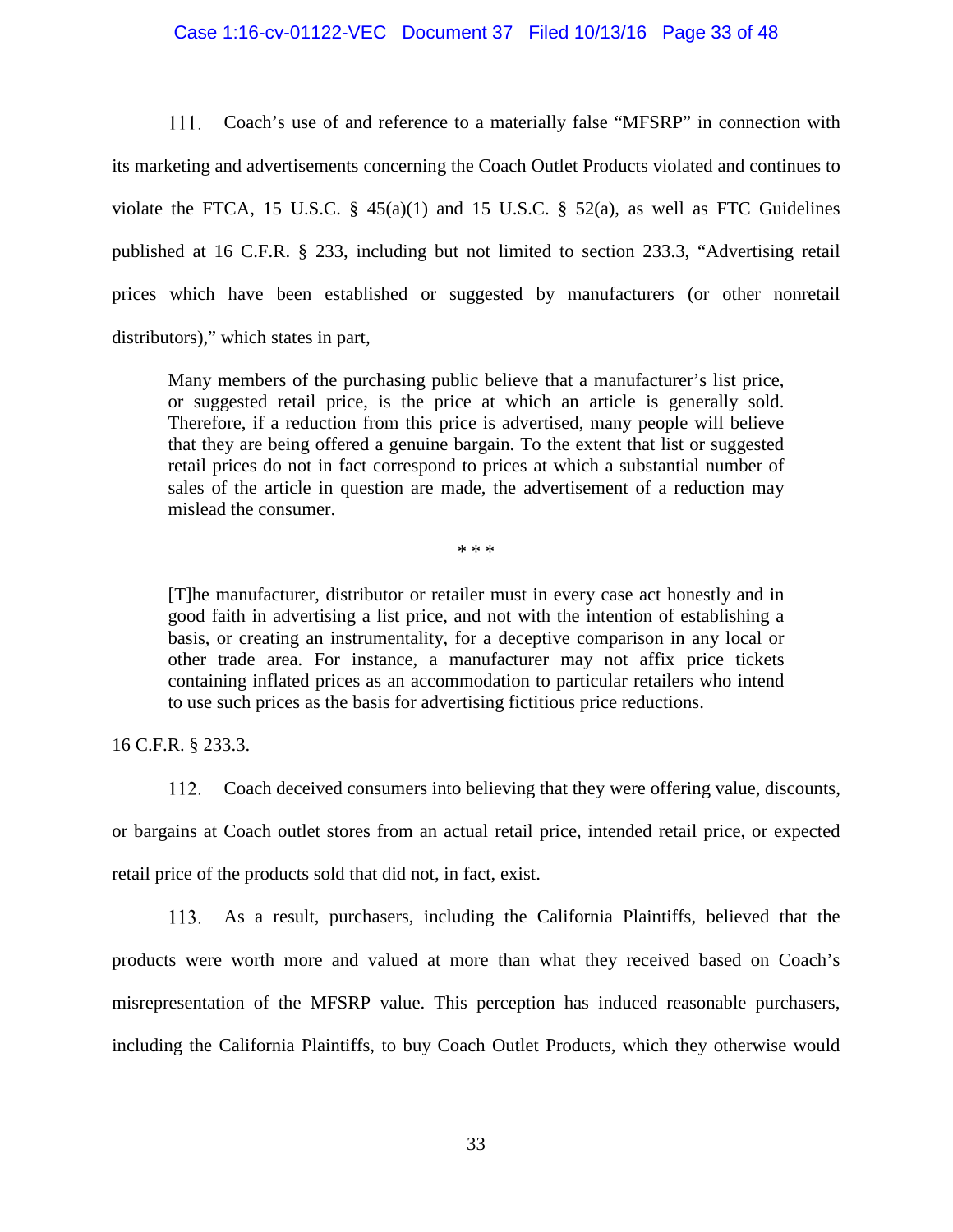#### Case 1:16-cv-01122-VEC Document 37 Filed 10/13/16 Page 34 of 48

not have purchased, would not have paid as much for, or would not have paid a premium price for a luxury item.

114. Coach's acts and practices as described herein have deceived the California Plaintiffs and were highly likely to deceive members of the consuming public. Specifically, in deciding to purchase Coach Outlet Products, the California Plaintiffs relied on Coach's false, misleading, and deceptive representations regarding its MFSRPs and discounted prices. Each of these factors played a substantial role in the California Plaintiffs' decisions to purchase those products, and the California Plaintiffs would not have purchased those items or would not have paid as much for those items in the absence of Coach's misrepresentations. Accordingly, the California Plaintiffs suffered monetary loss as a direct result of Coach's pricing practices described herein.

115. As a result of Coach's unfair acts and practices, the California Plaintiffs, members of the California Subclass, and the general public have suffered injury in fact and have lost money or property. These violations have unjustly enriched Coach at the expense of the California Plaintiffs and the California Subclass.

Under Section 17203 of the Business & Professions Code, the California 116. Plaintiffs and the other members of the California Subclass are entitled to (a) an injunction ordering Defendant to cease engaging in any acts of unfair competition and to engage in a corrective advertising campaign in compliance with all applicable laws; (b) restitution and disgorgement of all unjustly retained profits paid to Defendant; (c) equitable relief; (d) pre- and post-judgment interest at the highest rate allowable by law; and (e) payment of attorneys' fees and costs pursuant to Section 1021.5 of the California Code of Civil Procedure.

117. THEREFORE, Plaintiffs pray for relief as set forth below.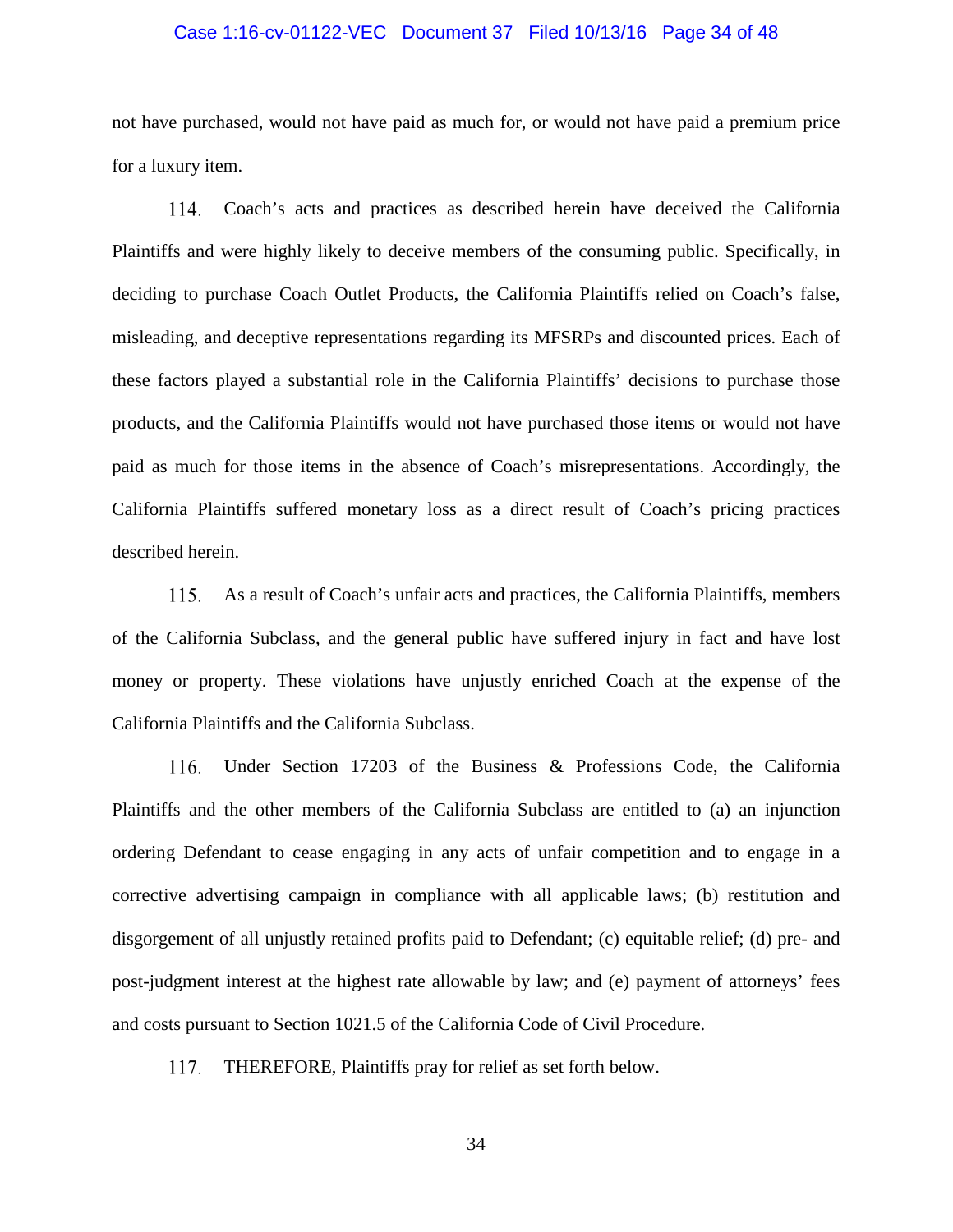## **COUNT IV Violation of California False Advertising Law, Cal. Bus. & Prof. Code § 17500** *et seq.* **(By the California Plaintiffs on Behalf of the California Subclass)**

The California Plaintiffs incorporate all preceding and succeeding allegations by 118. reference as if fully set forth herein.

119. The California Plaintiffs bring this claim for violation of the False Advertising Law, Bus. & Prof. Code § 17500 *et seq.* ("FAL"), on behalf of the California Subclass.

120. The FAL makes it unlawful for a person, firm, corporation, or association to induce the public to buy its products by knowingly disseminating untrue or misleading statements about the products, including, but not limited to, false statements as to worth, value, and former price.

121. Coach's practice of advertising the "MFSRP" on price tags, which were false and illusory, was an untrue and misleading advertising practice because it gave the false impression that the Coach Outlet Products were valued at more than what they received. In fact, the Coach Outlet Products did not have an actual or expected "MFSRP" because the products were always offered for sale at a lower price. Indeed, substantially similar products of higher quality were priced lower than Coach Outlet Products at Coach's mainline retail stores and other mainline retail stores.

122. Coach's practice of advertising MFSRP prices associated with Coach products, which were materially greater than the true prevailing prices of those products, was an unfair, deceptive and misleading advertising practice because it gave the false impression that the products sold by Coach were regularly sold in the retail marketplace at substantially higher prices (and were, therefore, worth more) than they actually were. In fact, the products sold at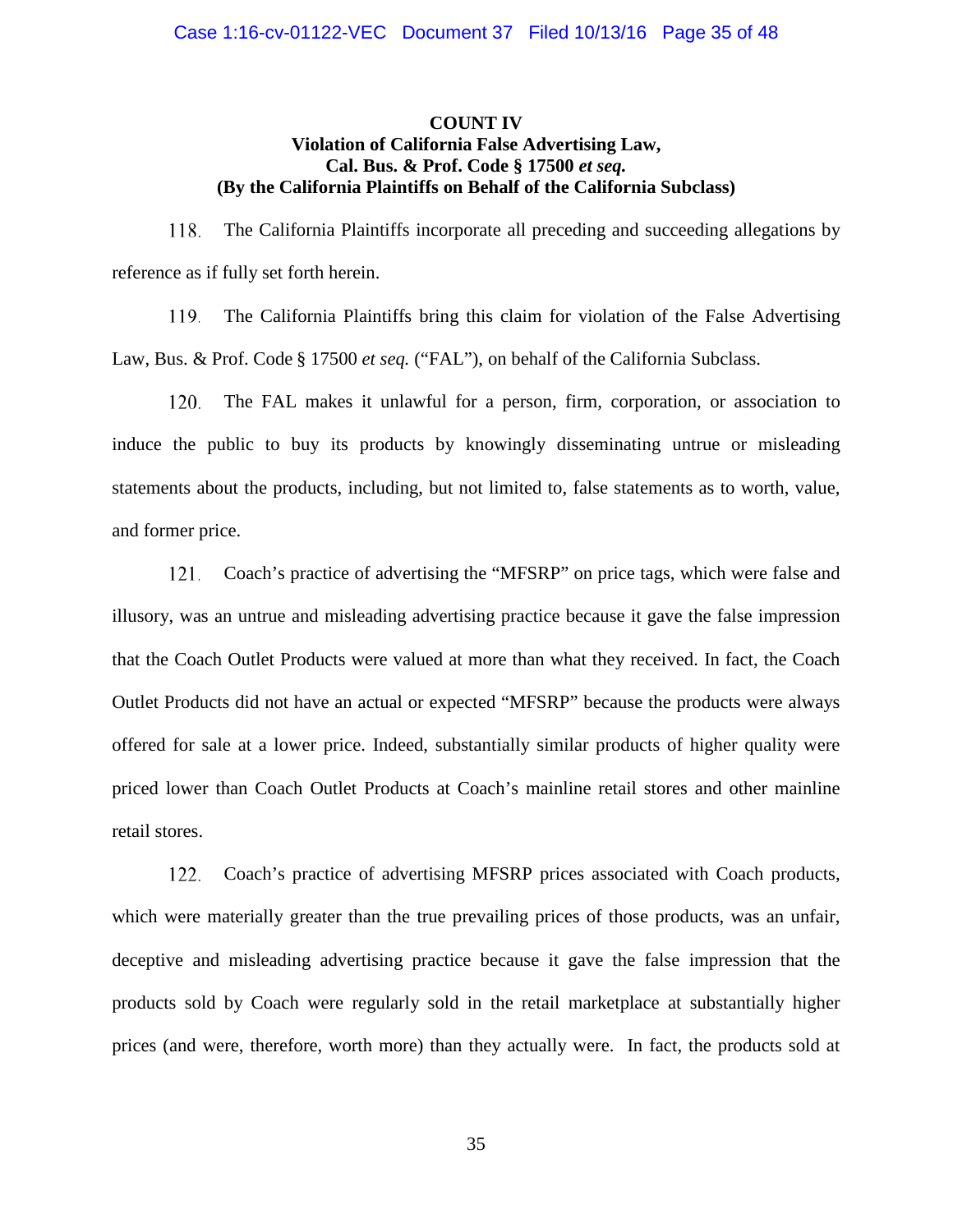#### Case 1:16-cv-01122-VEC Document 37 Filed 10/13/16 Page 36 of 48

Coach outlet stores did not have a prevailing market price anywhere close to the MFSRP advertised.

123. Coach engaged in its advertising and marketing campaign with intent to directly induce consumers, including the California Plaintiffs and the California Subclass members, to purchase the Coach Outlet Products based on false and misleading claims.

124. In making and disseminating the statements alleged herein, Coach knew or should have known the statements were untrue or misleading.

 $125.$ Through its unfair acts and practices, Coach has improperly obtained money from the California Plaintiffs and members of the California Subclass. As such, the California Plaintiffs request that this Court cause Coach to restore this money to the California Plaintiffs and all members of the California Subclass, and enjoin Coach from continuing to violate the FAL as discussed herein and from violating the FAL in the future. Otherwise, the California Plaintiffs and other members of the California Subclass may be irreparably harmed or denied an effective and complete remedy.

126. THEREFORE, Plaintiffs pray for relief as set forth below.

## **COUNT V Violation of Consumers Legal Remedies Act, Cal. Civ. Code § 1750** *et seq.* **(By the California Plaintiffs on Behalf of the California Subclass)**

127. Plaintiffs incorporate all preceding and succeeding allegations by reference as if fully set forth herein.

128. Each of the California Plaintiffs and each member of the California Subclass is a "consumer" within the meaning of California Civil Code § 1761(d).

Defendant is a "person" that sells "goods" to "consumers" within the meaning of 129. Sections 1761(c), (a), and (d) of the Civil Code. Each individual purchase of the Coach Outlet Products constitutes a separate "transaction" under Section 1761(e) of the California Civil Code.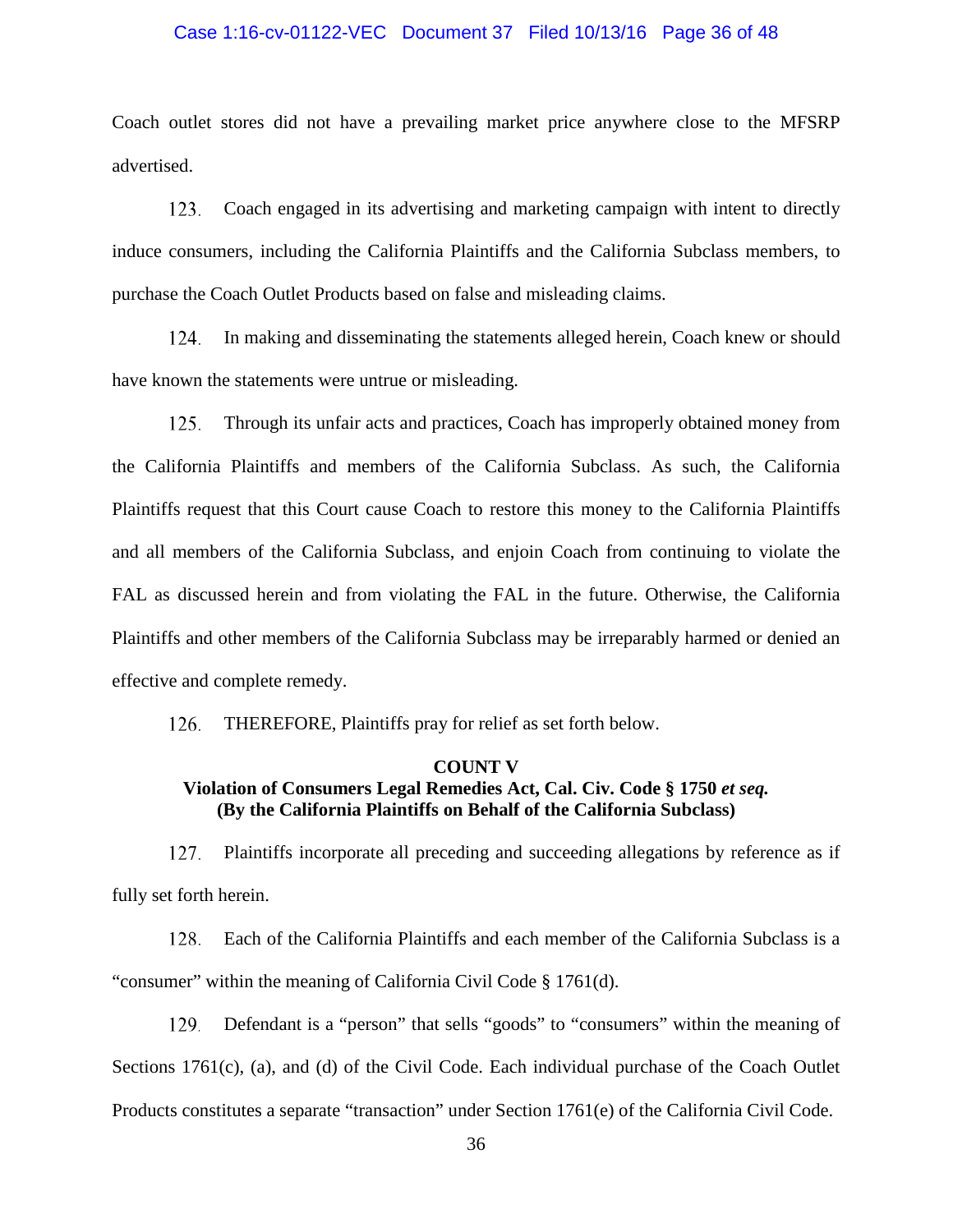#### Case 1:16-cv-01122-VEC Document 37 Filed 10/13/16 Page 37 of 48

130. As described herein, Coach violated the CLRA by representing and creating a false "MFSRP," and falsely representing the nature, existence, and amount of price discounts based on the false MFSRP. Such a pricing scheme is in violation of California Civil Code Section 1770(a)(7), which prohibits "representing that goods  $\ldots$  are of a particular standard, quality, or grade, or that goods are of a particular style or model, if they are of another" and California Civil Code Section 1770(a)(9), which prohibits "[a]dvertising goods or services with intent not to sell them as advertised."

The pricing scheme is also in violation of California Civil Code Section 131.  $1770(a)(13)$ , which prohibits "[m]aking false or misleading statements of fact concerning reasons for, existence of, or amounts of price reductions."

Coach's representations of a false MFSRP and false representations of purported 132. savings, discounts, and bargains were material to California Plaintiffs in deciding to purchase Coach Outlet Products.

133. The California Plaintiffs relied on Coach's false representations in deciding to purchase Coach Outlet Products. The California Plaintiffs would not have purchased Coach Outlet Products, or would not have paid as much as they did, absent Coach's unlawful conduct.

134. Coach knew and knows that their conduct is deceptive and likely to mislead reasonable consumers, including California Plaintiffs and the California Subclass.

135. Coach had a duty to affirmatively disclose that its MFSRP is false because it is not intended or expected to represent an actual retail price or retail value of any product.

Coach failed to disclose that the Coach Outlet Products are not ever sold at the 136. MFSRP advertised on their hangtags.

137. Coach intended to engage in the deceptive or fraudulent acts of misrepresenting and omitting the false pricing scheme.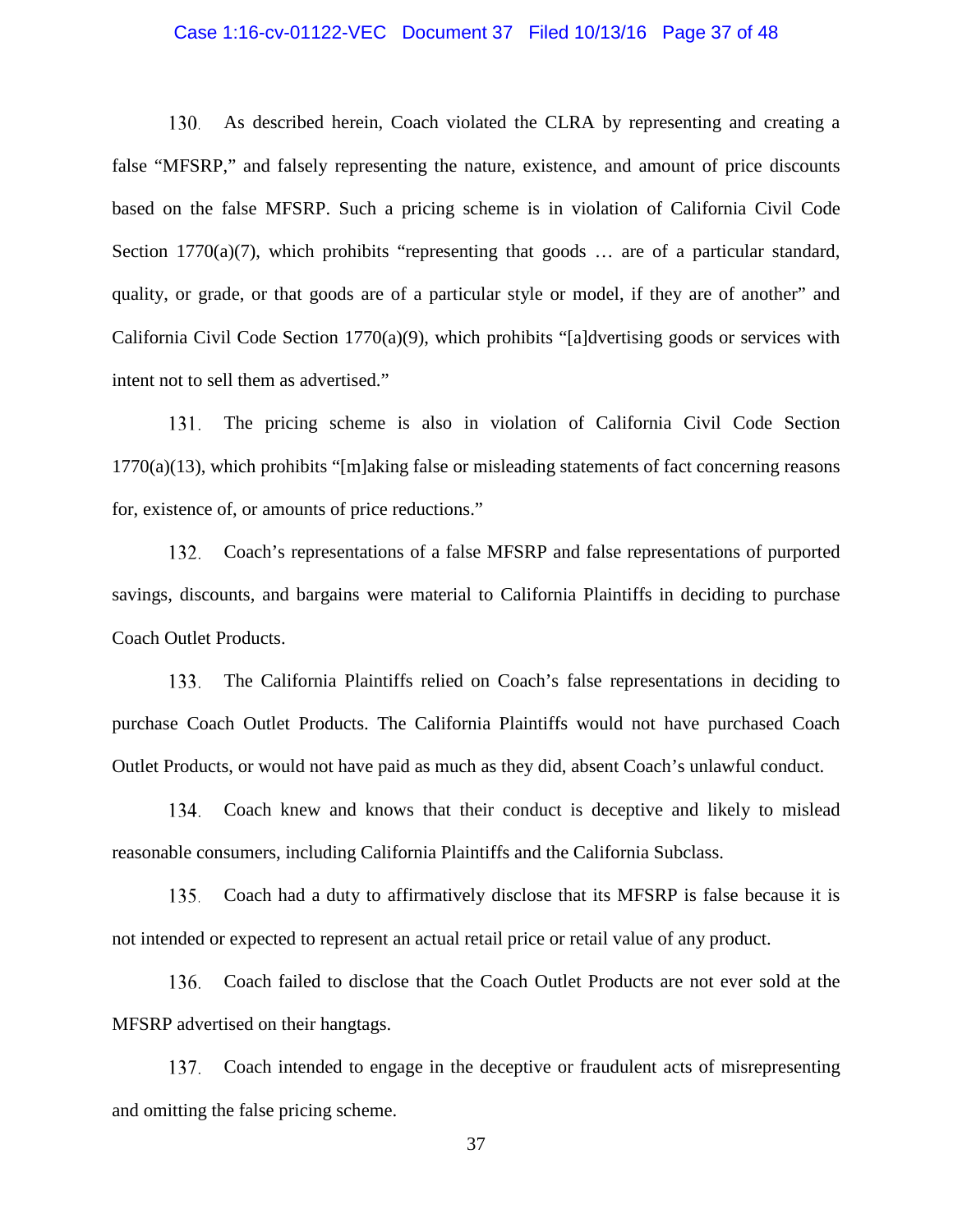#### Case 1:16-cv-01122-VEC Document 37 Filed 10/13/16 Page 38 of 48

As a direct and proximate result of Defendant's unlawful acts, the California 138. Plaintiffs and all other members of the California Subclass have suffered and will continue to suffer damages. Pursuant to Section 1780(a)(2) of the California Civil Code, Defendant should be enjoined from continuing to employ the unlawful methods, acts, and practices alleged in this Complaint to prevent any future harm to the California Plaintiffs and the putative California Subclass.

139. The California Plaintiffs, on behalf of themselves and all others similarly situated, seek an order requiring Defendant to pay nominal, actual, and statutory damages and restitution, and provide all relief set forth in California Civil Code Section 1780, including payment of attorneys' fees and costs.

The California Plaintiffs, on behalf of themselves and all others similarly situated,  $140.$ seek equitable relief in the form of an Order prohibiting Defendant from engaging in the alleged misconduct described herein, as well as other relief, such as corrective advertising.

141. The California Plaintiffs complied with California Civil Code Section 1782(a) and served preliminary notice letters to Coach by first-class certified mail with return receipt requesting that Coach correct, repair, or otherwise rectify the unlawful conduct identified herein before seeking damages under the CLRA.<sup>[17](#page-37-0)</sup> As of the filing of this Complaint, more than 30 days have elapsed since Coach received the notice letters. As such, this Complaint now seeks damages under the CLRA.

142. THEREFORE, Plaintiffs pray for relief as set forth below.

<span id="page-37-0"></span> $17$  Plaintiff Esparza's letter was sent on December 23, 2015 and was received by Coach, Inc., care of its registered agent for service of process, on December 29, 2015. Plaintiff Rael's letter was sent on February 10, 2016. Plaintiff Hinkey's letter was received on June 10, 2016.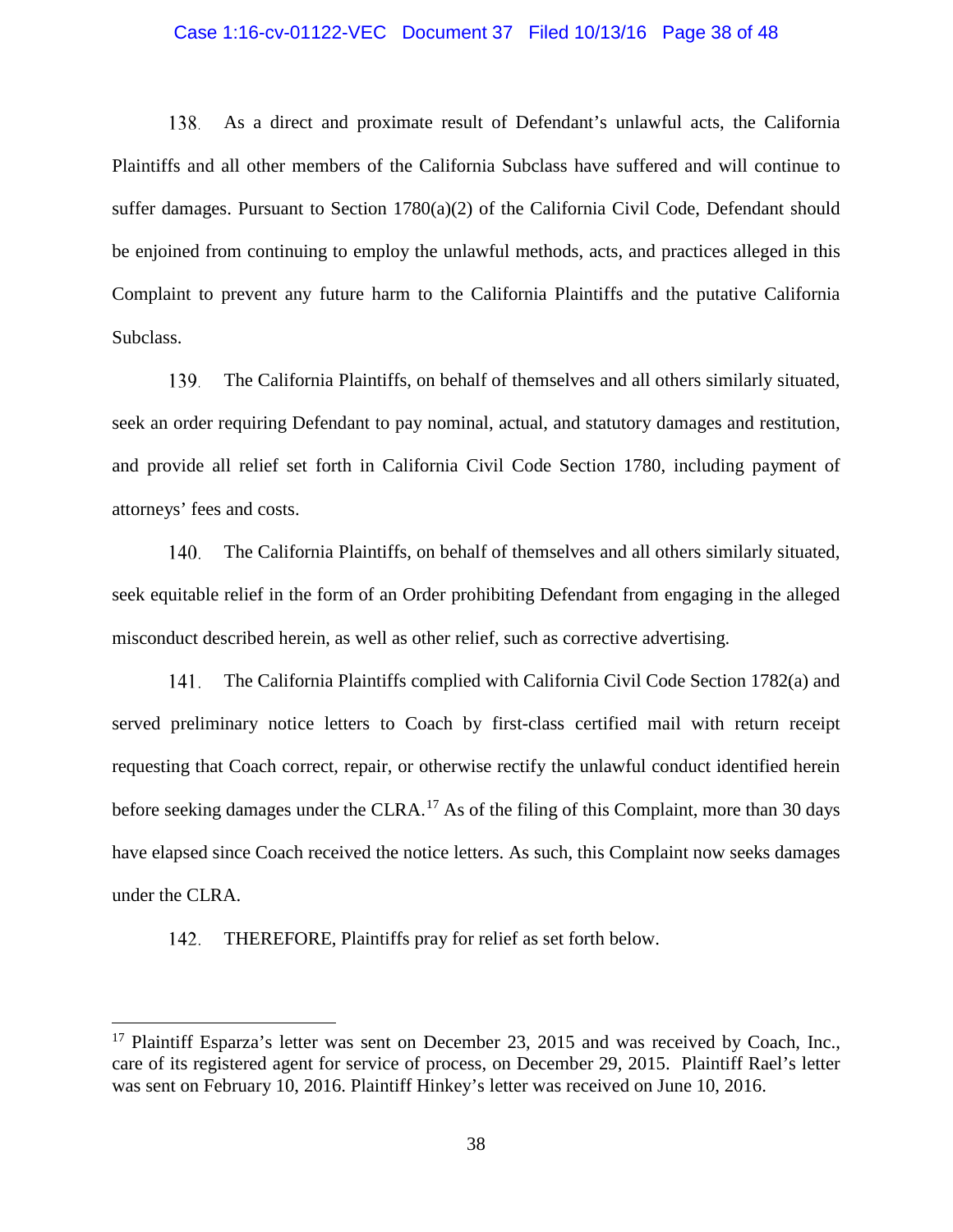## **COUNT VI Violation of the New Hampshire Consumer Protection Act, N.H. Rev. Stat. Ann. § 358-A:1** *et seq.* **(By Plaintiff Marino on Behalf of the New Hampshire Subclass)**

143. Plaintiffs incorporate all preceding and succeeding allegations by reference as if fully set forth herein.

144. Plaintiff Marino brings this claim individually and on behalf of the other members of the New Hampshire Subclass.

145. This cause of action is brought pursuant to the New Hampshire Consumer Protection Act ("CPA"), N.H. Rev. Stat. Ann. § 358-A:1 *et seq.*

Coach is a "person" as defined by the CPA. *Id.* § 358-A:1(I). Coach is engaged in 146. "trade" or "commerce" within the meaning of the CPA. *Id.* § 358-A:1(II).

147. Section 358-A:2 of the CPA declares it "unlawful for any person to use any unfair methods of competition or any unfair or deceptive act or practice in the conduct of any trade or commerce." *Id.* § 358-A:2. Specifically, the CPA lists, as a violation of the statute, "[m]aking false or misleading statements of fact concerning the reasons for, existence of, or amounts of price reductions." *Id.* § 358-A:2(XI). The same conduct that violates the California statutes violates the New Hampshire statute.

Coach violated the CPA by engaging in, and continuing to engage in, unfair and 148. deceptive practices and false advertising by representing a false and misleading "MFSRP" and corresponding reduced price representation for goods exclusively manufactured for sale at Coach outlets. As a result, the inflated "MFSRP" and corresponding reduced price was nothing more than a false, misleading, and deceptive price reduction.

149. These acts and practices are unfair because they caused Plaintiff Marino, and are likely to cause consumers, to falsely believe Coach Outlets are offering price reductions from the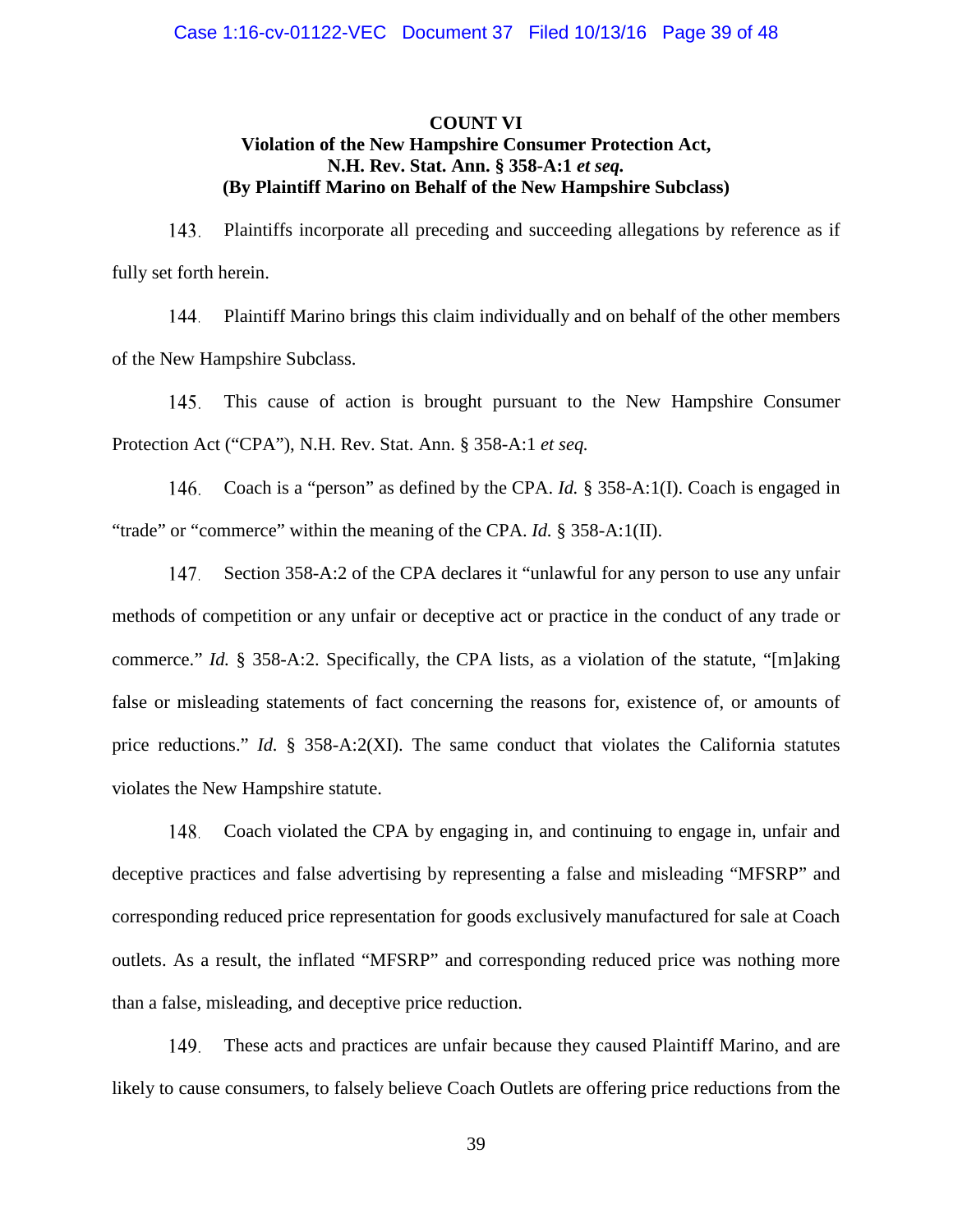#### Case 1:16-cv-01122-VEC Document 37 Filed 10/13/16 Page 40 of 48

prevailing market value of the Coach Outlet Products which do not, in fact, exist. As a result, purchasers, including Plaintiff Marino, believed that the products were worth more and valued at more than what they received based on Coach's misrepresentation of the MFSRP value. This perception has induced reasonable purchasers, including the Plaintiff Marino and the New Hampshire Subclass, to buy Coach Outlet Products, which they otherwise would not have purchased, would not have paid as much for, or would not have paid a premium price for a luxury item.

150. Under New Hampshire law, Coach's deceptive conduct attains a level of "rascality" that would disturb even someone inured to the rough and tumble world of commerce.

151. The reasonable consumer relies on companies to represent honestly the price of their products and any associated price reductions.

152. The damages suffered by Plaintiff Marino and the New Hampshire Class were directly and proximately caused by the deceptive, misleading and unfair practices of Coach, as described above.

153. Pursuant to Sections 358-A:10 and 358-A-10-a, Plaintiff Marino and other New Hampshire Class members seek a declaratory judgment and court order enjoining the above described wrongful acts and practices of the Coach and for restitution and disgorgement. *Id.* §§ 358-A:10, 358-A:10-a.

154. Additionally, pursuant to Sections 358-A:10 and 358-A-10-a, Plaintiff and the Class make claims for damages, attorney's fees, and costs. *Id.*

THEREFORE, Plaintiffs pray for relief as set forth below. 155.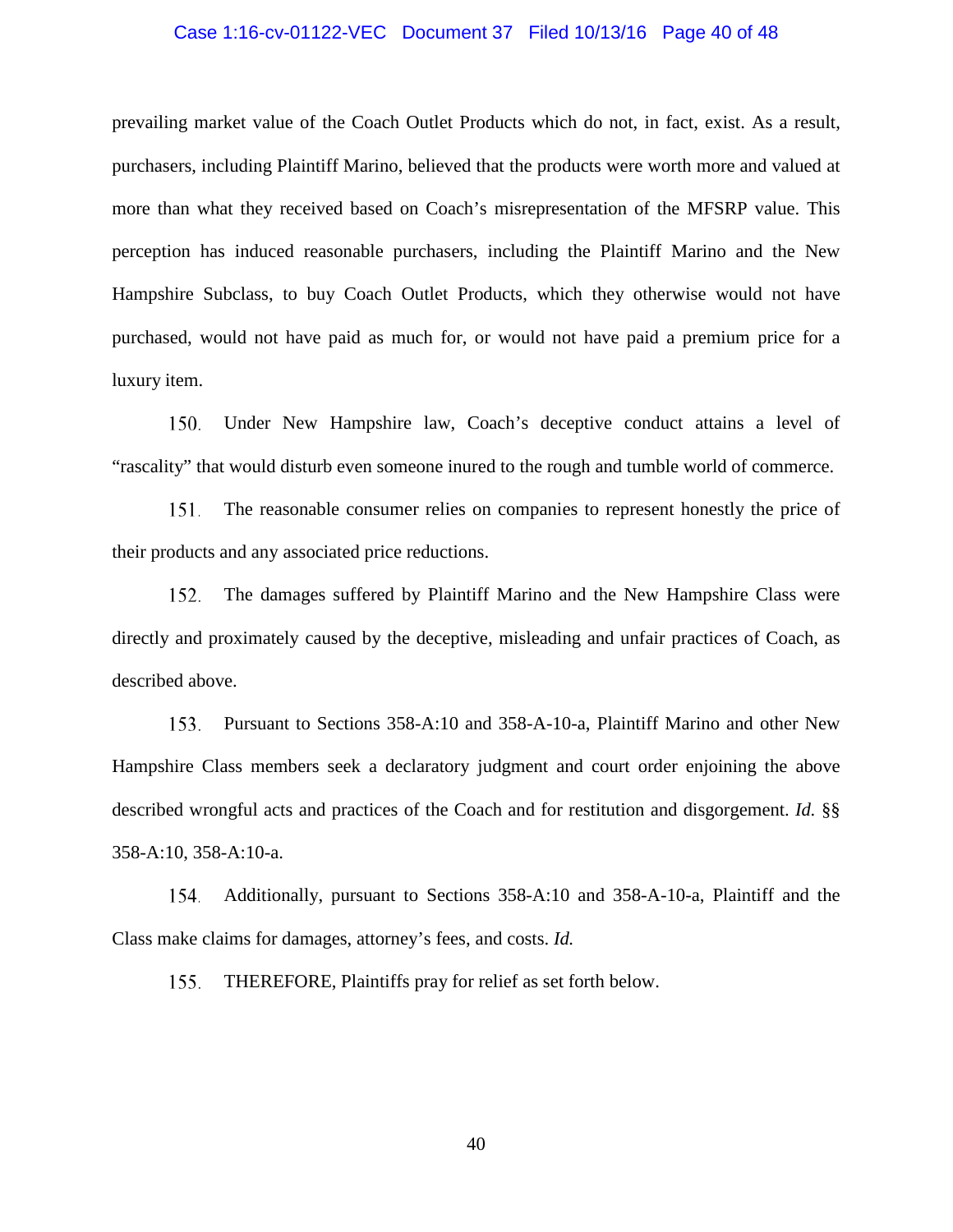## **COUNT VII Violation of State Consumer Statutes (On Behalf of Multi-State Class Members)**

156. Plaintiffs incorporate all preceding and succeeding allegations by reference as if fully set forth herein.

157. By the early 1980s, every state and the District of Columbia had enacted consumer protection legislation, based upon model acts promulgated by the Federal Trade Commission ("FTC") and the National Conference of Commissioners on Uniform State Laws originally referred to as "little" or "baby FTC acts." These remedial statutes, now generally known as "UDAP" statutes, broadly prohibit unfair or deceptive acts and practices that harm consumers. They outlaw deceptive and abusive marketing and advertising misconduct and provide private, state enforcement mechanisms to supplement the limited resources of federal authorities.

Virtually every UDAP law in the nation traces its origin to the FTC Act, 15 158. U.S.C. § 45(a)-(m), or one of two contemporaneous model consumer acts that were developed and promulgated in the 1960s and recommended for adoption in 1970 by The Council of State Governments. All three models prohibit deceptive acts and practices aimed at consumers, including those at issue here.

**Model Form 1** reads: "Unfair methods of competition and unfair or deceptive acts or practices in the conduct of any trade or commerce are hereby declared unlawful."

**Model Form 2** reads: "False, misleading, or deceptive acts or practices in the conduct of any trade or commerce are hereby declared unlawful."

**Model Form 3** reads in pertinent part: "The following unfair methods of competition and unfair or deceptive acts or practices in the conduct of any trade or commerce are hereby declared to be unlawful:

(5) representing that goods or services have sponsorship, approval, characteristics, ingredients, uses, benefits, or quantities that they do not have or

\* \* \*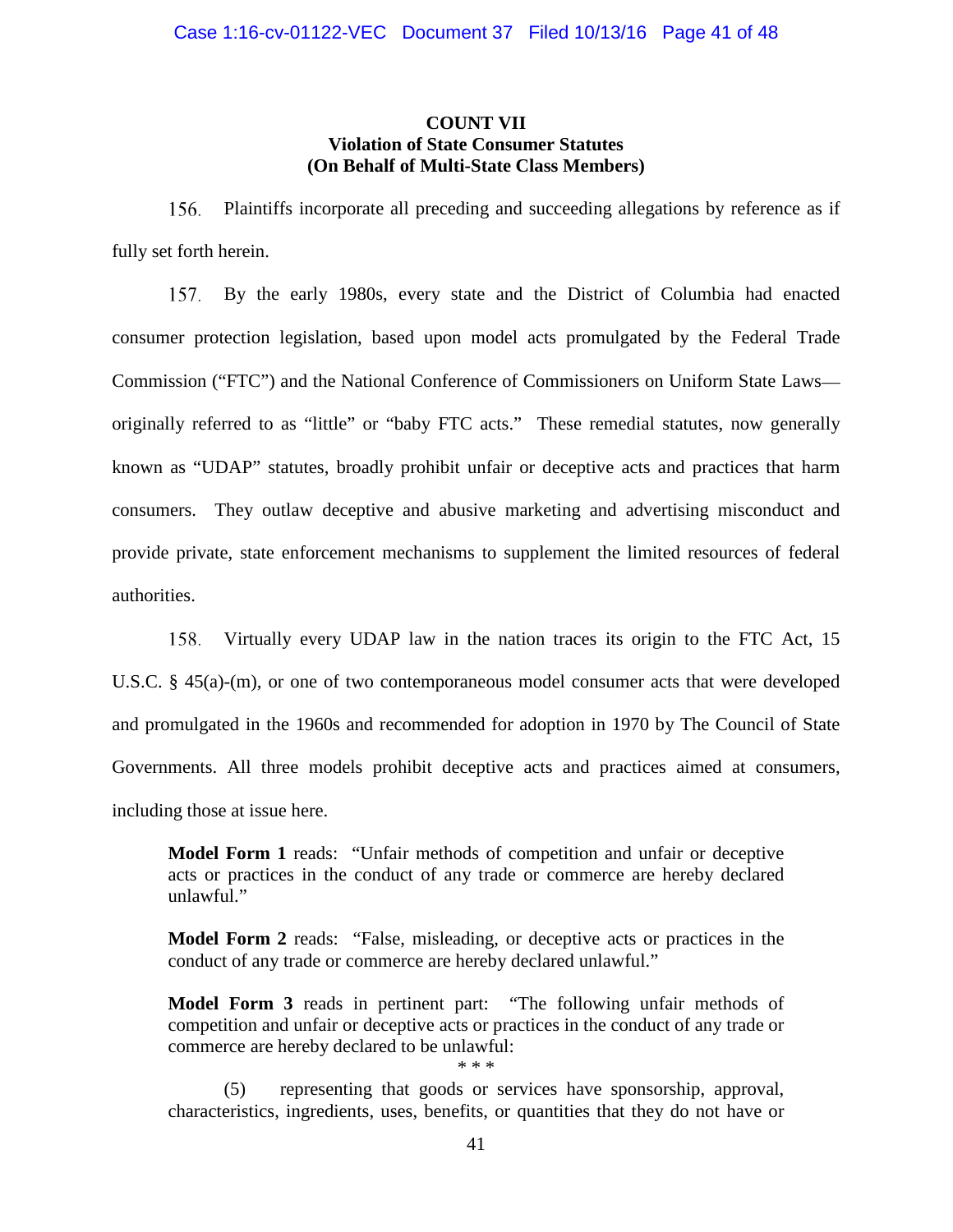that a person has a sponsorship, approval, status, affiliation, or connection that he does not have;

\* \* \*

(7) representing that goods or services are of a particular standard, quality, or grade, or that goods are of a particular style or model, if they are of another; or

\* \* \*

(9) advertising goods or services with intent not to sell them as advertised[.]"

159. The same conduct described herein, which violates the Model acts and California

and New Hampshire's consumer protection statutes, concomitantly violates the following states'

consumer protection statutes:

- (a) **Connecticut:** Connecticut Gen. Stat. § 42-110b.
- (b) **Delaware:** Del. Code § 2513(a).
- (c) **Florida:** Fla. Stat. § 501.204(1).
- (d) **Hawaii:** Hawaii Rev. Stat § 480-2(a).
- (e) **Illinois:** 815 Ill. Comp. Stat. 505/2; 815 Ill. Comp. Stat. 510/2.
- (f) **Maine:** Me. Rev. Stat. Ann tit. 5 § 207.
- (g) **Massachusetts:** Mass. Gen. Laws Ann. 93A § 2.
- (h) **Michigan:** Mich. Comp. Laws Ann. § 445.903(3)(1).
- (i) **Minnesota:** Minn. Stat. Ann. § 325F.69, subd. 1; *id.* § 325D.44, subd. 1.
- (j) **Missouri:** Vernon's Ann. Mo. Stats. § 407.020.
- (k) **New Jersey:** N.J. Stat. Ann. § 56:8-2.
- (l) **New York:** N.Y. G.B.L. § 349(a).
- (m) **Ohio:** Ohio Rev. Code Ann. § 1345.02; Ohio Admin. Code 109:4-3-03; Ohio Rev. Code Ann. § 1345.03.
- (n) **Pennsylvania:** 73 Pa. Stat. § 201-3; *id.* § 201-2(4).
- (o) **Vermont:** Vt. Stat. Ann. tit. 9, § 2453.
- (p) **Virginia:** Va. Code Ann. § 18.2-216; Va. Code Ann. § 59.1-200.
- (q) **Washington:** Wash. Rev. Code Ann. § 19.86.020.
- (r) **West Virginia:** W. Va. Code Ann. § 46A-6-104; *id.* § 46A-6-102(7).
- (s) **Wisconsin:** Wis. Stat. Ann. § 100.18.

160. Coach patrons who purchased Coach Outlet Products suffered the same or

substantially similar injury and grievance as Plaintiffs (articulated above), as engendered by

these consumer protection statutes.

161. THEREFORE, Plaintiffs pray for relief as set forth below.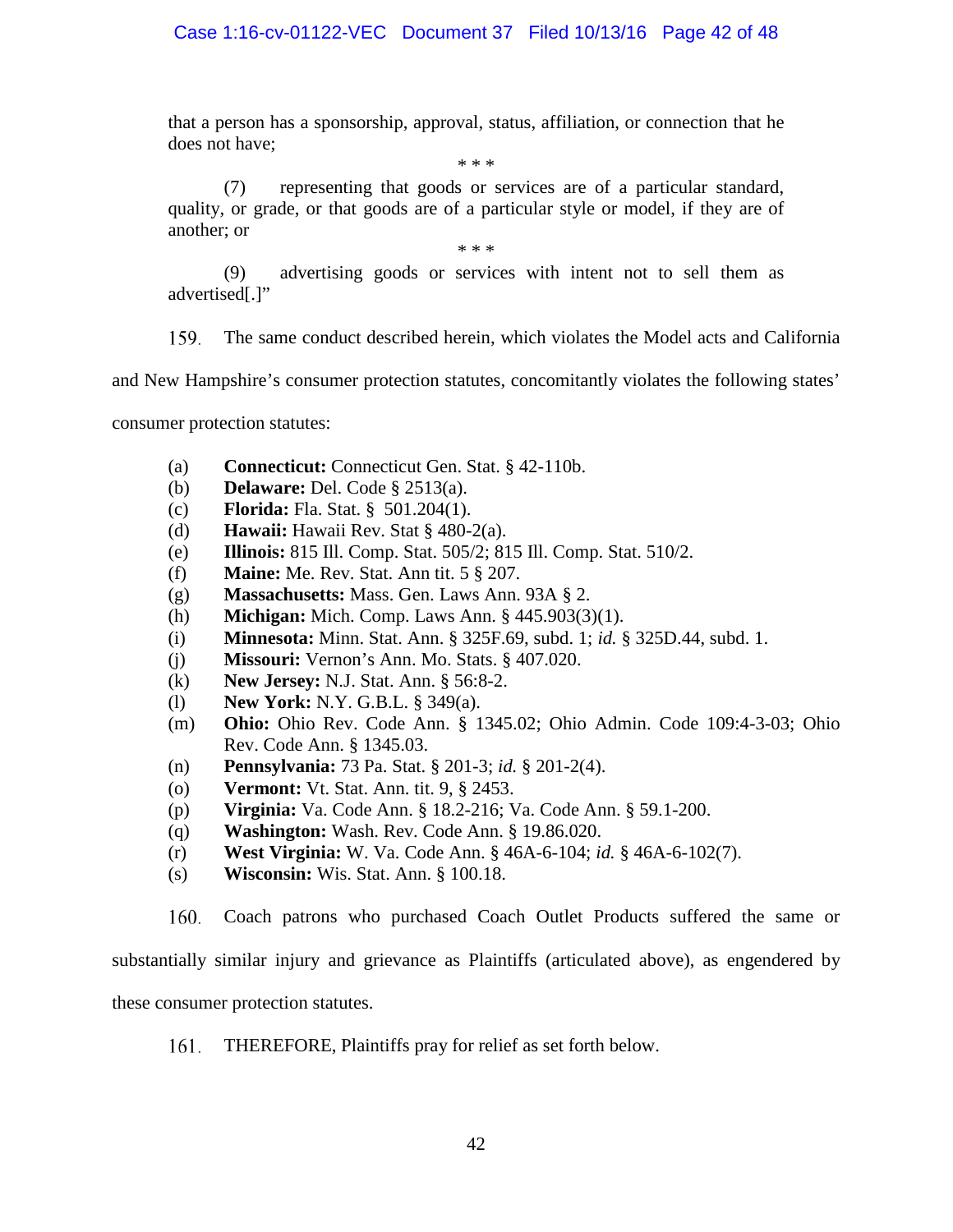## **COUNT VIII Fraud and Fraud by Omission (By Plaintiffs on Behalf of the Class)**

162. Plaintiffs incorporate all preceding and succeeding allegations by reference as if fully set forth herein.

As detailed herein, Coach provided Plaintiffs and all other Class members with 163. false or misleading material information and failed to disclose material facts about the Coach Outlet Products, including, but not limited to, the claims regarding the pricing of the Coach Outlet Products. These misrepresentations were made with knowledge of their inaccuracies, and Defendant's omissions were made with the knowledge that, without the material information, their pricing statements would be misleading.

Defendant misrepresented that the MFSRP was a suggested retail price, when 164. Defendant was both the manufacturer and retailer and never intended to sell products at the MFSRP.

165. Defendant omitted that the MFSRP lacked any objective sales data to support it, i.e., that no product had ever been sold at the MFSRP. This information was material because consumers believe that the retail price or list price is the price at which those goods normally sell in the marketplace.

166. The misrepresentations and omissions made by Coach, upon which Plaintiffs and the Nationwide Class members reasonably and justifiably relied, were intended to induce and actually did induce Plaintiffs and the Nationwide Class members to purchase the Coach Outlet Products.

The fraudulent actions of Coach caused damage to Plaintiffs and all other Class 167. members, who are entitled to damages and other legal and equitable relief as a result.

THEREFORE, Plaintiffs pray for relief as set forth below. 168.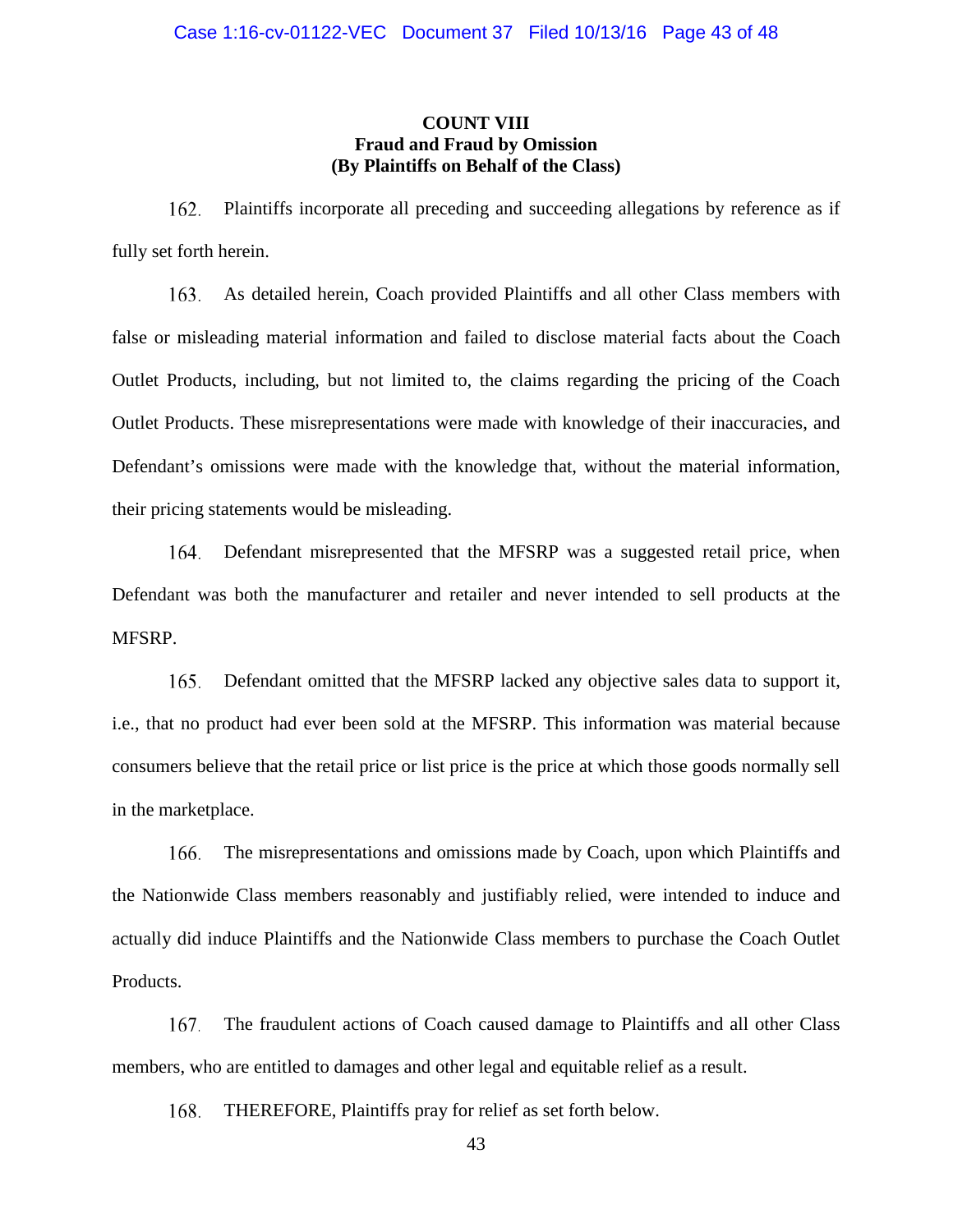## **COUNT IX Breach of Express Warranty (By Plaintiffs on Behalf of the Nationwide Class)**

169. Plaintiffs incorporate all preceding and succeeding allegations by reference as if fully set forth herein.

170. Plaintiffs bring this claim individually and on behalf of the Class against Coach.

171. Through their labeling of Coach Outlet Products, Coach provided the Class with written express warranties including, but not limited to, warranties that the MFSRPs were actual prices, and that Plaintiffs were receiving a price reduction.

172. These representations became part of the basis of the bargain between Plaintiffs and Class members, on one hand, and Coach, on the other.

Coach breached that warranty because the Coach Outlet Products were never sold 173. or intended to be sold at the stated MFSRP—it is not an actual price. Instead, Coach never sold or intended to sell the Coach Outlet Products at the MFSRP, making the price reduction illusory.

Coach made the above-described representations to induce Plaintiffs and Class members to purchase Coach Outlet Products and Plaintiffs and other Class members did so because they believed that MFSRP was a real price, signifying a discount in the purchase price.

175. All conditions precedent to Coach's liability have been performed by Plaintiffs and all other Class members, who paid Coach to purchase Coach Outlet Products.

Plaintiffs and all other Class members were harmed by Coach's breach of this 176. express warranty because they were deprived of the benefit of their bargain. Plaintiffs and all other Class members did not receive the goods as warranted and suffered ascertainable loss of monies based on the purchase price of Coach Outlet Products or the price paid in excess of the discount Plaintiffs thought they were receiving, as a direct result of Coach's warranty. Alternatively, Plaintiffs and other Class members would not have purchased the Coach Outlet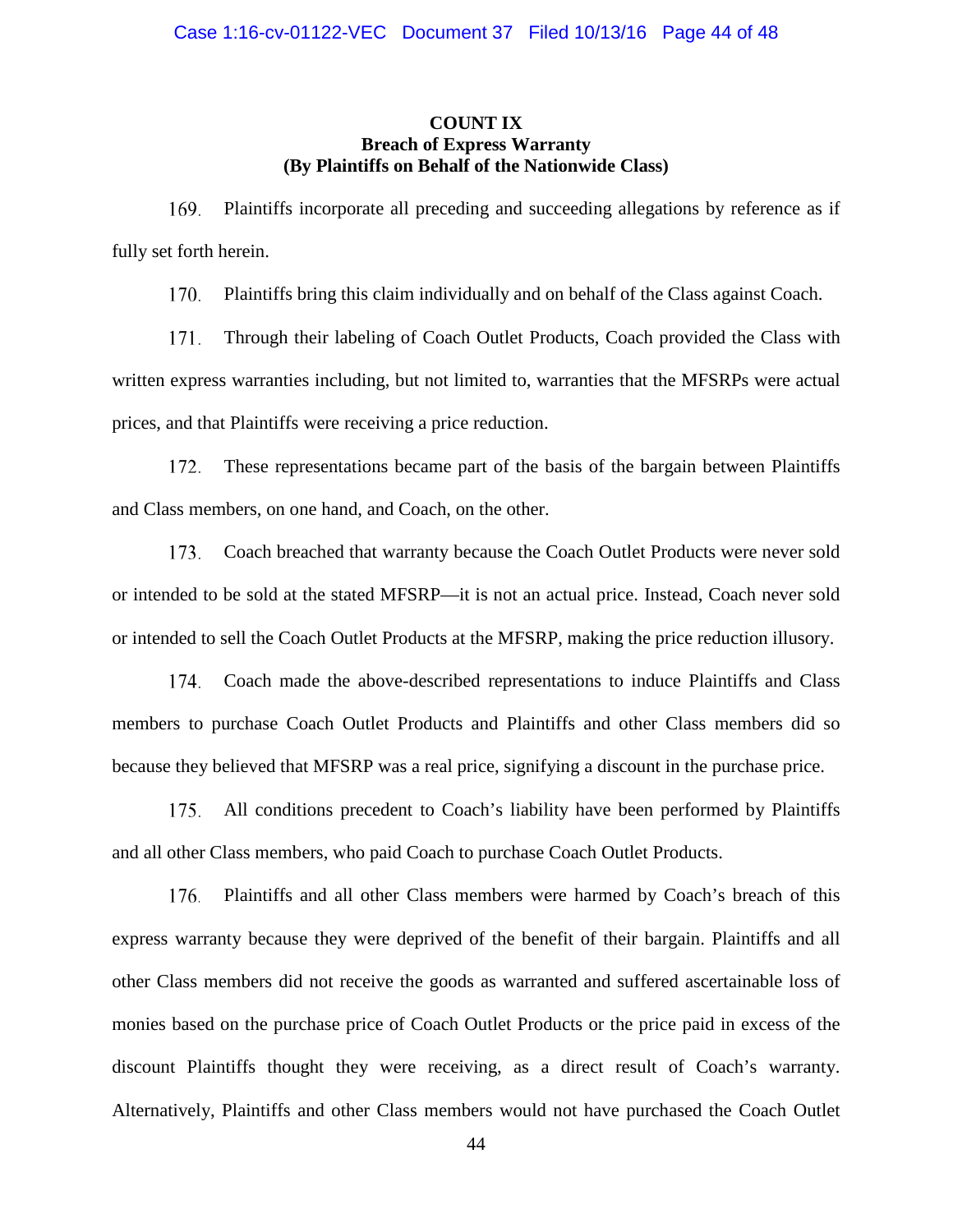#### Case 1:16-cv-01122-VEC Document 37 Filed 10/13/16 Page 45 of 48

Products had they known the MFSRP was not an actual price and they were not receiving a deal or discount.

177. Plaintiffs therefore seek an order requiring Coach to make restitution to them and the Class.

178. THEREFORE, Plaintiffs pray for relief as set forth below.

## **COUNT X Unjust Enrichment (By Plaintiffs on Behalf of the Class)**

Plaintiffs incorporate all preceding and succeeding allegations by reference as if 179. fully set forth herein.

180. Plaintiffs assert this claim in the alternative to the above listed claims.

Coach received from Plaintiffs and Class members a benefit, and was thereby 181. enriched, in the form of entire purchases made and higher amounts paid in excess of the price they would have paid without Coach's misleading pricing conduct.

182. Equity and good conscience require that Coach make restitution to Plaintiffs and Class members. Coach represented that the goods had a value pegged at the MFSRP, and that it was offering a discount off the MFSRP as the sale price. The MFSRP had no objective meaning, was not supported by any sales data, and was thus wholly illusory and constructed solely to create a false impression of higher value. Plaintiffs did not receive the discount or price reduction represented by Defendant, and thus paid a premium they would not have been willing to pay had they known the goods did not have the value, and were not being offered at the discount, Defendant represented. Under such circumstances, it would be unconscionable, inequitable, and unjust for Coach to retain these wrongfully obtained profits.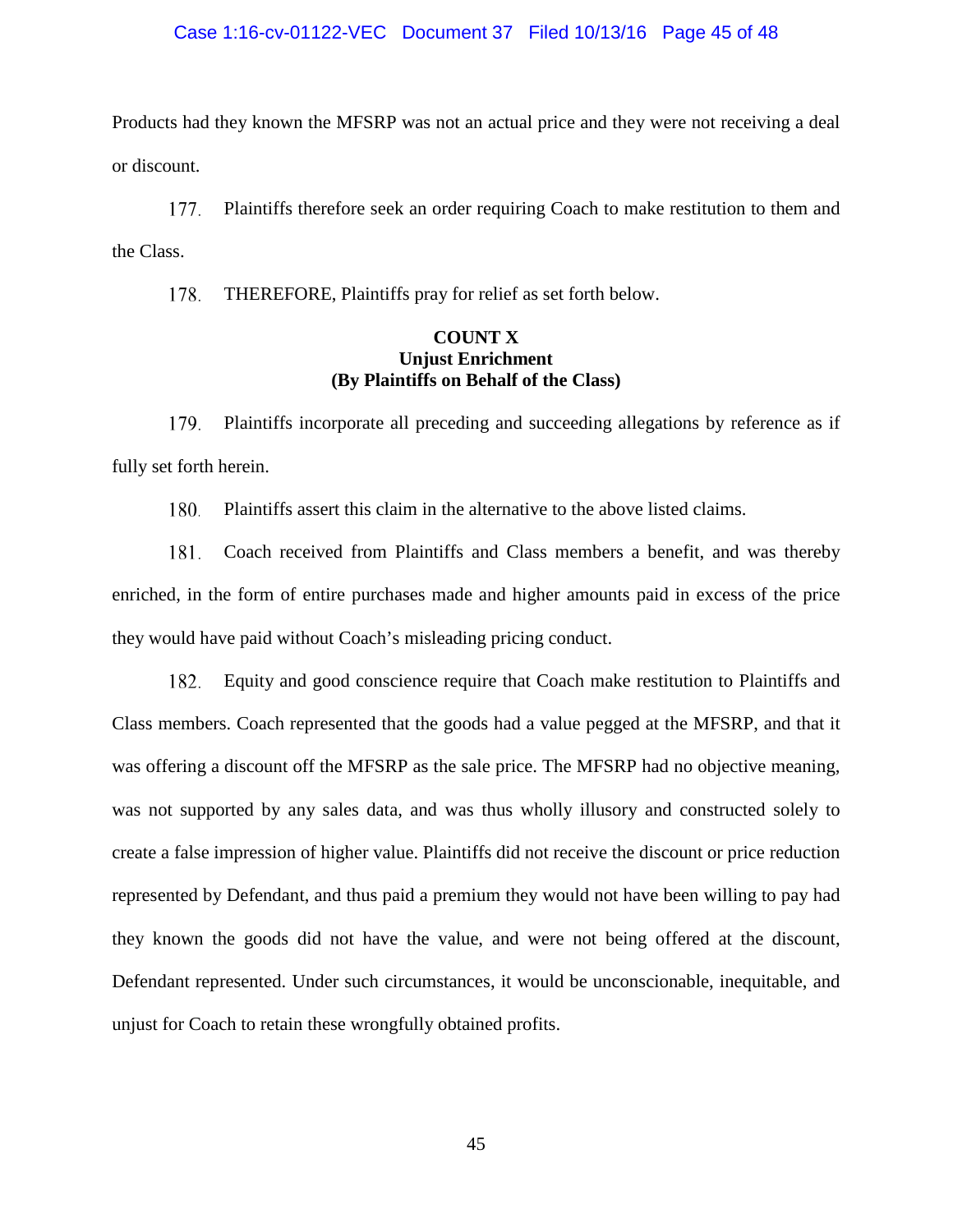## **PRAYER FOR RELIEF**

Plaintiffs, on behalf of themselves and the Class, pray for relief as follows:

A. An order that this action may be maintained as a class action under applicable law, that Plaintiffs be appointed Class Representatives, and that Plaintiffs' counsel be appointed as counsel for the Class;

B. An award of statutory and actual damages as prescribed by the claims herein;

C. An award of restitutionary and all other applicable equitable, including injunctive, relief as prescribed by the claims herein;

D. An order prohibiting Defendant from continuing to violate the UCL, FAL,

CLRA, and CPA as described herein;

- E. An order requiring Defendant to engage in corrective advertising;
- F. An award of attorneys' fees;
- G. An award of the costs of suit; and
- H. Such other relief as this Court deems just and proper.

## **DEMAND FOR JURY TRIAL**

Plaintiffs hereby demand trial by jury of all claims so triable.

Dated: October 7, 2016 Respectfully submitted,

Hannah P. Belknap **ZIMMERMAN REED LLP** 2381 Rosecrans Ave., Suite 328 Manhattan Beach, CA 90245 Tel: 877.500.8780 hannah.belknap@zimmreed.com

*s/David M. Cialkowski* David M. Cialkowski June P. Hoidal **ZIMMERMAN REED LLP** 1100 IDS Center 80 South 8th Street Minneapolis, MN 55402 Tel: 612.341.0400 david.cialkowski@zimmreed.com june.hoidal@zimmreed.com

## *Attorneys for Plaintiff Esparza and the Proposed Class*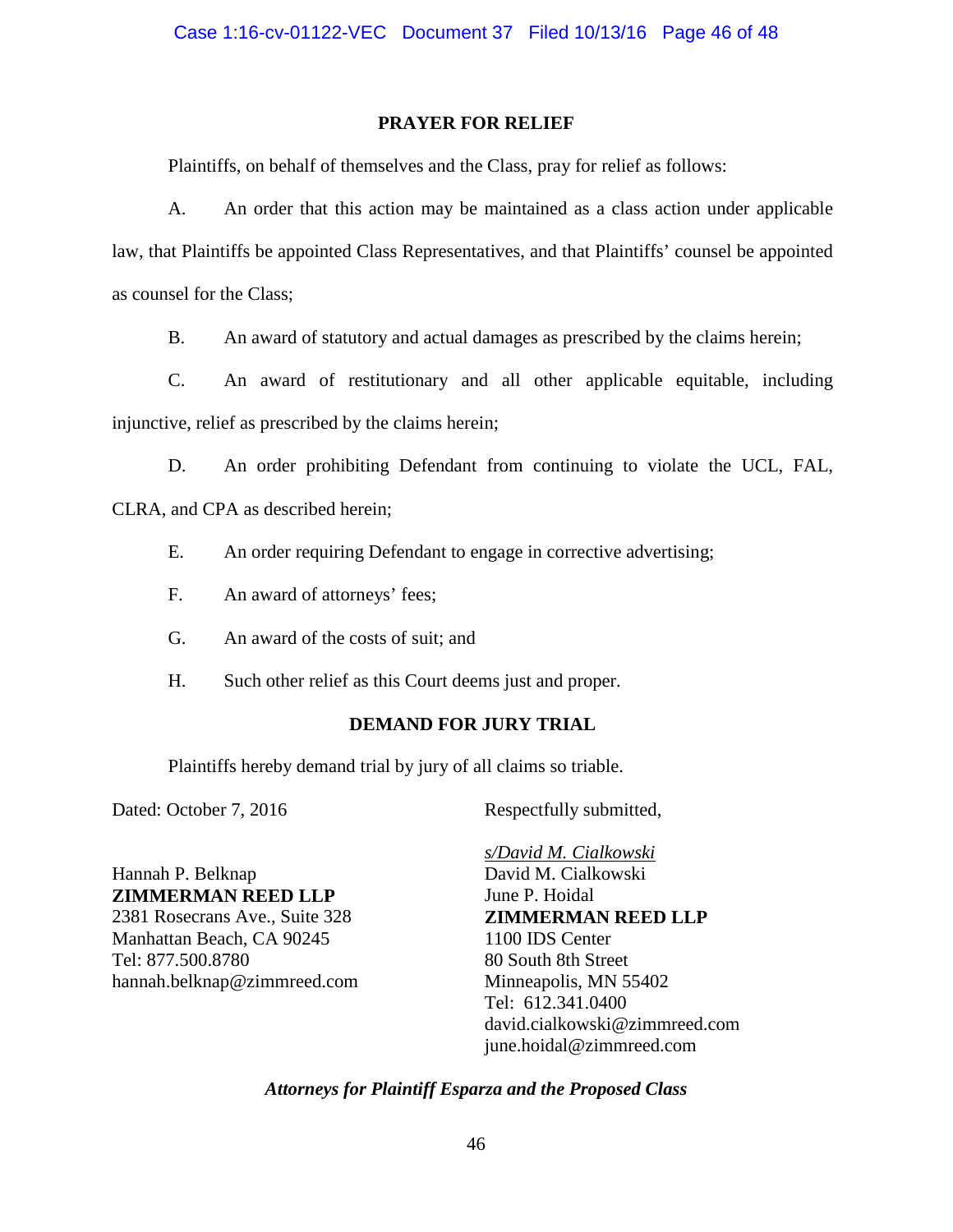## Case 1:16-cv-01122-VEC Document 37 Filed 10/13/16 Page 47 of 48

Matt Prewitt,

# **CUNEO GILBERT & LADUCA, LLP**

16 Court Street, Suite 1012 Brooklyn, NY 11241 Tel: 202.789.3960 charles@cuneolaw.com

## Jeffrey D. Kaliel **TYCKO & ZAVAREEI LLP**

2000 L. Street, N.W., Suite 808 Washington, D.C. 20036 Tel: 202.973.0900 jkaliel@tzlegal.com

## **MIRABELLA LAW, LLC**

Erica Mirabella erica@mirabellallc.com 132 Boylston Street, 5th Floor Boston, MA 02116 Tel: 855.505.5342

#### *s/Melissa W. Wolchansky*

Melissa W. Wolchansky Charles D. Moore **HALUNEN LAW** 1650 IDS Center 80 South 8th Street Minneapolis, Minnesota 55402 Tel: 612.605.4098 wolchansky@halunenlaw.com moore@halunenlaw.com

## Jeffrey M. Ostrow Scott Edelsberg **KOPELOWITZ OSTROW FERGUSON WEISELBERG GILBERT** One West Las Olas Boulevard., Suite 500 Fort Lauderdale, FL 33301 Tel: 954.525.4100 ostrow@kolawyers.com

Charles J. LaDuca, Esquire **CUNEO GILBERT & LADUCA, LLP** 4725 Wisconsin Avenue, Suite 200 Washington, DC 20016 Telephone: 202 789 3960 charles@cuneolaw.com

edelsberg@kolawyers.com

## *Attorneys for Plaintiff Marino and the Proposed Class*

Todd D. Carpenter **CARLSON LYNCH SWEET KILPELA & CARPENTER, LLP**

402 West Broadway, 29th Floor San Diego, CA 92101 Tel: 619.347.3517 tcarpenter@carlsonlynch.com

## *s/Edwin J. Kilpela*

Edwin J. Kilpela **CARLSON LYNCH SWEET KILPELA & CARPENTER, LLP**

1133 Penn Avenue, 5th Floor Pittsburgh, PA 15222 Tel: 412.322.9243 ekilpela@carlsonlynch.com

## *Attorneys for Plaintiff Rael and the Proposed Class*